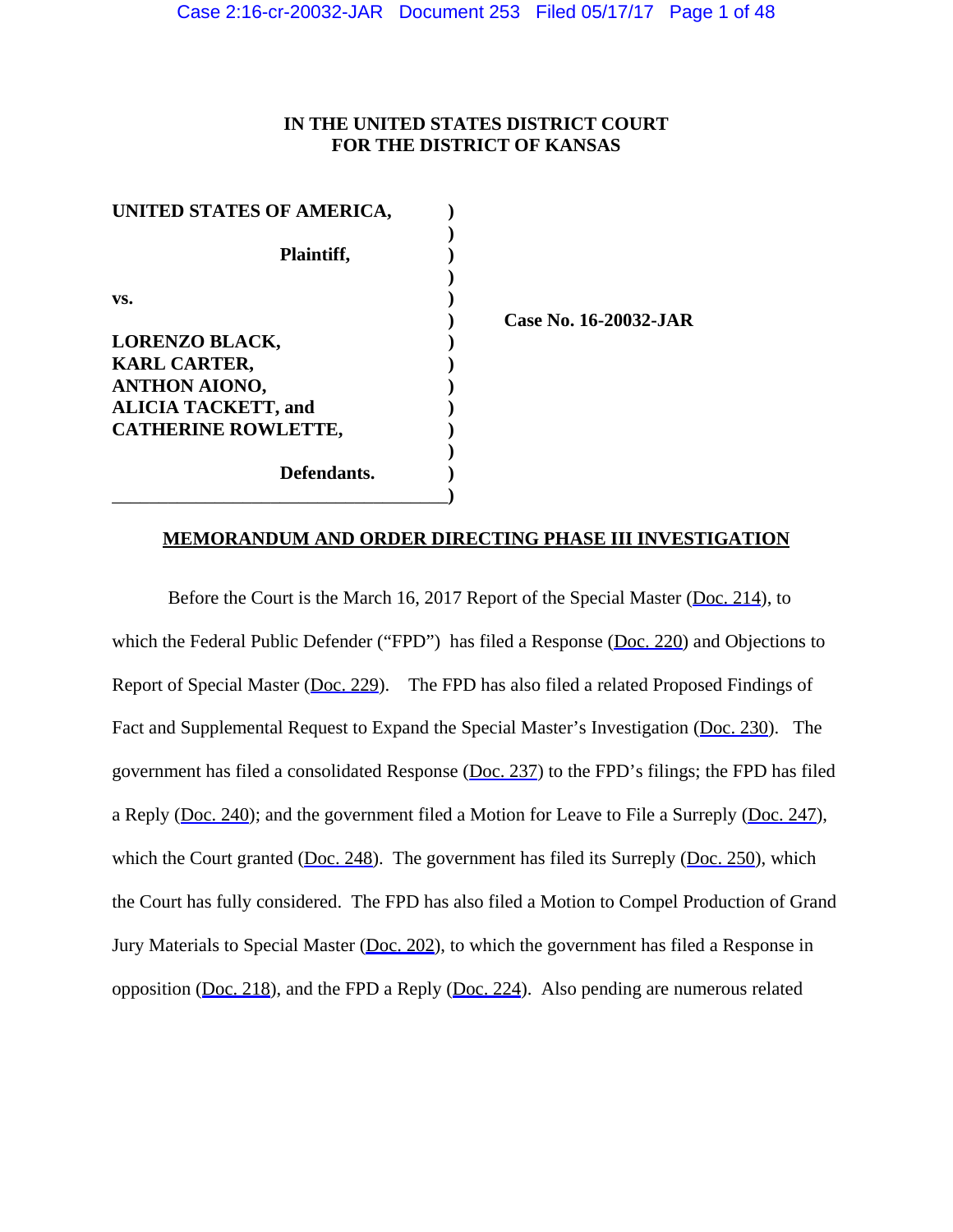## Case 2:16-cr-20032-JAR Document 253 Filed 05/17/17 Page 2 of 48

motions for relief filed by Defendants in this case<sup>1</sup> and in other cases assigned to the undersigned, as well as by defendants in cases assigned to other judges in the District of Kansas.

# **I. Procedural History**

On May 4, 2016, the Grand Jury returned an Indictment charging the Defendants with various crimes stemming from their alleged involvement in a conspiracy to smuggle and distribute contraband inside the Corrections Corporation of America, now known as Core Civic (referred to as "CCA" in this Order), Detention Center in Leavenworth, Kansas. On July 21, 2016, this Court held a discovery and status conference in this case.<sup>2</sup> On August 5, 2016, the FPD filed a Motion for [Fed. R. Crim. P. 41\(g\)](https://www.westlaw.com/Link/Document/FullText?rs=USCLink&vr=3.0&findType=Y&cite=FRCRP+41(g)&clientid=USCourts) and a Motion for Access to Visitation Rooms at CCA, based on information and belief that the government was in possession of video recordings of the attorney client conference rooms at CCA that intruded into the privileged, confidential communications of attorneys and clients housed at CCA.

The Court conducted an emergency hearing on these motions (and numerous motions to join or intervene) on August 9, hearing evidence presented by the FPD and various Defendants. Based on the evidence presented at the hearing, the FPD and the government agreed that the Court should appoint a special master, though the FPD and government disagreed about the scope of the special master's investigation. In short, the FPD urged a special master investigation of how and why these video recordings had been made, how and why these recordings were in the possession of the government, and whether the government had viewed

<sup>1</sup> Docs. 82, 85.

<sup>&</sup>lt;sup>2</sup>The Court had previously entered an Order designating this a complex case under the Speedy Trial Act. [Doc. 64.](https://jenie.ao.dcn/ksd-ecf/d/cmecfservices/rest/file/finddoc?caseYear=2016&caseNum=20032&caseType=cr&caseOffice=2&docNum=64)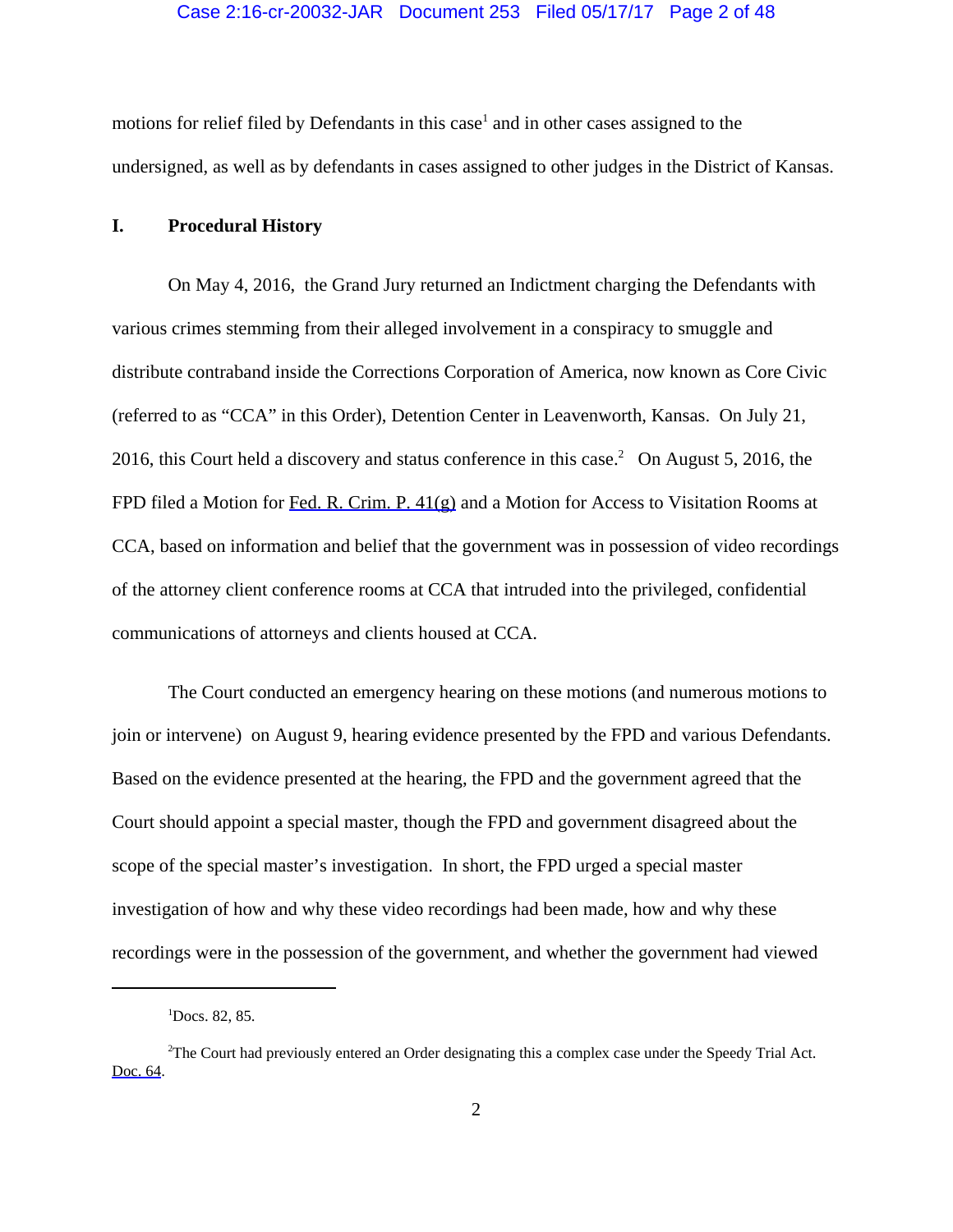# Case 2:16-cr-20032-JAR Document 253 Filed 05/17/17 Page 3 of 48

the recordings or otherwise engaged in misconduct violative of the parties' attorney-client privilege and Sixth Amendment rights. The government wanted the special master's work to be limited to acting as a taint team or privilege master, culling the video recordings of attorneyclient conferences from the video recordings of all other recorded activity throughout the CCA facility.

On August 10, this Court ordered the government to produce all originals and copies of video recordings of attorney-client communications in its possession or in the possession of law enforcement agencies.<sup>3</sup> The Court further ordered CCA to immediately cease and desist from recording of attorney-client communications inside the detention facility, attorney client phone calls and attorney-client video conference calls.<sup>4</sup> The Court later ordered CCA to produce to the United States Marshals Service ("USMS") any and all video recordings of attorney-client conference rooms for the time period May 1, 2016 through the date of production.<sup>5</sup>

On August 16, 2016, the Court held a second evidentiary hearing on these matters. The government did not offer evidence at the August 9 or August 16 hearings. In fact, the government attorneys of record in this case at that time did not appear at the August 9 or August 16 hearings to answer the Court's and parties' many questions about video and audio recordings of attorney client communications.<sup>6</sup> Thus, the Court scheduled a third evidentiary hearing for

 ${}^5$ [Doc. 114.](https://jenie.ao.dcn/ksd-ecf/d/cmecfservices/rest/file/finddoc?caseYear=2016&caseNum=20032&caseType=cr&caseOffice=2&docNum=114)

 ${}^{3}$ [Doc. 102.](https://jenie.ao.dcn/ksd-ecf/d/cmecfservices/rest/file/finddoc?caseYear=2016&caseNum=20032&caseType=cr&caseOffice=2&docNum=102)

<sup>4</sup> The Court also ordered all detention facilities in Kansas and Missouri housing defendants charged in the District of Kansas to cease and desist recording. [Doc. 102.](https://jenie.ao.dcn/ksd-ecf/d/cmecfservices/rest/file/finddoc?caseYear=2016&caseNum=20032&caseType=cr&caseOffice=2&docNum=102)

<sup>6</sup> The August 9 hearing focused upon video recordings; at the August 16 hearing, the FPD and other defense counsel presented evidence that attorney-client phone calls at CCA had been audio recorded.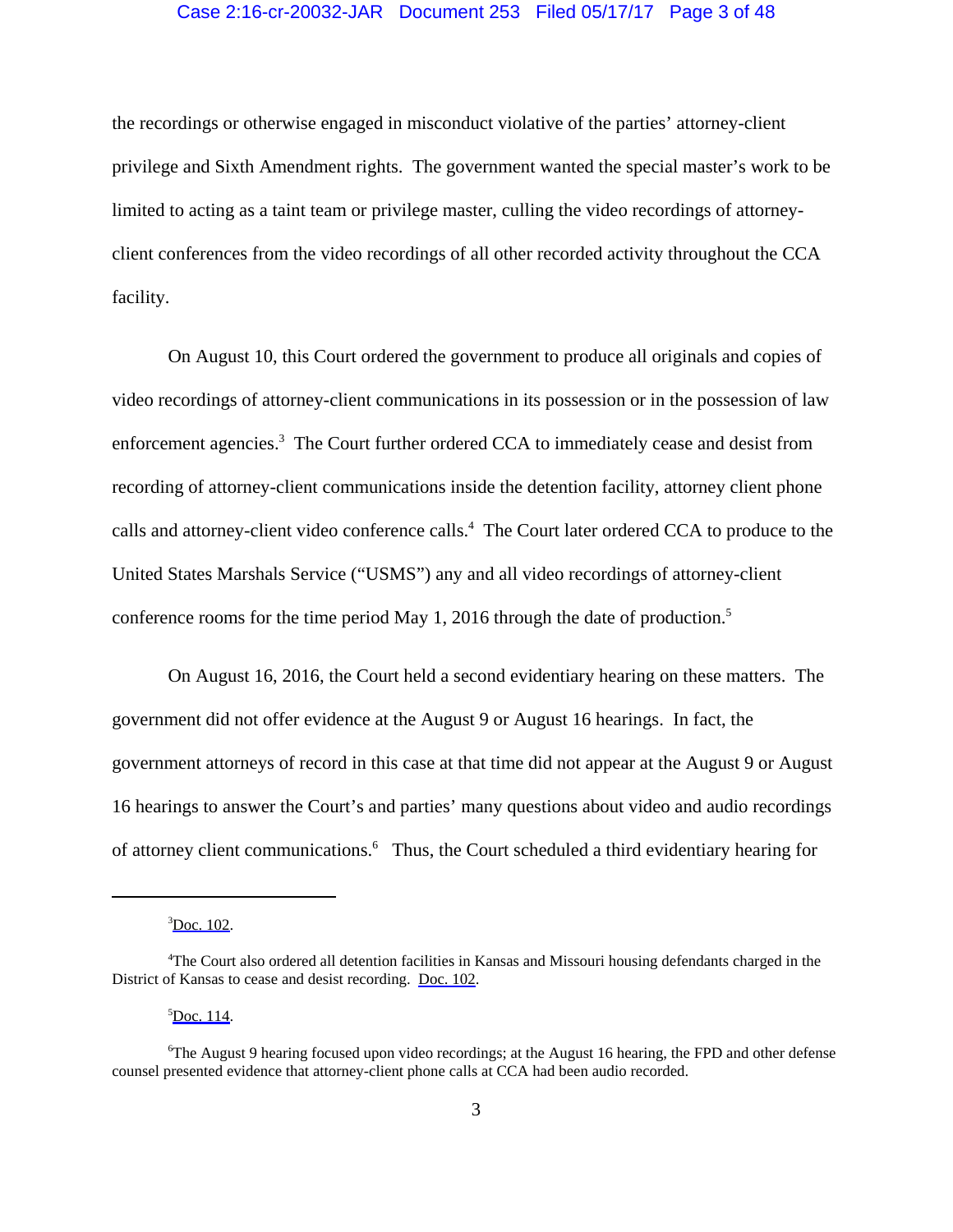September 7, 2016, this time ordering the attorneys of record, Special Assistant United States Attorney ("SAUSA")<sup>7</sup> Erin Tomasic and Assistant United States Attorney ("AUSA") Chris Oakley to appear, and further ordering AUSA Kim Flannigan to appear, as the evidence suggested that Flannigan had personal knowledge with respect to some of the events in this matter.

After the September 7 hearing, based on the record developed in the three evidentiary hearings, and informed by the parties' flurry of submissions, the Court entered an order<sup>8</sup> on October 11 appointing David R. Cohen as Special Master in this case. The Court ordered Mr. Cohen to conduct an investigation into matters related to the government having obtained video recordings of attorney-client meetings at CCA, and audio recordings of telephone calls from CCA inmates to their attorneys. The Special Master has since conducted an extensive investigation, interviewed dozens of affected or knowledgeable people, ordered the preservation and/or production of various types of evidence, and filed status reports to this Court,<sup>9</sup> completing what the Court has denominated as Phase I and Phase II of the investigation.<sup>10</sup>

Both Phase I and Phase II of the Special Master's investigation were within the scope of the investigation to which the government consented. And, the Special Master's fees and expenses for Phase I and II were paid by the Department of Justice.

<sup>&</sup>lt;sup>7</sup>A SAUSA is a Special Assistant United States Attorney appointed for a certain term of service and detailed to a United States Attorney's Office ("USAO") or the Department of Justice.

<sup>&</sup>lt;sup>8</sup>[Doc. 146.](https://jenie.ao.dcn/ksd-ecf/d/cmecfservices/rest/file/finddoc?caseYear=2016&caseNum=20032&caseType=cr&caseOffice=2&docNum=146)

<sup>9</sup> Docs. 176, 177, 182, 183, 186, 187, 193, 214.

 $10$ <sup>10</sup>The Court expanded the investigation into Phase II matters in a Minute Order on November 16, 2016 [\(Doc. 179\)](https://jenie.ao.dcn/ksd-ecf/d/cmecfservices/rest/file/finddoc?caseYear=2016&caseNum=20032&caseType=cr&caseOffice=2&docNum=179).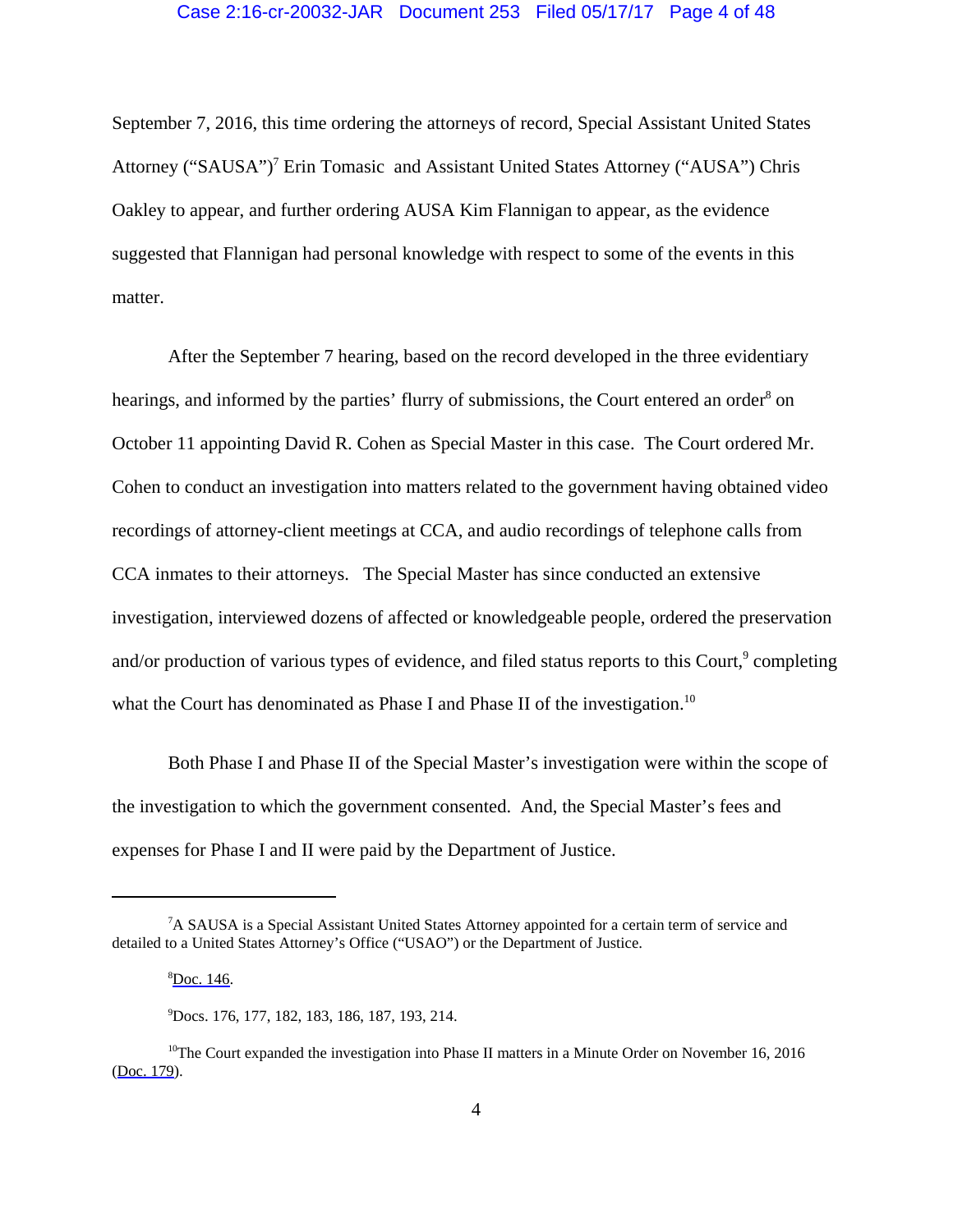# **II. Scope of Phase III of Special Master investigation**

In his March 16, 2017 Status Report, the Special Master made certain findings of fact, including tentative findings, and recommended that the Court authorize him to proceed with a third phase of the investigation.<sup>11</sup> The FPD objects in part to the Status Report, in particular to certain tentative findings made by the Special Master, and the FPD further urges a broader scope of future investigation than the Special Master recommends. The government apparently does not object to some components of the Special Master's findings of fact, but expressly objects to others; and the government expressly objects to some, but not all of the FPD's requests for further investigation. The Court has considered all of these filings. Of course the Special Master's findings of fact, whether final or tentative, are not the findings of the Court unless the Court adopts them. In fact, the Court is charged to do a *de novo* review of the Special Master's findings.

Moreover, the Court had commenced an investigation before appointing the Special Master, conducting three evidentiary hearings. The Court makes a number of findings of fact in this Order, informed by the evidentiary record before the Special Master was appointed and informed by the Special Master's extensive investigation. Based on the Court's findings of fact, it now authorizes a Phase III investigation by the Special Master.

While this order will detail the parameters of Phase III of the investigation, in short, the Court directs the Special Master to investigate the actions and conduct of the government, the USAO attorneys and staff, and the participating investigative agencies (hereinafter, collectively

 $11$ [Doc. 214.](https://jenie.ao.dcn/ksd-ecf/d/cmecfservices/rest/file/finddoc?caseYear=2016&caseNum=20032&caseType=cr&caseOffice=2&docNum=214)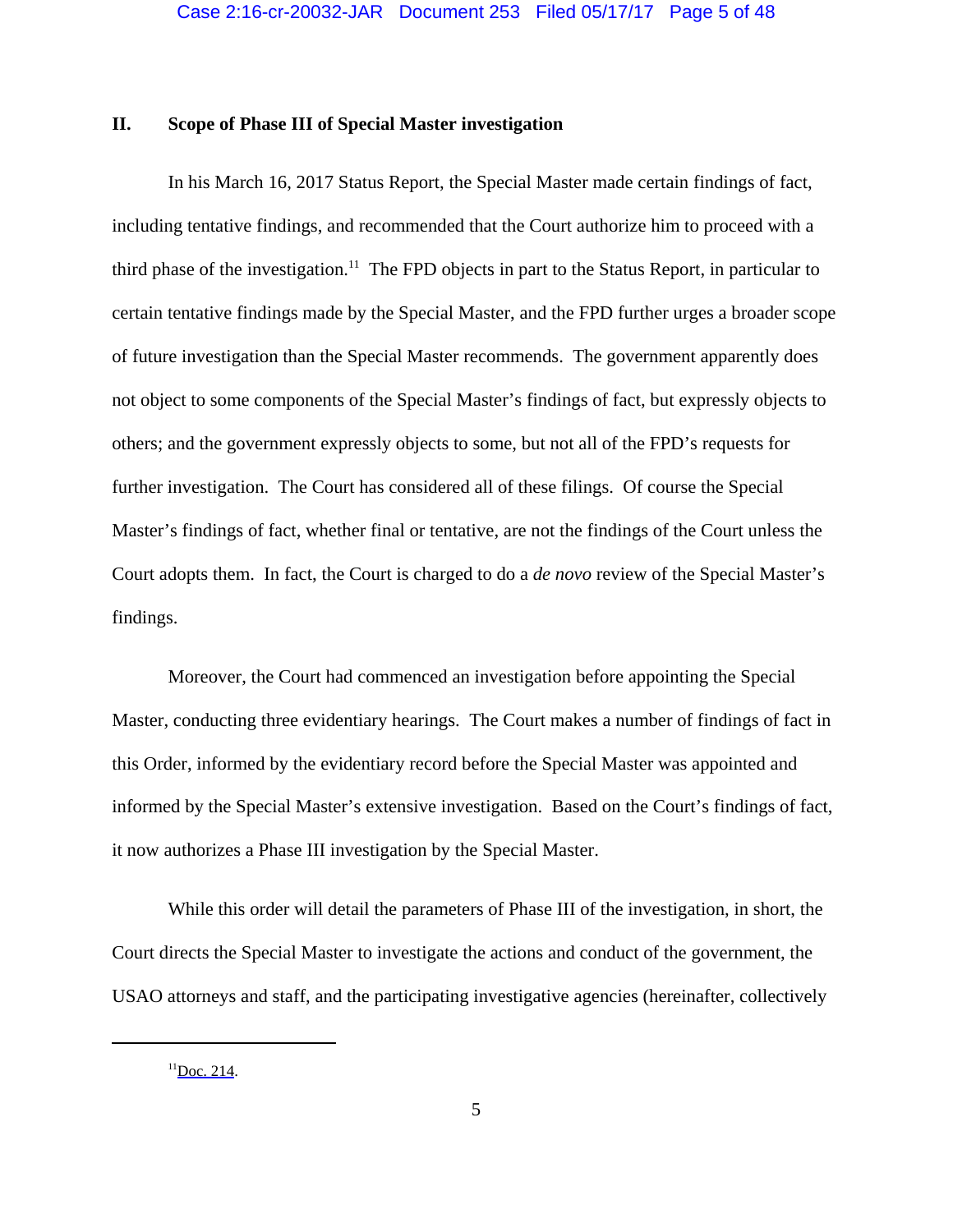# Case 2:16-cr-20032-JAR Document 253 Filed 05/17/17 Page 6 of 48

the "government"), in procuring, obtaining and perhaps using video and audio recordings of attorney-client meetings and phone calls at CCA. While Phases I and II focused on CCA and its contractor Securus,12 to determine how the recording systems worked in design and practice, and to determine the scope of recordings made and the scope of recordings produced to the government, Phase III will focus on the government itself. In Phase III, the Court directs the Special Master to investigate whether or not the government intentionally and purposefully procured and obtained recordings of attorney-client communications, and whether intentionally, or not, the government listened, viewed and/or used such recordings. This investigation is necessary to the Court's analysis of whether there were violations of the attorney-client privilege, prejudice to the affected clients, and Sixth Amendment violations. And, if the Court concludes there were any such violations or any such government misconduct, the Phase III investigation will inform the Court's decision about appropriate relief and remedies.

To be clear, the Phase III investigation will focus on the government's conduct relative to all recordings it obtained in connection with the CCA investigation. There are grave concerns about government intrusion into attorney-client communications, spawning motions filed not only by the defendants in this case, but by CCA inmates charged in other cases in this court. SAUSA Tomasic stated that the CCA investigation continues, and that as many as 95 persons inside and outside the walls of CCA may be implicated and ultimately charged. Thus, other CCA inmates may also be affected by these matters. Although the investigation focuses on the defendants in this case and the defendants with pending motions for relief in other cases, the

<sup>&</sup>lt;sup>12</sup>Securus is the third-party contractor that owns and administers the pay phone system installed at CCA that allows inmates to place outgoing phone calls.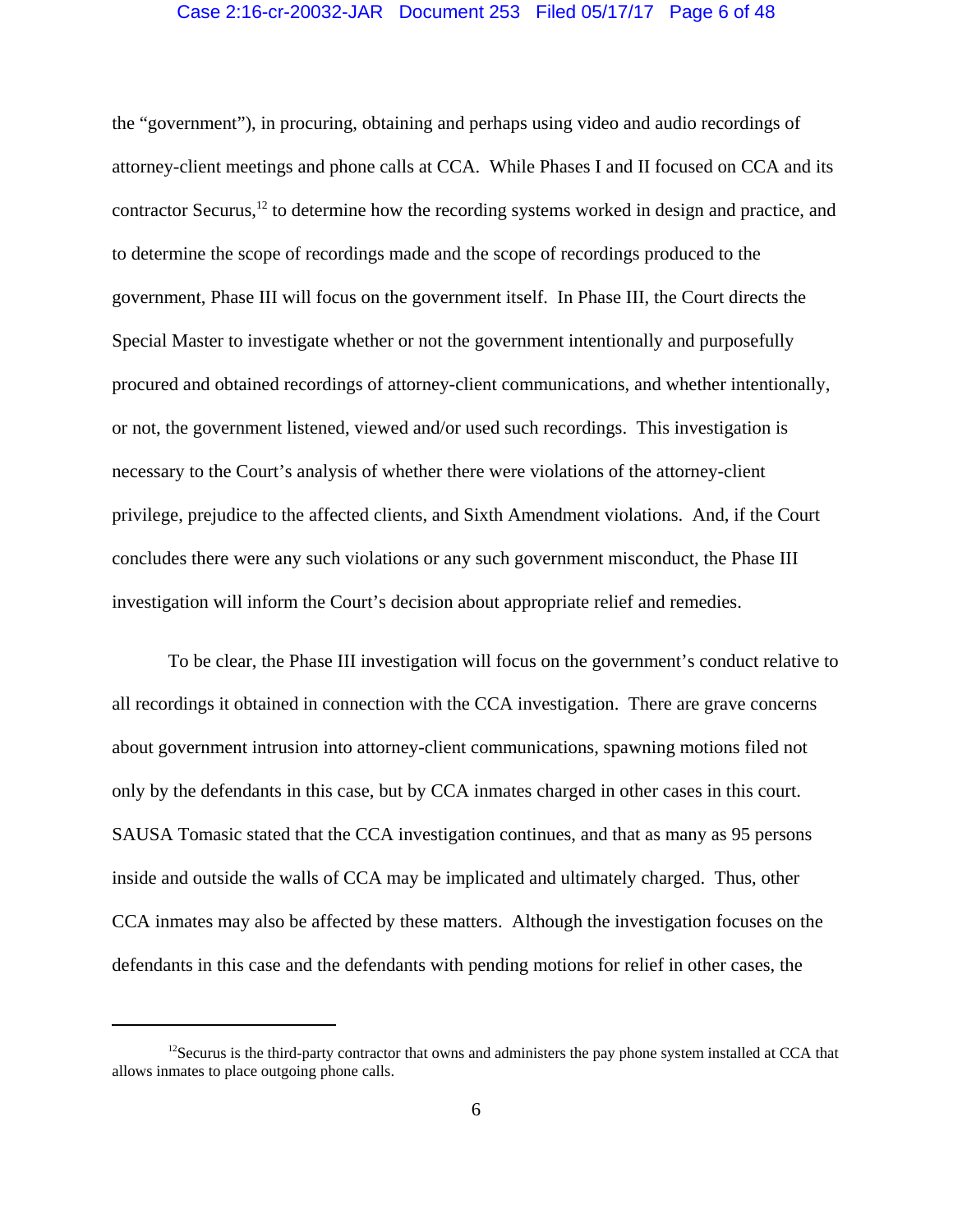# Case 2:16-cr-20032-JAR Document 253 Filed 05/17/17 Page 7 of 48

Special Master's Phase III investigation will focus on all of the recordings procured and obtained by the government in connection with this case, including defendants in this case, defendants in other cases who have moved for relief, and CCA inmates who are subjects or targets of the ongoing CCA investigation.

While this Order expands and directs the Special Master's duties in going forward with a Phase III investigation, this Order does not otherwise modify the Court's Appointment Order,<sup>13</sup> including those portions of the Appointment Order that: (1) set forth the Rule  $53(b)(2)^{14}$ authority for the appointment; (2) detail the Special Master's "Complementary Duties;" (3) direct the parameters of the Special Master's "Communications with the Parties and the Court;" (4) pertain to the "Special Master's Record;" (5) pertain to the Court's "Review of the Special Master's Rulings;" (6) require that "All Relevant Parties" provide full cooperation to the Special Master; and (7) require "All Relevant Parties" to provide the Special Master with "Access to Information."

With respect to the Special Master's compensation, this Order does not modify the "Compensation" section of the Court's Appointment Order *except* that for all Phase III investigation, the *government will not bear the cost*; rather, the Special Master's compensation shall be paid by Timothy J. O'Brien, the Clerk of Court, up to \$350,000.00, from funds appropriated for this specific purpose.

# **III. Phase III Investigation will not Include Certain Fully Investigated Matters**

 $^{13}$ [Doc. 146.](https://jenie.ao.dcn/ksd-ecf/d/cmecfservices/rest/file/finddoc?caseYear=2016&caseNum=20032&caseType=cr&caseOffice=2&docNum=146)

 ${}^{14}$ [Fed. R. Civ. P. 53\(b\)\(2\).](https://www.westlaw.com/Link/Document/FullText?rs=USCLink&vr=3.0&findType=Y&cite=FRCP+53(b)(2)&clientid=USCourts)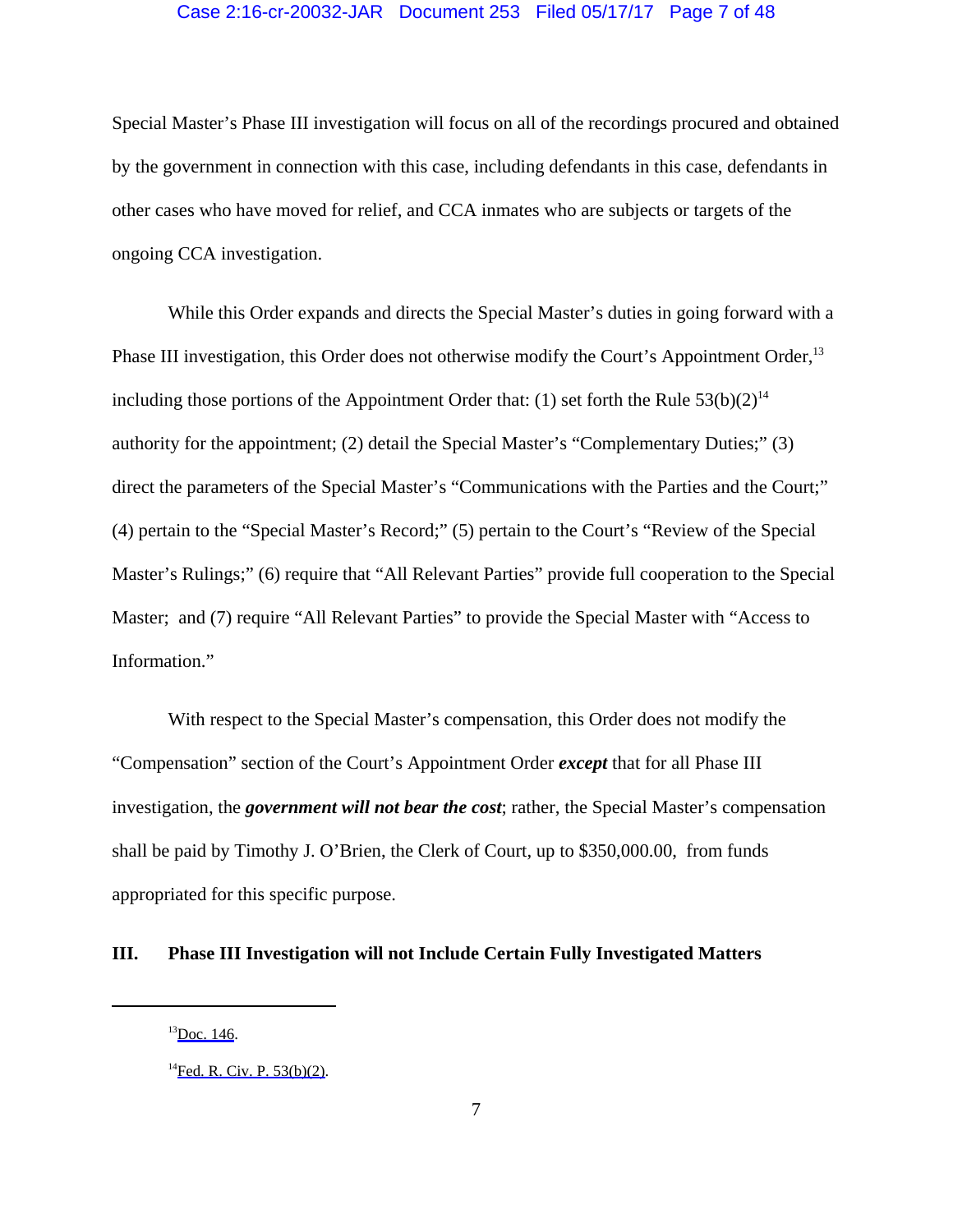#### Case 2:16-cr-20032-JAR Document 253 Filed 05/17/17 Page 8 of 48

The Special Master's investigation to date, which has primarily focused upon CCA and Securus' actions relative to video and audio recording of attorney-client communications, has put to rest some concerns about the privacy of attorney-client communications. The investigation has shown that attorney-client communications over the video conferencing equipment installed at CCA have not been compromised and will not be compromised in the future. The video conferencing equipment has never had monitoring or recording capability. As the Special Master's report details, although there is a panic button system currently installed in the attorney-client conference rooms, that system does not allow for audio or video recording in those rooms.

Further, pursuant to this Court's cease and desist order, all video cameras have been removed from the attorney-client conference rooms at CCA.<sup>15</sup> Thus, attorney-client communications in those rooms are no longer video recorded; and there never was audio recording of communications in those conference rooms. And, pursuant to this Court's order, all video recordings of attorney-client conference rooms have been impounded by the Court; the government thus has no access to past video recordings.

 Furthermore, although CCA personnel have an intercom system throughout the CCA facility, that system has no recording capability and is not used to monitor conversations. And, although there are separate intercom systems in the attorney-client conference rooms, making it theoretically possible for CCA guards to monitor conversations, there is no practical way for CCA personnel to monitor live conversations given the scope of their duties, which include

<sup>&</sup>lt;sup>15</sup>They were also removed from the attorney-client conference rooms in all county jails in Kansas that currently house detainees charged in the District of Kansas.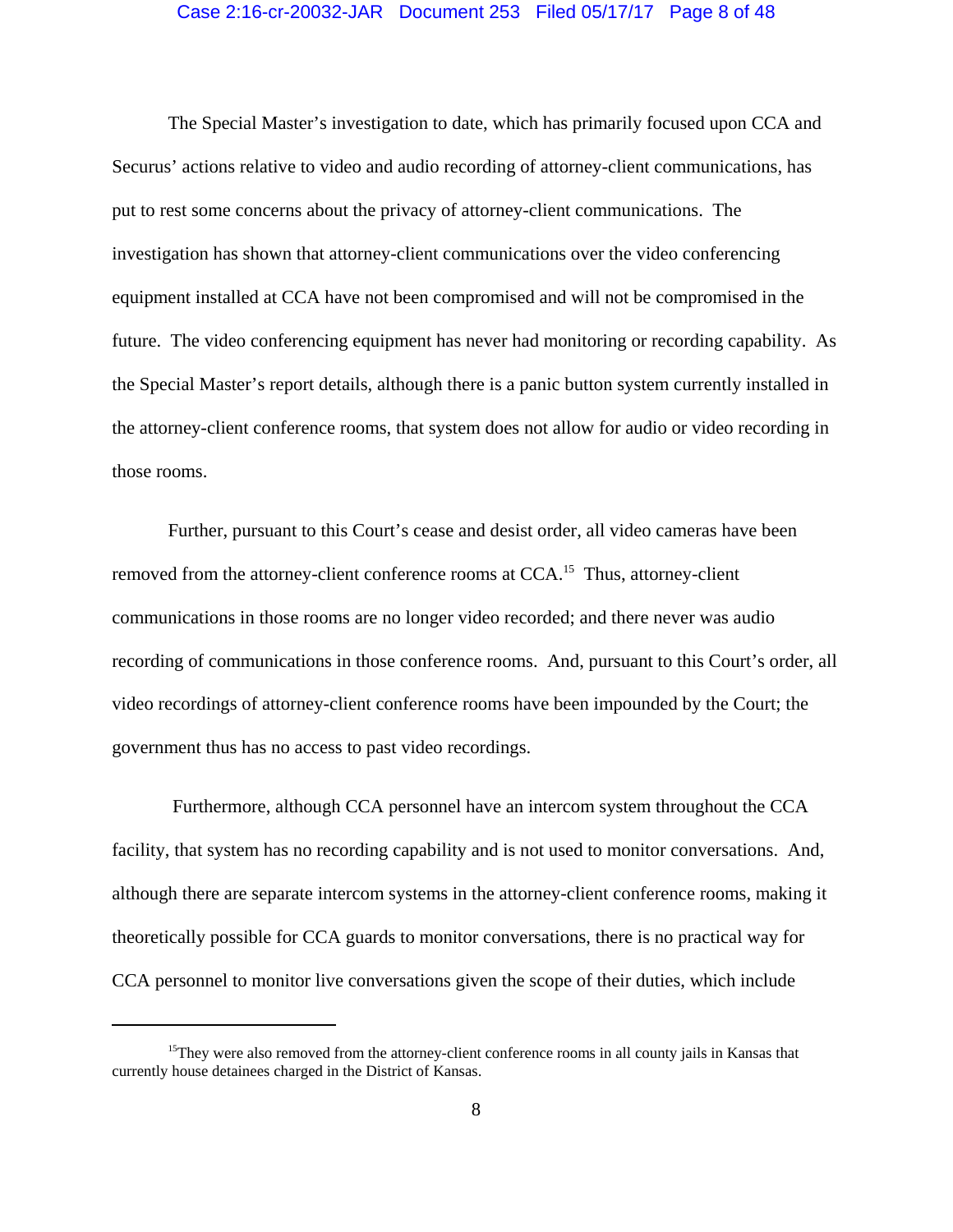## Case 2:16-cr-20032-JAR Document 253 Filed 05/17/17 Page 9 of 48

visually monitoring the entire facility (except for attorney-client conference rooms), and granting visitors and CCA personnel ingress and egress to areas of the facility. Further, as the Special Master report details, if the guard in the main lobby attempted to monitor live conversations, this would be within earshot of visitors and everyone else passing through the main access point of the facility. No one interviewed by the Special Master indicated that such live monitoring had ever occurred.

 Thus, the Court concludes that there is no need for further investigation concerning the audio or video recording systems in the attorney-client conference rooms. Nor is there any need for further investigation of the video conferencing system.

But, as the Special Master's reports detail and as this Order further details, the problems with the Securus system employed by CCA to audio record inmates' outgoing phone calls have not been addressed. The evidence to date demonstrates that despite the procedures CCA has employed in the past, attorney-client telephone calls are still recorded. CCA has inadequate procedures to apprise inmates and instruct attorneys how to arrange for their calls to not be recorded. Moreover, even when phone numbers are input into the Securus system as "Private" numbers, meaning numbers that should not be recorded, at times the system nonetheless records telephone calls placed to those numbers. The Phase III investigation will inform the Court's determination of the appropriate prospective remedies for these problems.

Moreover, the Phase III investigation must focus on two key questions about the conduct of the USAO: (1) has the government listened to audio recordings of any attorney-client telephone calls of defendants charged in this case, defendants in other cases who have filed

9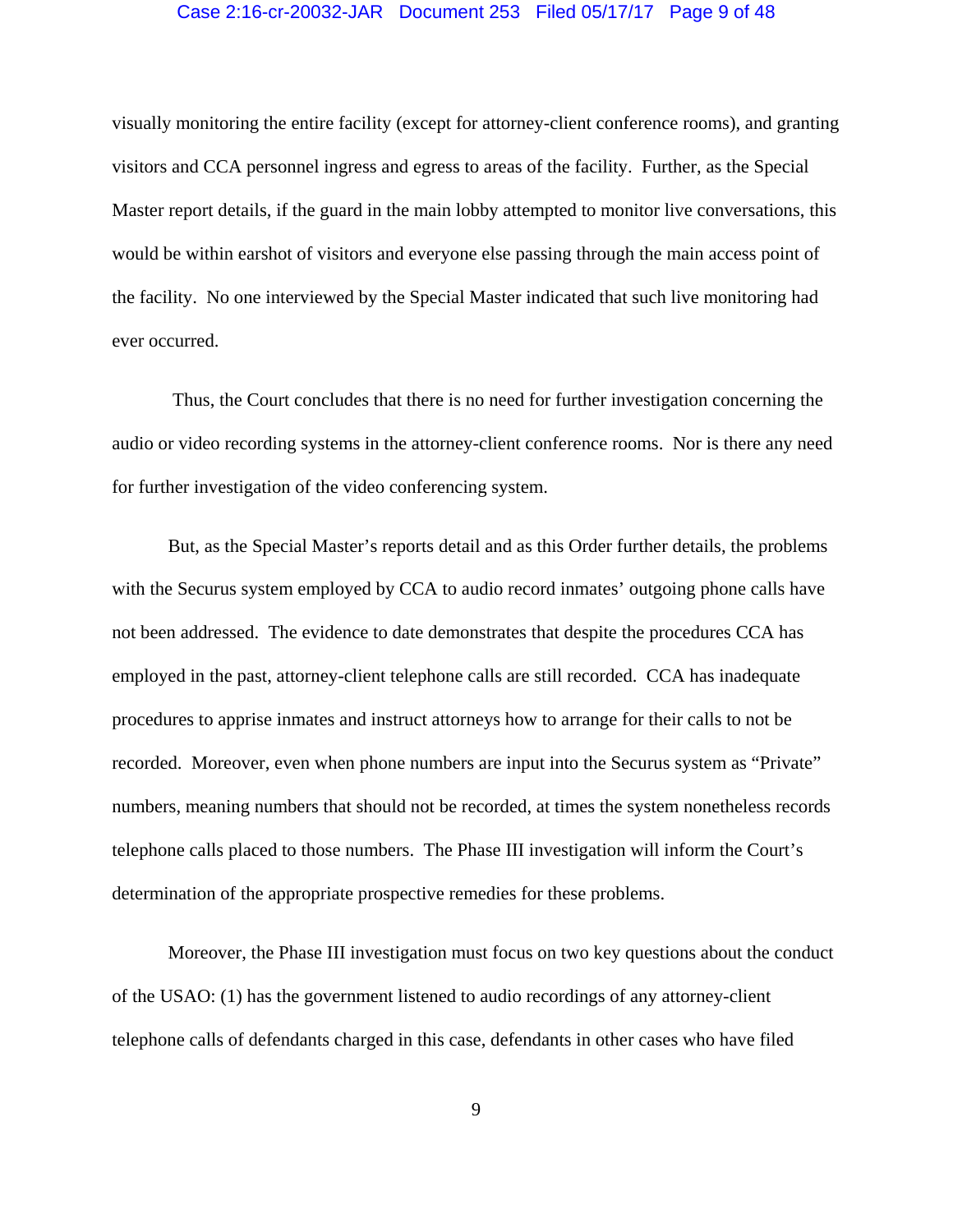## Case 2:16-cr-20032-JAR Document 253 Filed 05/17/17 Page 10 of 48

motions for relief, or CCA inmates who are subjects or targets of the ongoing investigation?; and (2) has the government viewed any video recordings of communications in the attorney-client conference rooms at CCA of any of the above described defendants or inmates? The Phase III investigation will allow the Court to fashion individual and/or global remedies to address any and all intrusions into privileged attorney-client communications, and any and all corresponding violations of the Sixth Amendment rights of defendants.16

# **IV. Audio Recordings**

After the Court conducted the emergency hearing on August 9, on August 15, the FPD filed a Motion for Court to Impound Additional Government Evidence, namely audio recordings of certain inmates' phone calls that included calls between those inmates and their attorneys.17 The government did not bring to the Court's attention that there were audio recordings of attorney-client calls; the FPD did.18

At the August 16 hearing, the FPD and defendants presented evidence about audio recordings. The government, appearing by AUSA Debra Barnett (not by the prosecutors

<sup>&</sup>lt;sup>16</sup>As the Tenth Circuit stated in *Schillinger v. Haworth*, [70 F.3d 1132, 1142](https://www.westlaw.com/Link/Document/FullText?rs=USCLink&vr=3.0&findType=Y&cite=70+f.3d+1132&refPos=1142&refPosType=s&clientid=USCourts) (10th Cir. 1995), "[A]prosecutor's intentional intrusion into the attorney-client relationship constitutes a direct interference with the Sixth Amendment rights of a defendant, and because a fair adversary proceeding is a fundamental right secured by the Sixth and Fourteenth Amendments, we believe that absent a countervailing state interest, such an intrusion must constitute a per se violation of the Sixth Amendment. In other words, we hold that when the state becomes privy to confidential communications because of its purposeful intrusion into the attorney-client relationship and lacks a legitimate justification for doing so, a prejudicial effect on the reliability of the trial process must be presumed. In adopting this rule, we conclude that no other standard can adequately deter this sort of misconduct. We also note that prejudice in these circumstances is so likely that case-by-case inquiry into prejudice is not worth the cost." *Id.*

 $17$ [Doc. 105.](https://jenie.ao.dcn/ksd-ecf/d/cmecfservices/rest/file/finddoc?caseYear=2016&caseNum=20032&caseType=cr&caseOffice=2&docNum=105)

<sup>18</sup>*See Black v. United States*, [385 U.S. 26](https://www.westlaw.com/Link/Document/FullText?rs=USCLink&vr=3.0&findType=Y&cite=385+u.s.+26&refPos=26&refPosType=s&clientid=USCourts) (1966) and *O'Brien v. United States*, [386 U.S. 345](https://www.westlaw.com/Link/Document/FullText?rs=USCLink&vr=3.0&findType=Y&cite=386+u.s.+345&refPos=345&refPosType=s&clientid=USCourts) (1967) (explaining that United States has an affirmative obligation to bring to the court's attention any overhearing of attorney-client communications, whether or not the defendant demands such).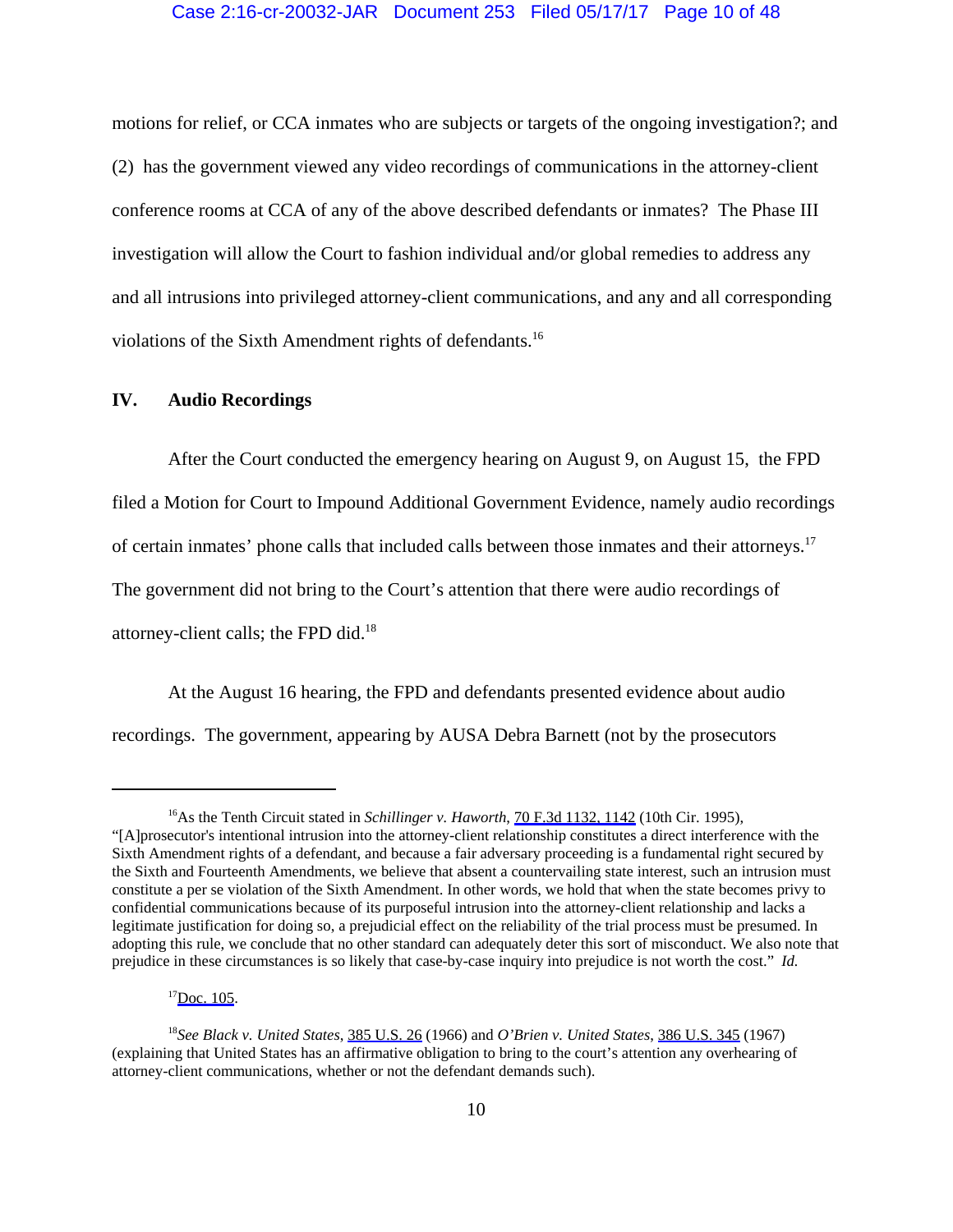#### Case 2:16-cr-20032-JAR Document 253 Filed 05/17/17 Page 11 of 48

assigned to this case at that time), responded that it did not know how the government came into possession of these audio recordings. In fact, the government provided no explanation until SAUSA Tomasic addressed the matter in a brief she filed on September 6, and answered the Court's questions during the September 7 hearing. Based on this evidentiary record, and based on the evidence developed by the Special Master in Phases I and II of his investigation, the Court makes the following findings of fact concerning the audio recordings.

# **Findings of Fact Concerning Audio Recordings and Directives to Special Master**

The Grand Jury issued a subpoena to CCA dated March 28, 2016 for production of all "inmate recorded calls" for twelve named inmates $^{19}$  for the time period from July 1, 2014 "until" notified recorded calls are no longer needed." The subpoena further directed CCA to conduct reverse searches of all CCA-Leavenworth inmate calls for certain numbers listed in the subpoena and to provide copies of all recorded conversations associated with those numbers from July 1, 2014 until notified these recorded calls are no longer required. Later, at the request of the USMS, CCA supplemented its production with audio recordings for the entire time period of the identified detainees' custody at CCA. To date, the investigation has revealed that CCA-Leavenworth has produced audio recordings of telephone calls dating back to at least 2011.

But it is unclear whether the USMS's request was documented in an email or other writing. In Phase III, the Special Master will investigate who requested the USMS to obtain these additional audio recordings, when the request was made, and what were the parameters

<sup>&</sup>lt;sup>19</sup>The subpoena is admitted under seal because it names these 12 inmates, some of whom are still under investigation; an unsealed, redacted form of the subpoena with the inmate names excised is also admitted into evidence. Def. Ex. 438.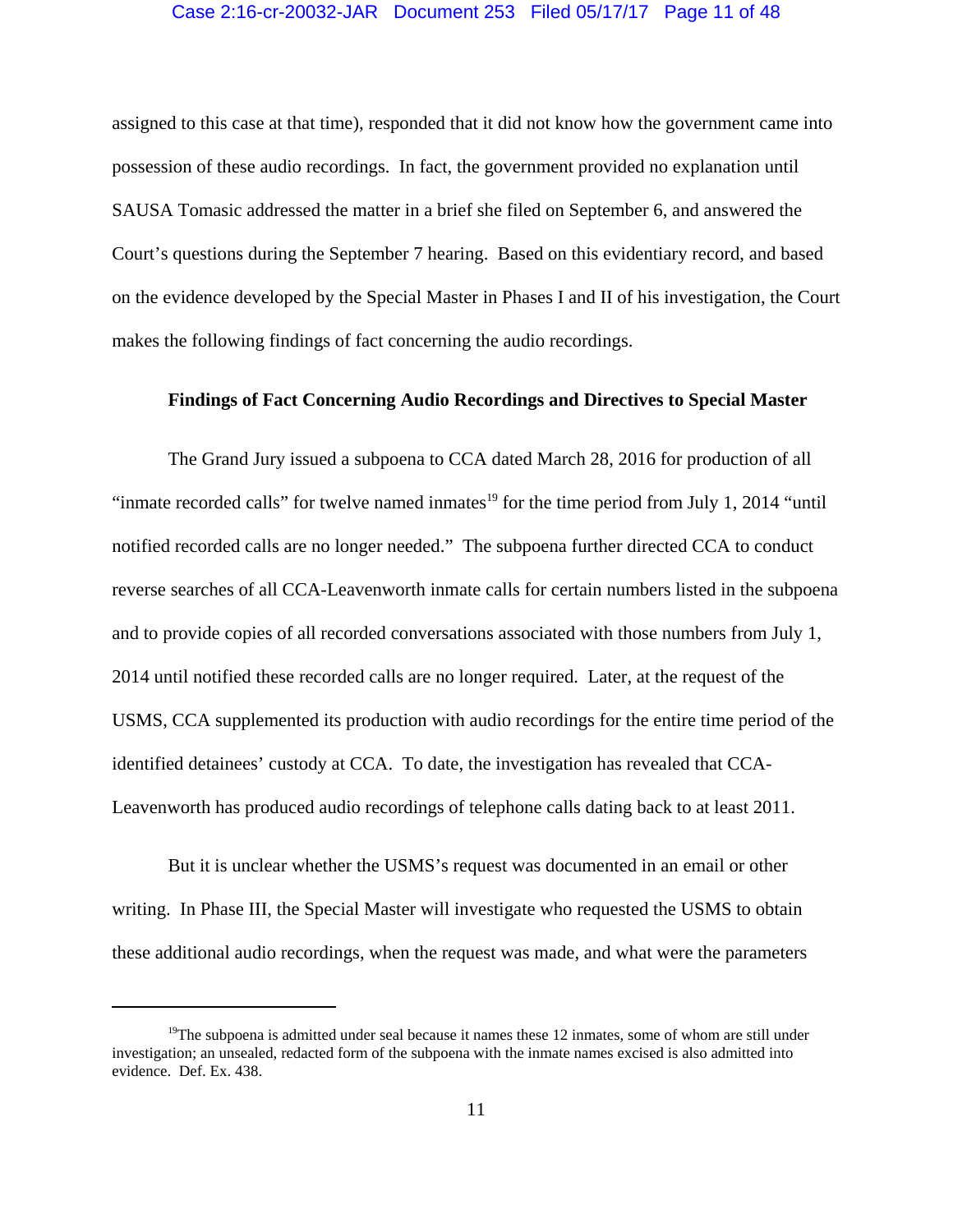## Case 2:16-cr-20032-JAR Document 253 Filed 05/17/17 Page 12 of 48

(including the names and dates of the caller or recipient of the call) of such request. The Special Master will further investigate when the government became aware of the audio recordings of attorney client calls, and what actions it took in response to that knowledge.

By the time of the August 16 evidentiary hearing, the government had provided all Defendants in this case, as well as some defendants in unrelated cases, $^{20}$  with audio recordings of inmate telephone calls from CCA. These audio recordings included some attorney-client phone calls. In producing audio recordings of phone calls, the government did not advise the defendants that there were audio recordings of attorneys and their clients. The Court subsequently issued a clawback order directing the government to gather and surrender to the Court all audio recordings in its possession, in the possession of investigative agencies, and in the possession of other defendants who had received them in discovery.

At the August 16 hearing, Michael Jackson, counsel for Defendant Cathleen Rowlette, presented evidence that he received discovery that included audio recordings of phone calls of nine different CCA inmates and their respective attorneys. Jackson explained that the audio recordings were produced in a format that allowed one to search for calls by inputting the last four digits of a particular attorney's phone number. Jackson input the last four digits of the phone numbers of several defense counsel whose phone numbers he knew, and thereby retrieved attorney-client phone calls of the aforementioned nine inmates. One of these inmates' phone calls dated back to 2011.

 $20$ The government represented that the defendants in other cases were provided with this discovery because it was relevant to sentencing issues in those defendants' cases.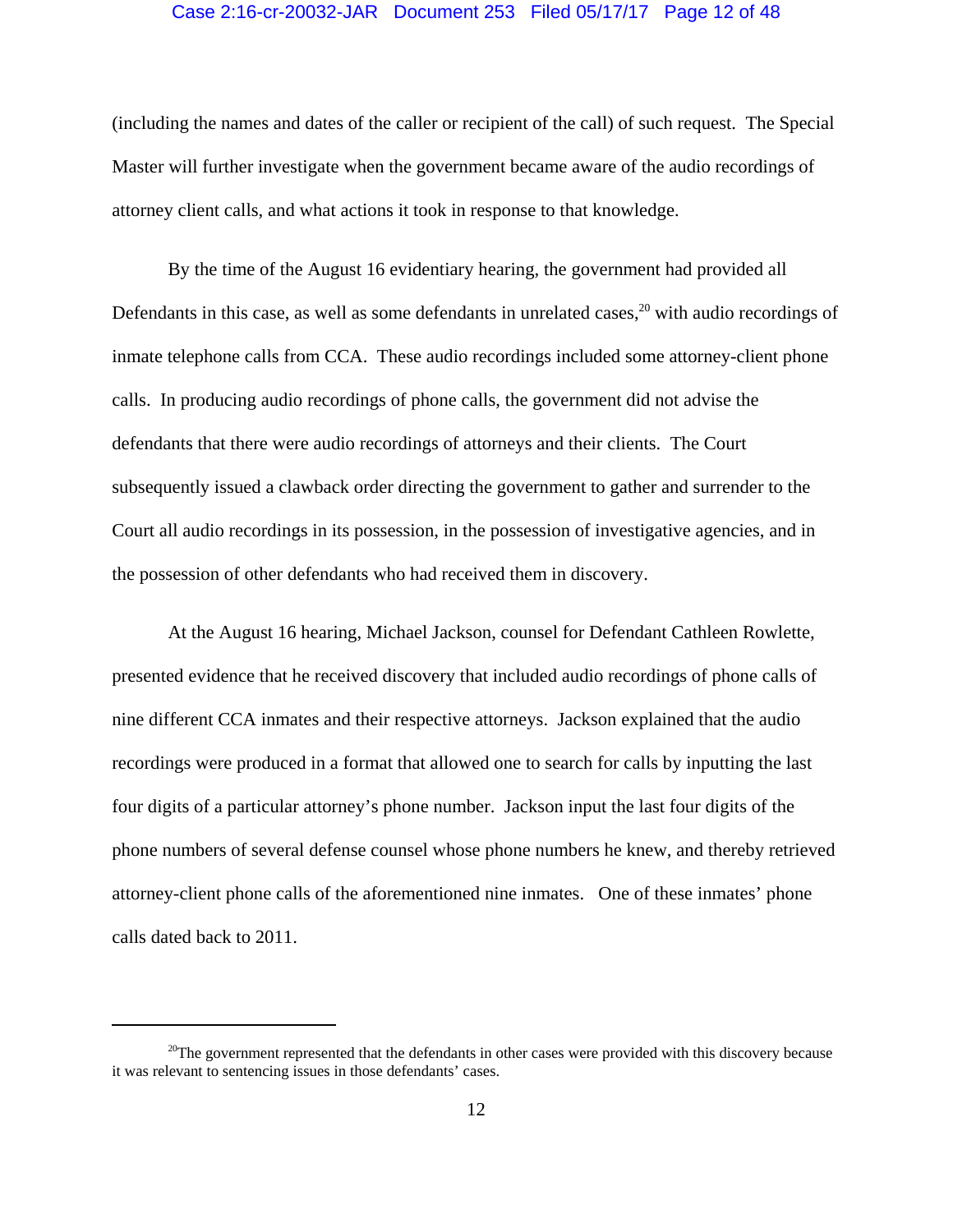## Case 2:16-cr-20032-JAR Document 253 Filed 05/17/17 Page 13 of 48

It is unclear when the government became aware that the CCA audio recordings included recordings of attorney-client telephone calls. At the September 7 hearing, SAUSA Tomasic stated that in January 2016 she had learned from Secret Service Agent Stokes that he had inadvertently listened to an attorney-client phone call.<sup>21</sup> Tomasic offered that,

the only instance I knew where an agent had encountered attorney-client video—or excuse me attorney-client recordings, audio-recordings, inmate calls, he told me, I immediately contacted our professional responsibility point of contact. He emailed PRAO. PRAO gave an advisory opinion...I emailed the attorney, let him know we had encountered them, let him know that an agent had inadvertently listened to between 10 and 15 seconds and that we did not intend to listen to them anymore. $22$ 

In response to the PRAO advisory opinion, the government took the following steps. Agent Stokes advised CCA about the recording, in an email on January 22,  $2016<sup>23</sup>$  Tomasic notified the affected attorney, Rick Johnson, by email on January 22 as well. Moreover, Tomasic acknowledged that after learning this from Agent Stokes, she spoke with other agents working on this investigation, who advised her that they had also encountered some additional attorneyclient calls, but that they did not listen to them and had "minimized immediately."24

While notifying Rick Johnson and CCA, Tomasic admittedly never informed the defendants in this case, nor the Court, because she assumed that it was "an exceptional

<sup>22</sup>*Id.* at 25.

<sup>23</sup>*Id.* at 32.

 $^{24}$ *Id.* at 46.

<sup>&</sup>lt;sup>21</sup>Sept. 7, 2016, Hr'g Tr., [Doc. 135, at 30](https://jenie.ao.dcn/ksd-ecf/d/cmecfservices/rest/file/finddoc?caseYear=2016&caseNum=20032&caseType=cr&caseOffice=2&docNum=135#page=30)–31.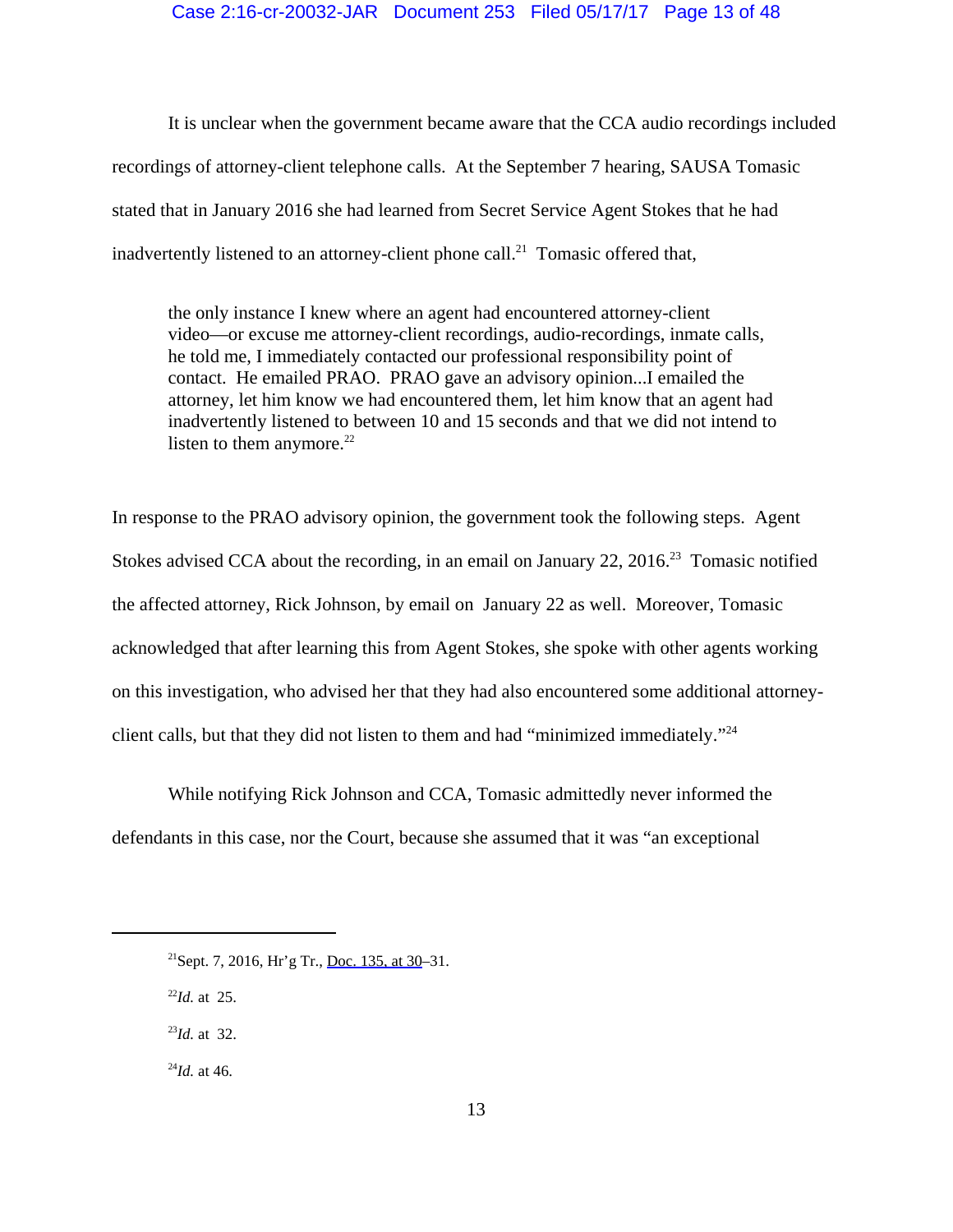# Case 2:16-cr-20032-JAR Document 253 Filed 05/17/17 Page 14 of 48

circumstance."25 Notably, in managing the CCA investigation, Tomasic organized a "taint team" comprised of IRS agents and an AUSA in the Topeka division of the USAO, to review various materials seized from CCA, determine whether there were attorney-client privileged materials, and segregate and withhold those privileged materials from Tomasic and the other attorneys of record in this case. Tomasic anticipated using the taint team to review materials on the computers seized from the CCA law library, as well as materials seized from inmates' cells during the execution of a search warrant at CCA. But inexplicably, she did not employ the taint team to review recorded telephone calls after she became aware of the instances described above.26 Instead, Tomasic proceeded to disseminate the audio recordings indiscriminately to all Defendants in this case.

Tomasic further stated at the September 7 hearing that her management of the CCA investigation and her judgment was impaired by her lack of experience and exceptional family circumstances. This was a complex and wide-ranging investigation. The Court finds it surprising that Tomasic, a relatively inexperienced prosecutor, was the lead attorney on this case, rather than a more senior AUSA. At the same time, Tomasic was aware that there were audio recordings of some attorney-client conversations included in the audio recordings from CCA, yet she did not take steps to further investigate this, nor to submit the recordings to the taint team.

Moreover, despite the earlier PRAO opinion, at some point in this case, the government made the unilateral decision that the audio-recordings of attorney client telephone calls in this

 $^{25}$ *Id.* at 50–51.

<sup>&</sup>lt;sup>26</sup>The Court recognizes that the FPD takes the position that employing a taint team would not cure a privilege violation or a Sixth Amendment violation with respect to audio recordings of attorney-client telephone conversations. The Court does not rule upon this legal issue at this time.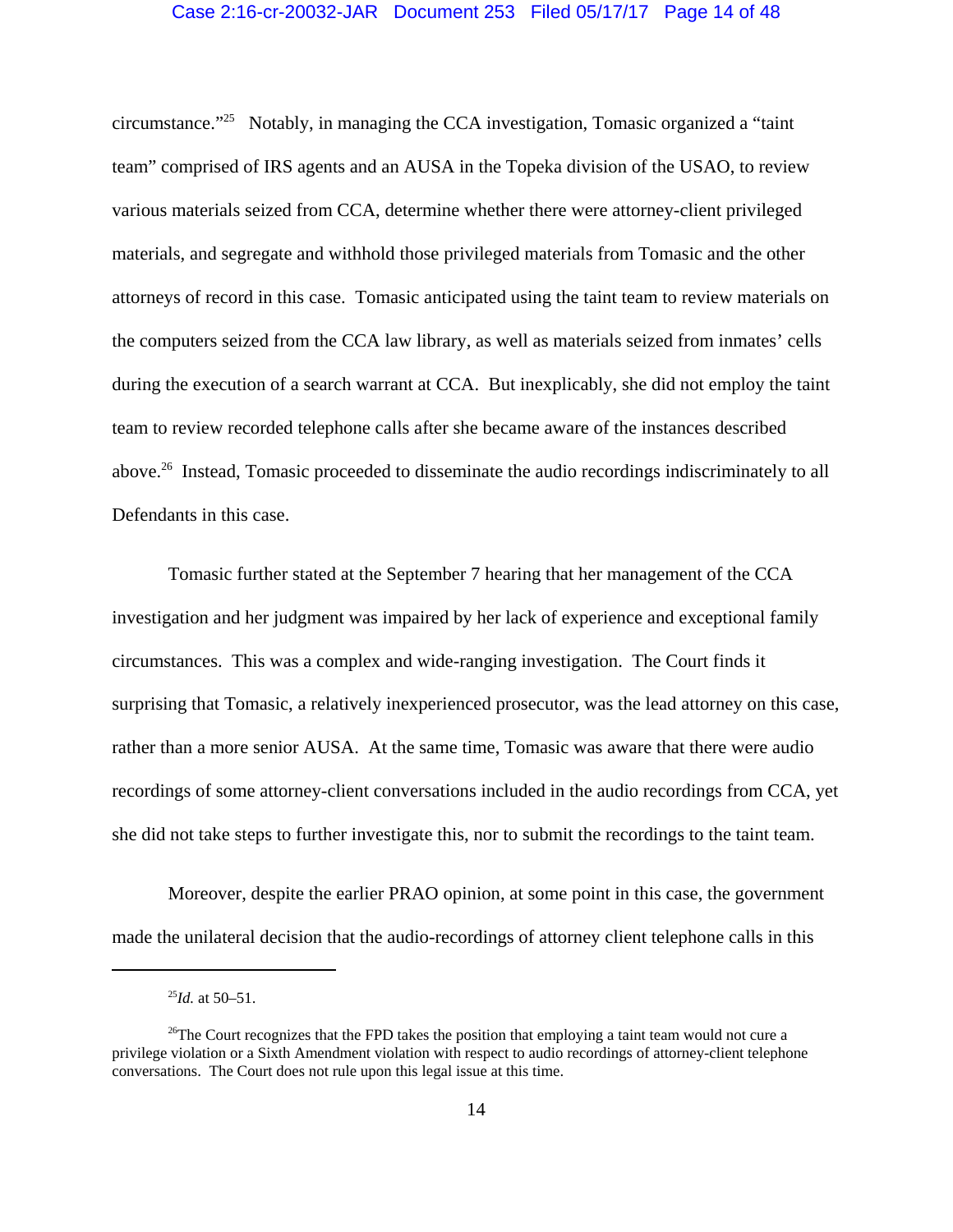# Case 2:16-cr-20032-JAR Document 253 Filed 05/17/17 Page 15 of 48

investigation were *not* privileged; and they made the decision to neither notify the Court nor the Defendants nor affected CCA inmates that they were in possession of such recordings. That, in fact, is the litigation posture the government has taken in this case, that the attorney-client telephone calls are not privileged.<sup>27</sup> The government essentially argues that the inmates waived any privilege, because when an inmate places a phone call on the Securus pay telephones at CCA, they hear a pre-recorded warning that all calls are recorded or monitored. According to the government, this warning, coupled with signage on and around the Securus phones, placed the inmates on notice that their calls were recorded, and constituted a waiver of their attorneyclient privilege.

The fact that the government takes this litigation posture, coupled with the fact that the government unilaterally decided the telephone calls were not privileged, and did so without notice to the Court or the parties, leads this Court to direct the Special Master to conduct a Phase

<sup>27</sup>Relying upon *Weatherford v. Bursey*, [429 U.S. 545, 558](https://www.westlaw.com/Link/Document/FullText?rs=USCLink&vr=3.0&findType=Y&cite=429+u.s.+545&refPos=558&refPosType=s&clientid=USCourts) (1977), the government argues that intrusions into the attorney-client relationship are not per se violations. *Weatherford* illustrates the weakness in the government's argument, for in *Weatherford* there was no evidence that the informant, who was present during two attorney-client meetings, had conveyed information about defense strategy to the government. *Id.* There, the court had the ability to isolate what meetings and communications were had between the attorney and client, had the ability to determine whether the informant even communicated these to the prosecution, and given the stage of the proceeding, had the ability to conclude that none of the information gleaned was used at trial. Here, the Court operates in an environment of many unknowns. What communications if any did the government listen to? For there is no intermediary, such as an informant or undercover agent, who can testify that they did or did not share information with the government. Here the attorney-client communications were recorded, indicating that if the government listened, it may have heard the entire communication, not just an account of the communication by an ear-witness informant. Moreover, here, if the government listened to the recordings, they may have listened preindictment and used the information to foster their ongoing investigation of the detainee or other, as yet unindicted targets of the ongoing investigation. Or, the government may have listened post-indictment and used the information to further their ongoing pre-trial investigation, or used the information tactically in their plea negotiations, if any, with the indicted detainee. In other words, under the circumstances in this case, there is a real and likely possibility of prejudice *if* the government listened to recorded attorney-client phone calls and/or watched recorded attorneyclient visits, under the four-factor test for prejudice in *Weatherford*: (1) whether the government purposely intruded into the attorney-client relationship; (2) whether any evidence offered at trial was obtained directly or indirectly from the intrusion; (3) whether the prosecutor obtained any details of the defendant's trial preparation or defense strategy; and (4) whether overheard conversations had been used in any other way to the substantial detriment of the defendant. *Id.* at 552–57.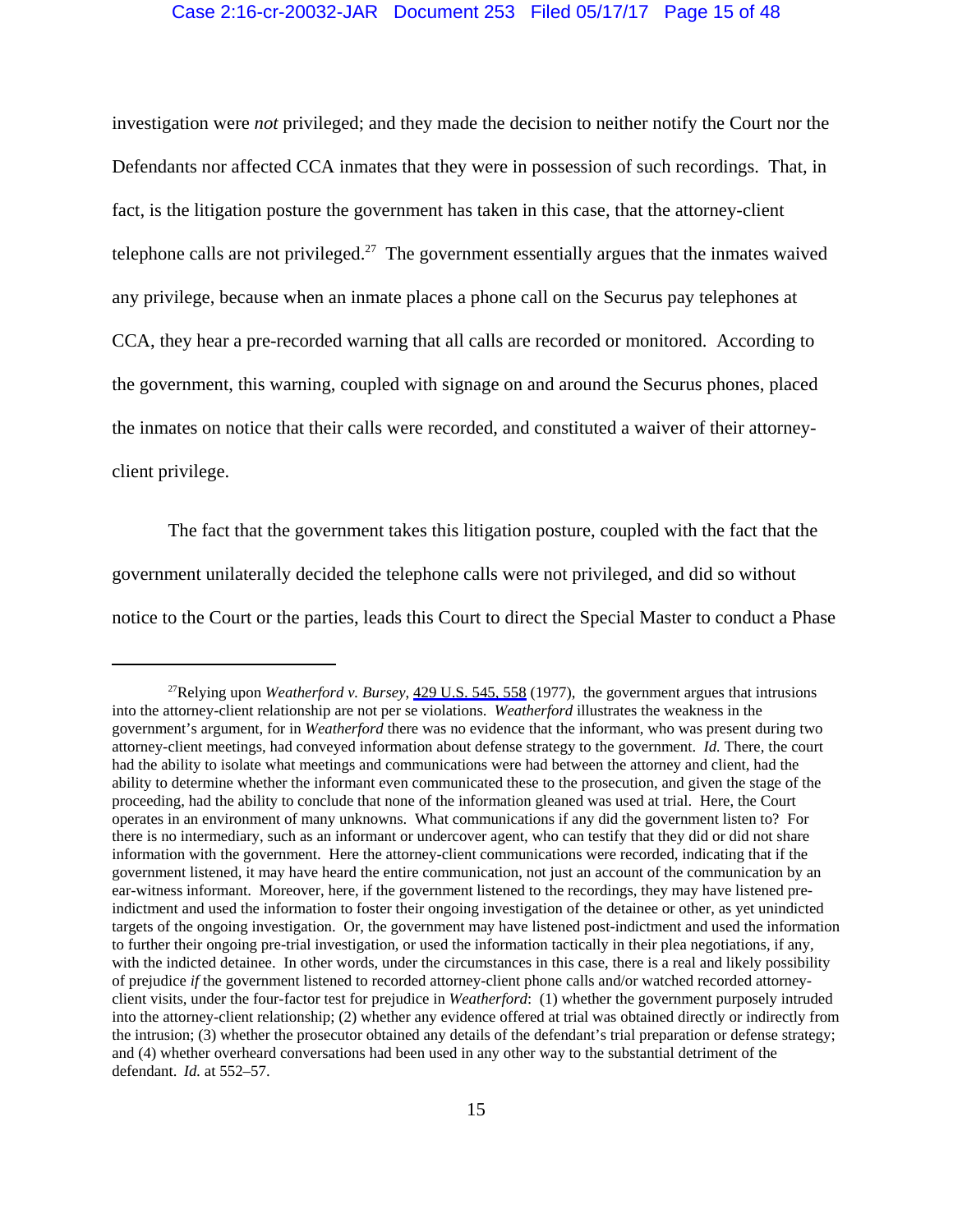## Case 2:16-cr-20032-JAR Document 253 Filed 05/17/17 Page 16 of 48

III investigation into the government's conduct concerning these audio recordings. While the Court does not rule in this Order upon the issues of privilege, waiver, and Sixth Amendment violations, the Court notes that any waiver must be done knowingly and intelligently.28

Furthermore, based on the evidentiary record developed thus far, there are serious questions about whether any or all inmates waived their attorney-client privilege knowingly and intelligently. In that regard, the Court finds that CCA employed a procedure to inform inmates how to shield their attorney-client calls from monitoring or recording. At the time a person is first taken into custody at CCA, or within a few days of arrival, they receive a thirty-page inmate handbook<sup>29</sup> and a counseling session reviewing substantial information, including information about their right to private communications with their attorneys. The inmates are required to sign a form acknowledging that they have been advised that

Corrections Corporation of America reserves the authority to monitor (this includes recording) conversations on any telephone located within its institutions, said monitoring to be done to preserve the security and orderly management of the institution and to protect the public. An inmate's use of institutional telephones constitutes consent to this monitoring. A properly placed phone call to an attorney is not monitored. You must contact your unit team to request an unmonitored call.<sup>30</sup>

<sup>28</sup>*Patterson v. Illinois*, [487 U.S. 285, 292](https://www.westlaw.com/Link/Document/FullText?rs=USCLink&vr=3.0&findType=Y&cite=487+u.s.+285&refPos=292&refPosType=s&clientid=USCourts) (1988) (quoting *Johnson v. Zerbst*, [304 U.S. 458, 464](https://www.westlaw.com/Link/Document/FullText?rs=USCLink&vr=3.0&findType=Y&cite=304+u.s.+458&refPos=464&refPosType=s&clientid=USCourts) (1938)) ("In the past, this Court has held that a waiver of the Sixth Amendment right to counsel is valid only when it reflects 'an intentional relinquishment or abandonment of a known right or privilege.'"); *see United States v. Ary*, [518 F.3d 775](https://www.westlaw.com/Link/Document/FullText?rs=USCLink&vr=3.0&findType=Y&cite=518++f.3d++775&refPos=775&refPosType=s&clientid=USCourts) (10th Cir. 2008) (explaining that attorney-client privilege is waived when disclosure of communication is voluntary).

 $29$  Gov. Ex. 2.

 $30^3$ Gov. Ex. 11 is a sample of these signed acknowledgement forms.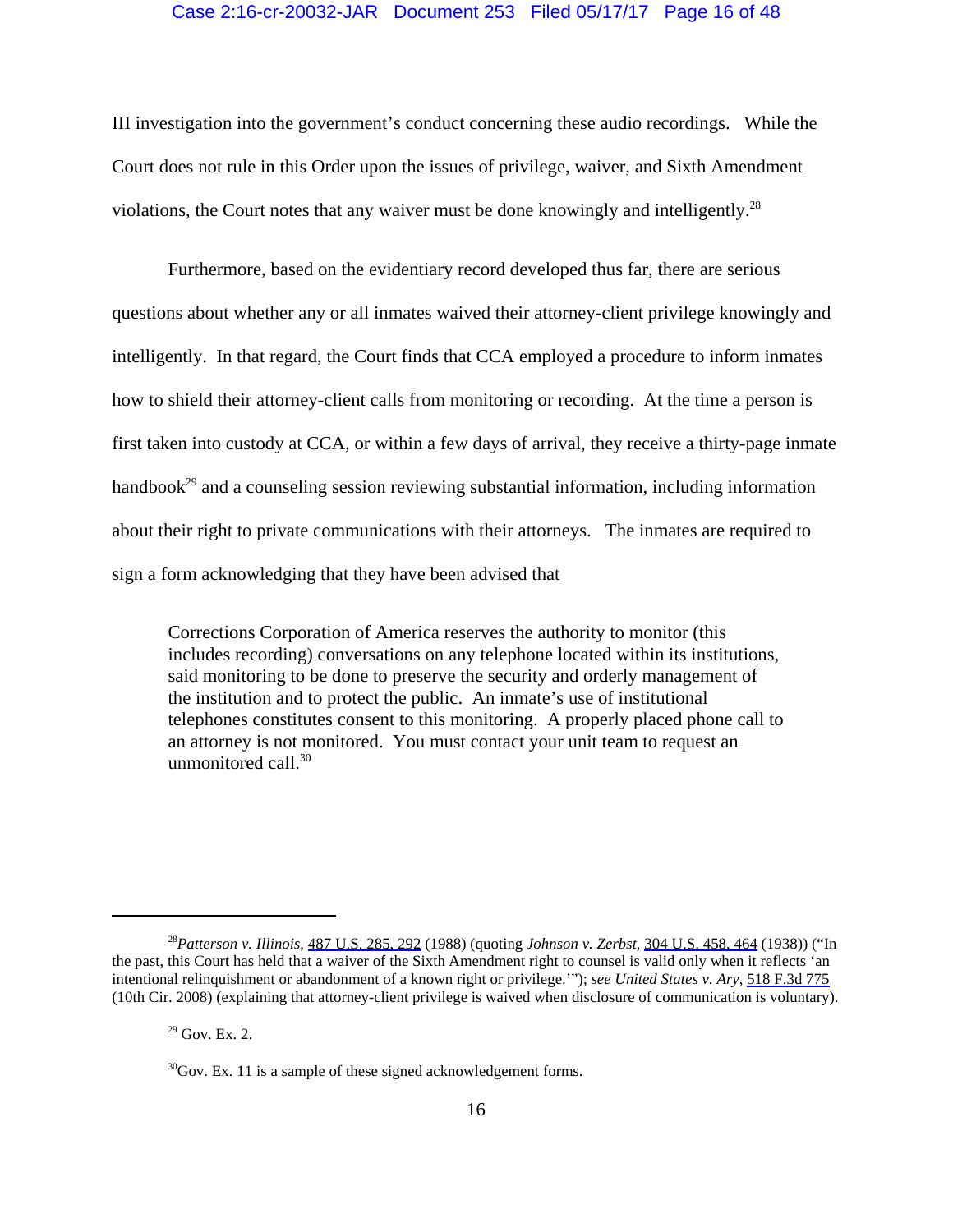## Case 2:16-cr-20032-JAR Document 253 Filed 05/17/17 Page 17 of 48

Despite this language, if an inmate contacts their unit team to request an unmonitored call, CCA allows them to place the call from their counselor or unit team's office, but only in the presence of the counselor or unit team leader. In other words, their call is not private, it is monitored.

In fact, the only way attorney-client calls are *not* recorded or monitored is if the inmate places the call from one of the 121 Securus pay phones installed at CCA, *and* all calls to that attorney's phone number have previously been designated as "private" within the Securus system. And the only way calls are designated as private, is if the inmate's attorney has initiated the CCA phone call procedure. The procedure requires that an inmate's attorney, and no one else, initiates this "private" designation by faxing a letter to CCA, on the attorney's letterhead, directing CCA to block all calls to the attorney at the phone number(s) identified in the letter. Upon receipt of such a letter, CCA personnel input the attorney's phone number(s) into the Securus system such that all calls placed from Securus phones at the CCA-Leavenworth location<sup>31</sup> to that attorney's phone number(s) are rendered private and are not recorded by the Securus system.

But this procedure is inadequate for several reasons. First, the only notice or explanation of the procedure is buried in the inmate handbook, provided to inmates at the time of their admission.<sup>32</sup> CCA does not inform attorneys of the procedure, yet CCA requires that the

<sup>&</sup>lt;sup>31</sup>As the Special Master found, if an attorney's phone number is input into the Securus system at CCA-Leavenworth, that will not result in that phone number being treated as "private" at other jails or detention facilities serviced by the Securus company.

<sup>&</sup>lt;sup>32</sup>The handbook states, "Your attorney may request of our facility that calls to their office not be recorded to ensure Attorney/Client privilege. They may request this by way of sending CCA/LDC a fax on their office letterhead. This request must include contact information and signature. They may fax it to (913)727-2231. **IT IS YOUR RESPONSIBILITY TO ENSURE THAT YOUR ATTORNEY IS AWARE OF THIS PROCEDURE: THEIR TELEPHONE CALLS ARE SUBJECT TO BEING RECORDED IF THEY DO NOT REQUEST**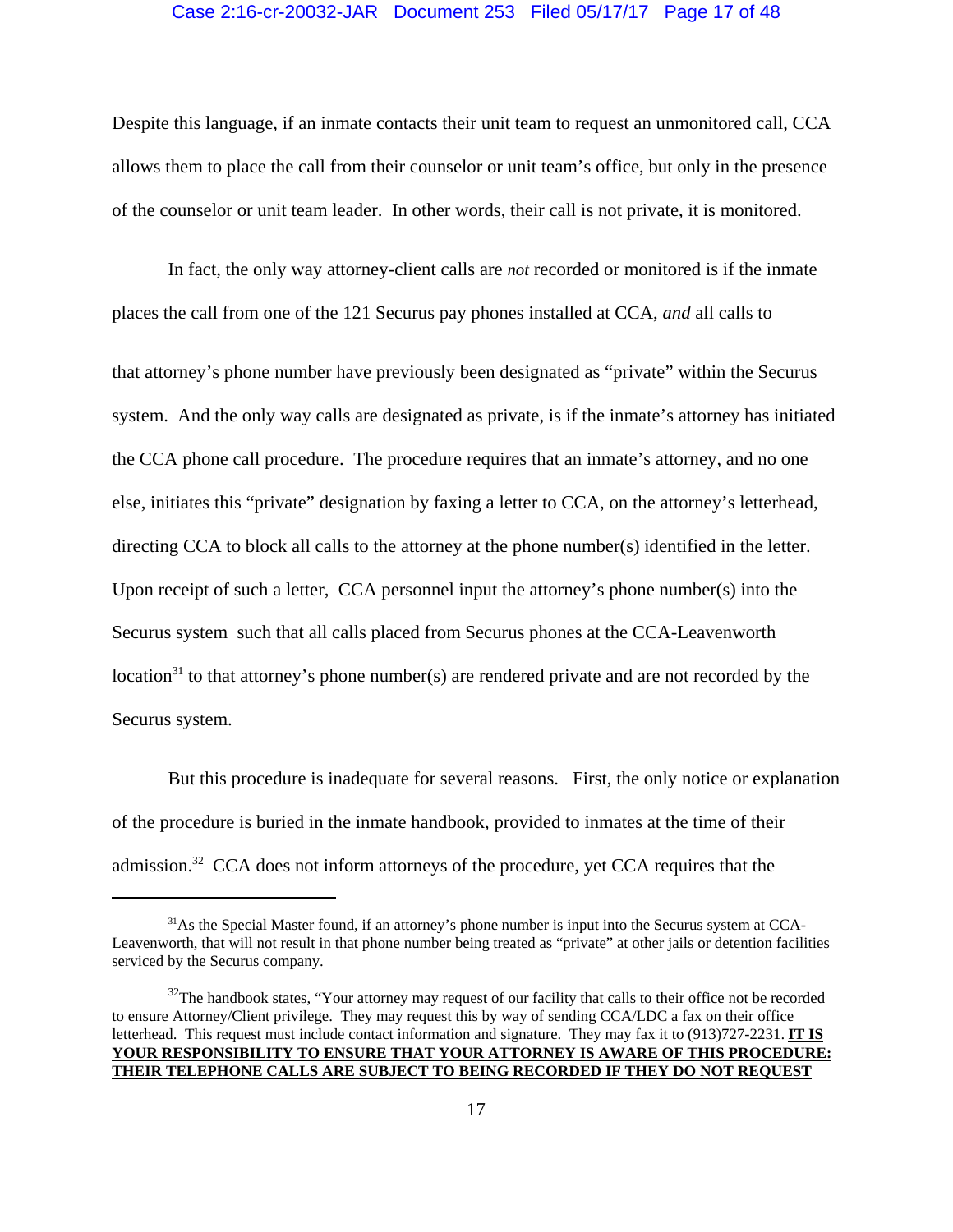# Case 2:16-cr-20032-JAR Document 253 Filed 05/17/17 Page 18 of 48

attorney initiate the procedure. The thirty-page inmate handbook covers a lot of information, including information about visitation, and personal safety, as well as the many rules and regulations inmates must abide by to avoid disciplinary action. It is not surprising that someone newly detained, someone lacking the legal education to fully understand their rights, and someone who is absorbing a volume of information all at once, might not remember to convey to their attorney, the need for the attorney to initiate the phone call procedure. Indeed, some of those newly detained inmates may not yet have an attorney, may not know the name of their attorney and likely have not yet met with their attorney. And, one can imagine the concerns that might eclipse the inmate's focus at their first or next meetings with their attorney—can they get bond, what are the charges, what are the penalties, how soon will they see the evidence and how long it might be before trial.

CCA provides no other notice to inmates, other than the information in the inmate handbook and the acknowledgment form. To be sure, there are signs on and near the Securus phones that warn that all calls are monitored or recorded; but there are no signs on or near the Securus phones that provide further notice or instruction about the CCA phone call procedure. There is also a prerecorded message at the beginning of some outgoing calls that advises the inmate that their call is being recorded or monitored. But, as the Special Master's report details, it is unclear whether this message is never played for calls that have been duly designated as "private;" it is unclear whether this message is always played for calls that have not been designated as "private," and it is unclear what message is played when the call has been

#### **THAT THEY BE RESTRICTED."** Gov. Ex. 2.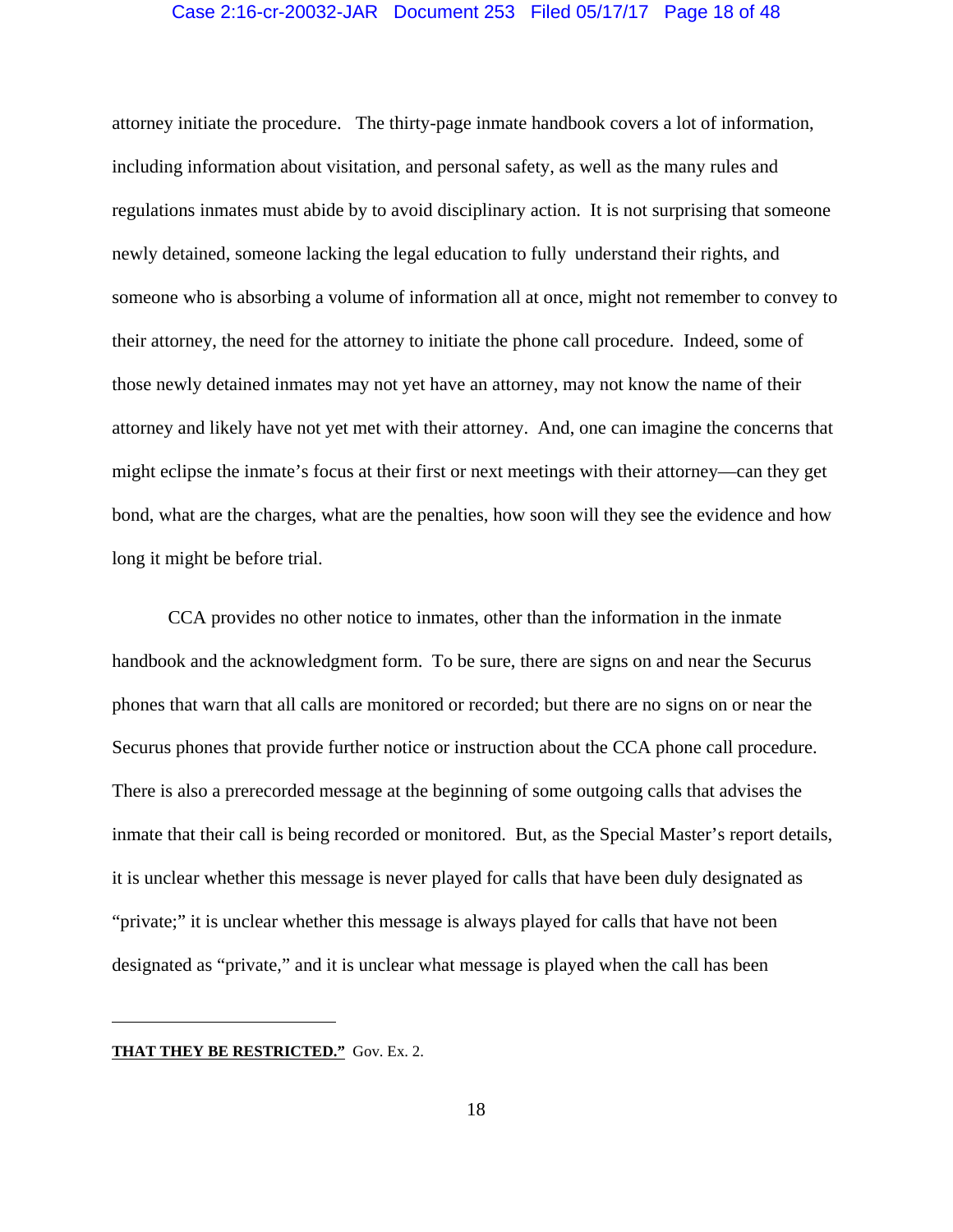# Case 2:16-cr-20032-JAR Document 253 Filed 05/17/17 Page 19 of 48

designated as "private" but the Securus system fails to block recording of that particular call. Furthermore, there is no indication in the inmate handbook, nor on the signage on or near the Securus phones, that if the inmate hears the prerecorded message it means their call will be recorded, but if they do not hear a prerecorded message it means their call will not be recorded.

Moreover, even if an inmate remembers and understands the importance of taking affirmative action to protect their attorney client communications, an inmate cannot initiate the phone call procedure; only their attorneys can initiate it. Inmates are not allowed to provide to CCA their attorney's name and phone number at the time of the intake and orientation, nor at any time thereafter.<sup>33</sup>

Further, despite touting their policy to protect attorney-client communications, CCA does not post this phone call procedure on its website or otherwise communicate this procedure to inmates' attorneys.<sup>34</sup> This surely explains the many affidavits of seasoned, experienced, highly competent counsel, who are members of the Court's selective panel of court-appointed lawyers, who aver that they were never aware of CCA's procedure for blocking calls to

 $33$ Undoubtedly in response to this Court's Orders and this ongoing investigation, in early 2017 CCA-Leavenworth amended its procedures to now provide to detainees an "Attorney Verification Form," on which they can list their attorneys' names, addresses, and telephone numbers. The Form explains: "Attorney telephone calls can be placed through the inmate telephone system. Telephone calls between inmates and their attorneys are privileged and should not be recorded or monitored. To ensure attorney telephone calls placed on the inmate telephones in the units are not recorded and monitored, inmates must submit all attorney telephone numbers for authorization. The attorney information will be verified for accuracy. If the attorney telephone number is verified as a valid attorney, the attorney telephone number will be marked within the inmate telephone system as 'privileged/do not record.'" As the Special Master found, it is unclear to what extent the newer "Attorney Verification Form" procedure supercedes the requirements set out in the Inmate Handbook. Furthermore, this procedure still places the onus on the detainee to advise their attorney of the procedure.

<sup>&</sup>lt;sup>34</sup>Attorneys routinely visit their clients at CCA and CCA should at least then, if not before, notify and instruct attorneys about the phone call procedure. CCA could easily accomplish this by providing clear and obvious notice on CCA's website, by posting signs in the attorney client conference rooms, and by posting signs, and/or providing written instructions as well as the "Attorney Verification" form at the time the attorney signs the visitation log at CCA. [Doc. 214 at 21–](https://jenie.ao.dcn/ksd-ecf/d/cmecfservices/rest/file/finddoc?caseYear=2016&caseNum=20032&caseType=cr&caseOffice=2&docNum=214#page=21)23.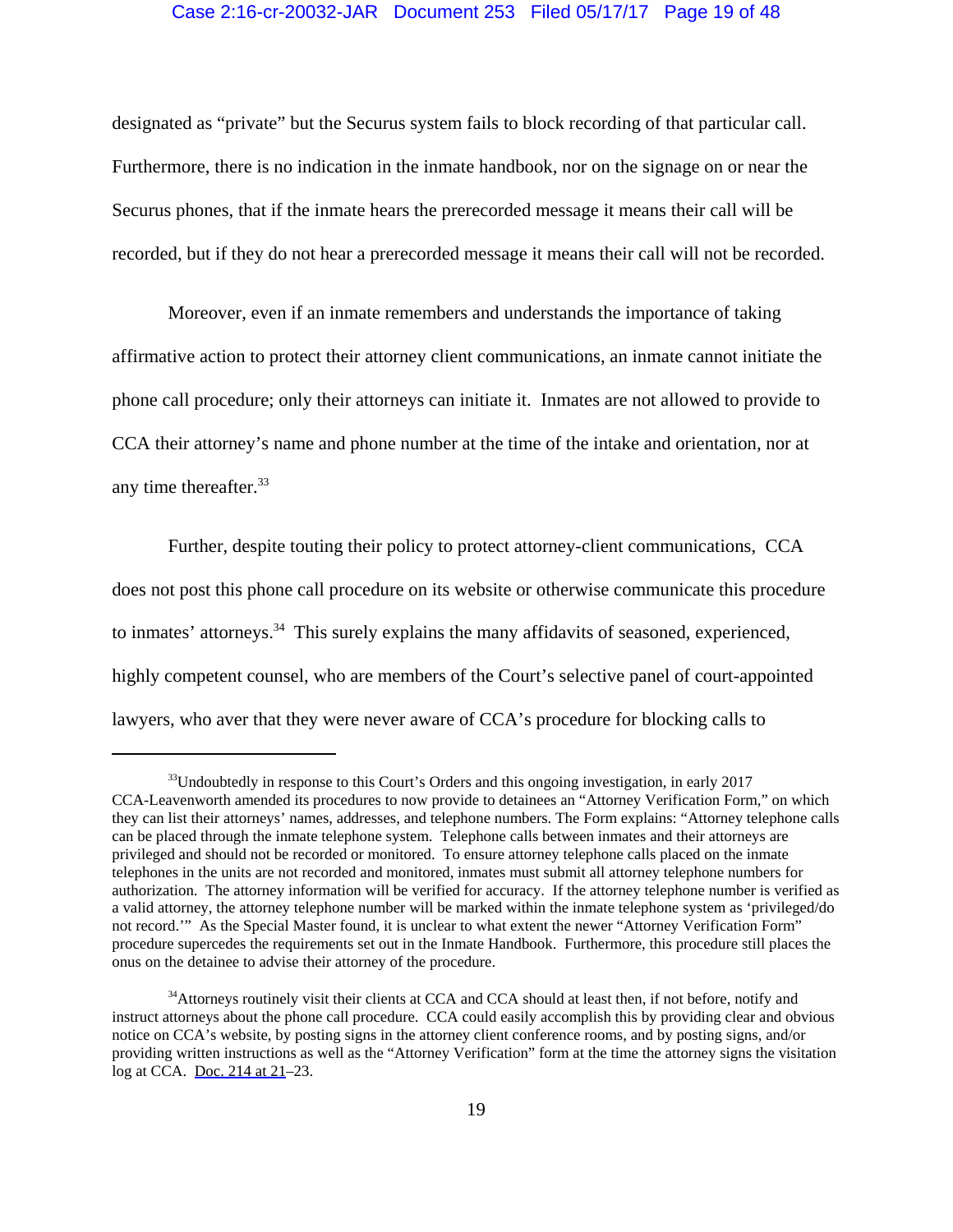#### Case 2:16-cr-20032-JAR Document 253 Filed 05/17/17 Page 20 of 48

attorneys, and who gave credence to CCA's website and published policies that tout its commitment to protect Sixth Amendment rights. Other attorneys stated that although they were not aware of CCA's phone call procedure, out of an abundance of caution, they notified CCA by letter that they wanted their numbers blocked.

The inadequacy of CCA's notice and instruction on its phone call procedure is demonstrated by the Special Master's analysis of how many phone numbers have been designated as "private" in the Securus system at CCA-Leavenworth. CCA maintains a list of only 528 "private" attorney phone numbers, although there are approximately 18,500 attorney phone numbers identified for attorneys practicing in the areas (Kansas, Missouri and Nebraska) where federal detainees at CCA are under prosecution. In other words, only a small fraction of attorney phone numbers are designated as private and blocked from recording by the Securus system at CCA-Leavenworth. This suggests that CCA's phone procedure has not been adequately communicated to inmates or their attorneys. This raises a serious question as to whether there was any knowing and intelligent waiver of attorney-client privilege.

As troubling is the fact that the Securus system has not blocked phone calls to all numbers that attorneys have duly designated as private through the CCA phone procedure. Both anecdotal evidence and the Special Master's analysis demonstrates that the Securus system has failed to block recording of calls to all "private" numbers. Gary Hart, an experienced CJA panel attorney in this Court, submitted an affidavit detailing how he had followed CCA's phone procedure. He not only submitted an initial letter to CCA identifying his phone numbers that should be designated as private, Hart also followed up with annual letters to CCA confirming the same. Nonetheless, the Securus system recorded calls from Hart's clients at CCA. Hart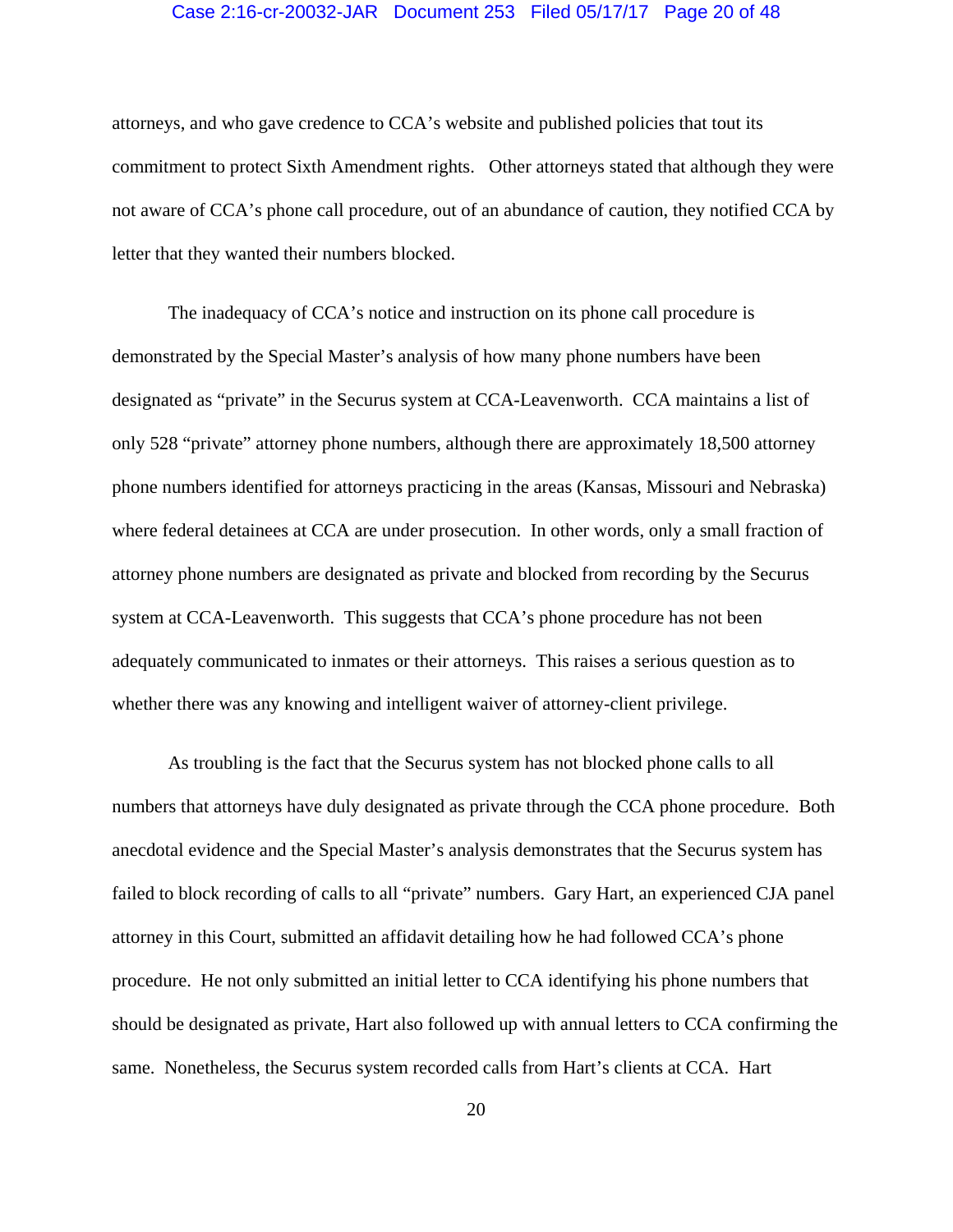#### Case 2:16-cr-20032-JAR Document 253 Filed 05/17/17 Page 21 of 48

subpoenaed from Securus recordings from January 1, 2000 to the present. Securus provided Hart with Call Detail Reports for 2005–2007 and 2009–2013 that included numerous recordings of attorney-client calls placed by his client, Domingo Uriarte. The Call Detail Report evidenced that calls from Uriarte to Hart were recorded as were calls from Uriarte to two attorneys who had previously represented him, Assistant Federal Public Defender Tom Bartee, and attorney Tricia Bath. Bartee understood that no calls to FPD attorneys were recorded by Securus. And Tricia Bath, like Hart, had duly followed the CCA phone procedure.

The Special Master's investigation further revealed that Securus' recording of inmate calls designated as "private" is not a rare occurrence. For the time period from November 26, 2012 to December 15, 2016, in connection with the CCA investigation, the government obtained audio recordings of 182,084 inmate outgoing phone calls from the 121 Securus pay telephones installed at CCA. Of those recorded calls, more than 700 were calls from inmates to their attorneys. And of those more than 700 calls, 188 were calls from inmates to attorney phone numbers that had been duly designated as "private" in the Securus system. Neither Securus nor CCA have explained how or why this happened.<sup>35</sup>

This evidence informs the Court's finding that the operational and systemic issues with CCA's procedure and Securus's system have not been cured at this time. The evidence also suggests that even for those attorneys who have now followed CCA's phone procedure, their earlier recorded calls have not been erased by the Securus system, and are still accessible to the

<sup>&</sup>lt;sup>35</sup>Of the 188 calls, 134 were deemed "inmate status change calls," 17 were to numbers designated as "private for all," and 37 were inexplicably to numbers designated as private for only "inmate subgroups." As the Special Master's report explains, Securus and CCA have not explained why these private calls were classified in this manner. *Id.* at 21–23.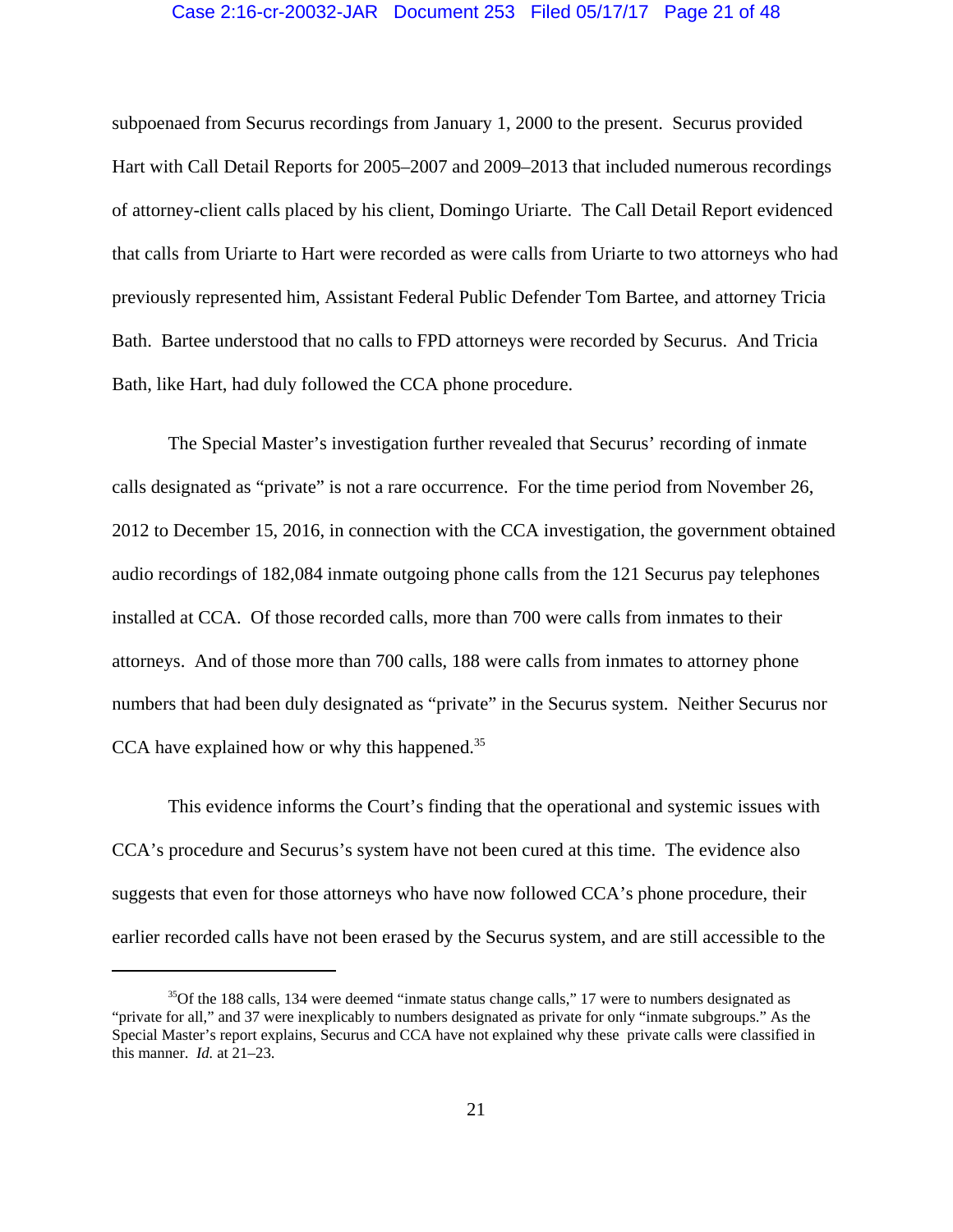#### Case 2:16-cr-20032-JAR Document 253 Filed 05/17/17 Page 22 of 48

government. Absent clear evidence that these problems are cured, this Court will fashion prospective relief that recognizes that attorney-client phone calls are likely still being recorded.

Moreover, while the Phase III investigation will not focus on the actions of CCA or Securus, CCA's procedures, and the deficiencies in the Securus system, informs the Court's decision that a Phase III investigation of the government's conduct is warranted. The evidence suggests that a significant number of attorney-client calls have been recorded, and given the government's practice of obtaining inmates' phone calls in this, and in other investigations, there are serious concerns about whether the government has at least inadvertently, if not intentionally, obtained attorney-client phone calls in this investigation and in other cases in which defendants have moved for relief. Needless to say, there are concerns about whether the government has listened to any attorney-client phone calls. Even though the audio recordings in this case have been impounded by the Court, the defendants in this case are understandably concerned that the government listened to those recordings before impoundment.

The government's denials that it listened to any attorney-client phone calls does not obviate the need for a Phase III investigation into their conduct. To be sure, with respect to the audio recordings, the government's conduct has encouraged such suspicion. Before the Special Master was appointed, the government was not forthcoming about how it procured all of the audio recordings in its possession, for some of the recordings were subpoenaed, some were not. And, the government's litigating posture, as well as its past practices in obtaining jail calls, has fueled other defendants' suspicion that the government has listened to their audio recordings as well.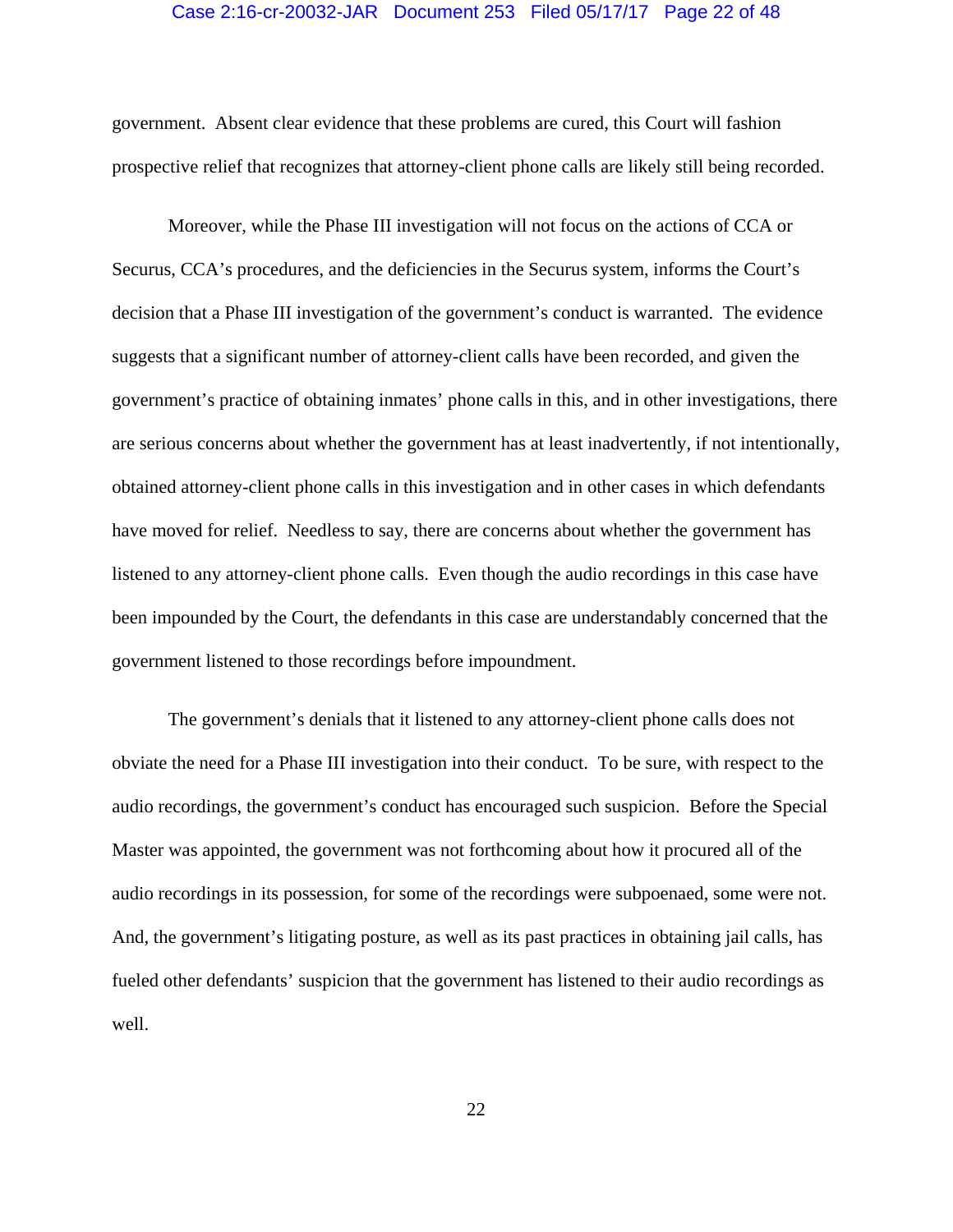# Case 2:16-cr-20032-JAR Document 253 Filed 05/17/17 Page 23 of 48

The Phase III investigation will further focus on whether the government's conduct in obtaining attorney-client calls was intentional and purposeful, or inadvertent and unintentional. Although any intrusion into attorney-client communications is of grave concern, the government's intent or lack of intent will inform the Court as to the type and extent of appropriate remedial action the Court will order. Thus, the Court directs the Special Master to investigate the intent of the USAO's attorneys and staff as well as the intent of investigative agents.36

The Court also directs the Special Master to investigate how the government used the information, if at all. Did the government use any such information in its investigative strategy, in its charging decisions, in its litigation posture on bond, or in defending motions filed by the defendant? Did the government obtain information, directly or indirectly, that it has or could use at trial, in plea negotiations, or in any other way?

Here, the ways a defendant is potentially prejudiced are too numerous to catalogue. But, examples of the types of information the government might glean says it all: admissions, confessions, inculpatory evidence, exculpatory evidence, defense witnesses, alibis, defense strategy, attorney advice on sentencing, attorney mental impressions on strengths and weaknesses of evidence, and negotiating strategy and posture.

# **V. Video Recordings**

 $36$ For example, there is a question as to who, what, when and how certain calls were "selected" for downloading in the Securus system and provided to the government.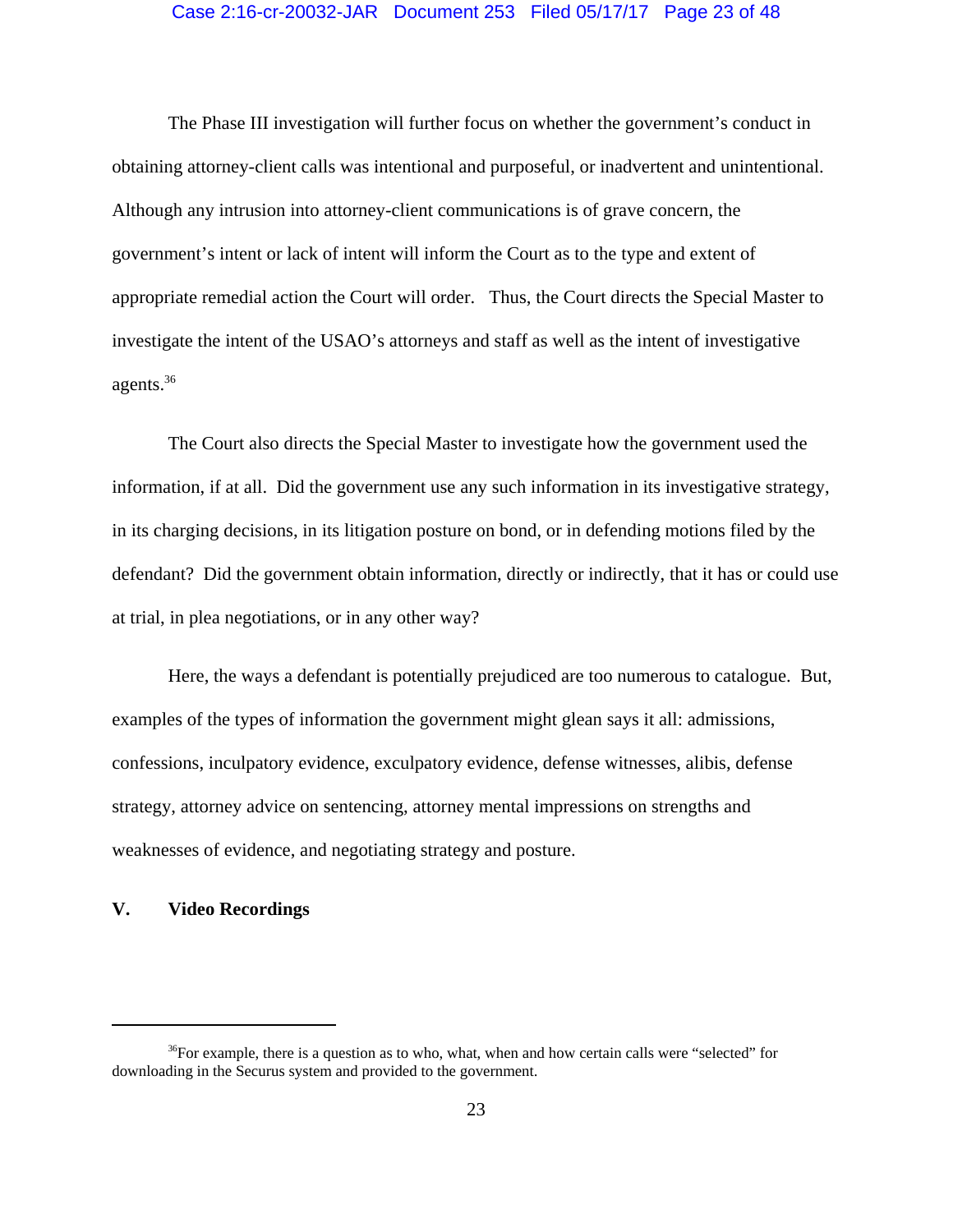#### Case 2:16-cr-20032-JAR Document 253 Filed 05/17/17 Page 24 of 48

Based on the evidence presented before the Court appointed the Special Master, and based on the evidence the Special Master gathered during Phases I and II of his investigation, the Court makes the following findings of fact concerning the video recordings. Based on the evidence gathered to date, there is evidence suggesting that the government procured, viewed and used video recordings of an attorney-client meeting of at least one CCA inmate, Richard Dertinger. This justifies a Phase III investigation into the government's use of video recordings of Dertinger's attorney-client meetings, as well as the government's procurement and use, if any, of any other video recordings of attorney-client meetings.

At the conclusion of the August 9 hearing, the Court viewed *in camera*, a video recording of a meeting between inmate Richard Dertinger and his attorney, Jacqueline Rokusek, in one of the attorney-client conference rooms at CCA-Leavenworth. In viewing this recording, the Court could easily observe non-verbal communications, including the communicants' use of their hands, fingers, and other body language. Communication, needless to say, can be verbal and non-verbal; and non-verbal communication is at times highly communicative and easily subject to understanding through observation.

As several witnesses testified at the August 9 hearing, non-verbal communication can provide an observer a wealth of information about the communicants. Is their relationship strong, positive, collaborative, collegial? Or is their communication troubled, tense, unproductive? In the context of representation in a criminal case, non-verbal communication might include the inmate re-enacting an event, such as a shooting, for the benefit of the attorney's understanding. Non-verbal communication might include the attorney and/or inmate using a map or a schematic to illustrate where something happened. Non-verbal communication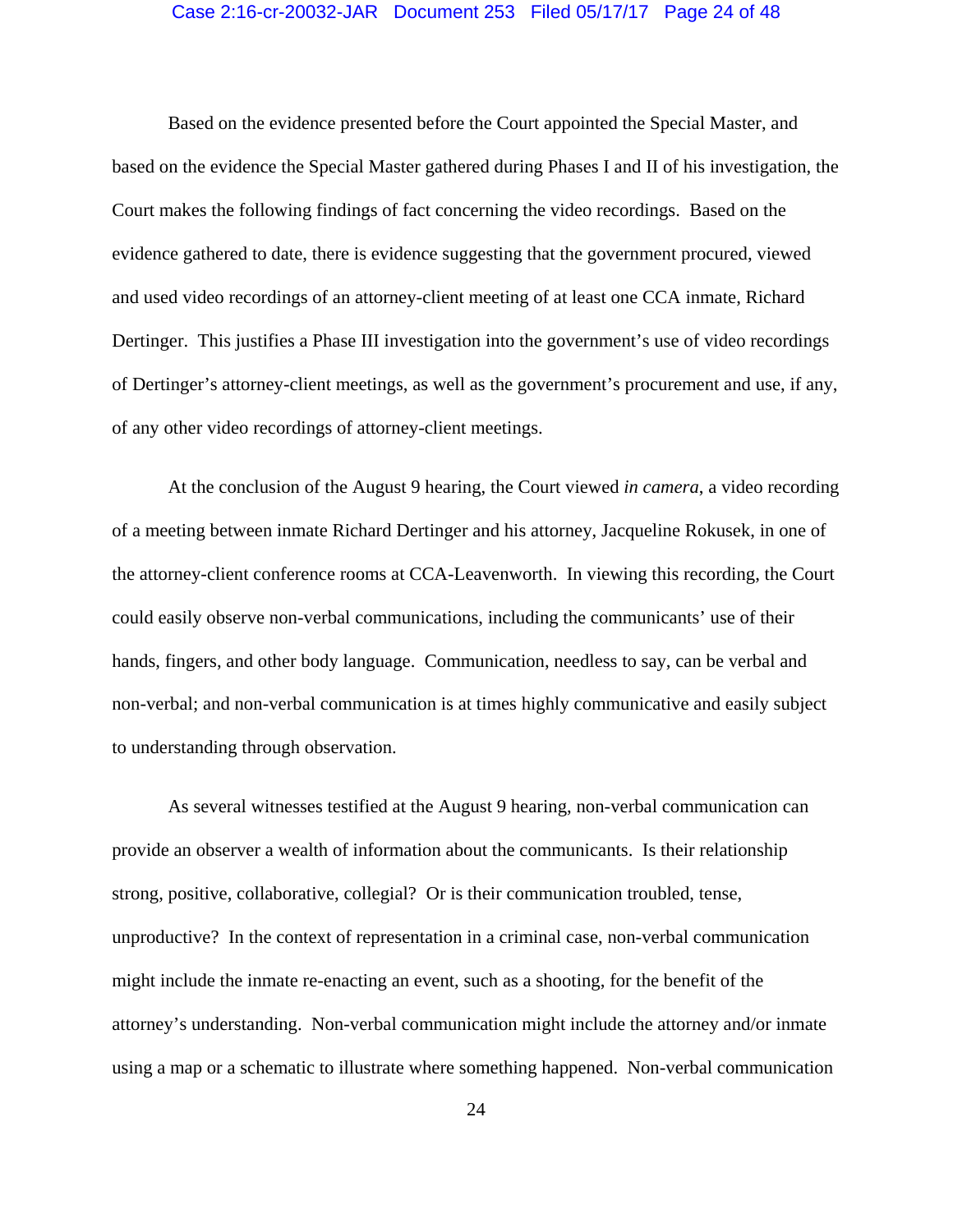# Case 2:16-cr-20032-JAR Document 253 Filed 05/17/17 Page 25 of 48

might also include an inmate pointing to photographs or otherwise identifying places or participants in an activity. For this reason, all communication, verbal and non-verbal, falls within the ambit of privileged, confidential attorney-client communications.

Moreover, non-verbal communication between the inmate and investigators or other professionals retained by the defense may be highly communicative. These same attorney-client rooms at CCA are utilized by defense investigators, psychologists, and polygraphers retained by the defense. Non-verbal communication between an inmate, his or her counsel, and/or psychologists retained to evaluate him or her, might be highly communicative about the inmate's competence and state of mind. Non-verbal communication between a polygrapher, who typically first interviews the inmate to ferret out admissions and/or confessions, might be highly communicative. And, one observing a video recording of a polygrapher using a polygraph machine might well be able to ascertain the results of the polygraph. All of these examples illustrate that confidential non-verbal communications between an inmate and the defense team must be protected just as much as verbal communications.

# **Findings of Fact Concerning Video Recordings and Directives to Special Master**

As the following findings of fact detail, there is evidence that the government has demonstrated a lack of transparency to the Court and counsel about its possession, knowledge and use of video recordings. The government has made inconsistent, inaccurate or misleading statements to the Court about the video recordings. There is also a troubling development that may constitute either an intentional or an inadvertent spoliation of evidence concerning the video recordings. Thus, based on the following findings of fact the Court concludes that the Phase III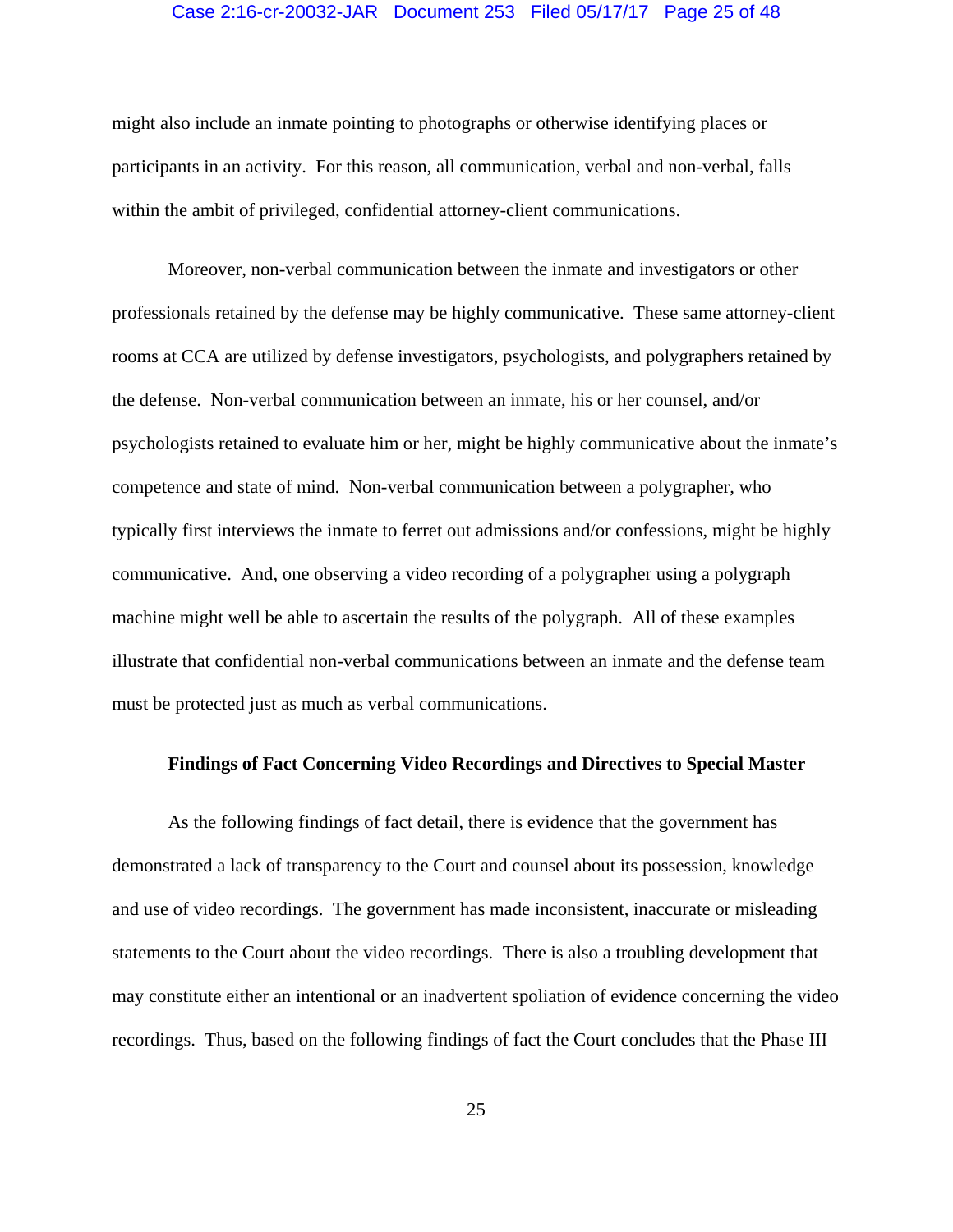investigation should include an investigation into the conduct of the USAO attorneys and staff, and into investigative agencies concerning their procurement, knowledge, and use of video recordings of attorney-client communications in the conference rooms at CCA-Leavenworth.

# **Government's Lack of Transparency**

The subject of video recording of attorney-client conference rooms at CCA-Leavenworth first arose during the July 21 discovery conference conducted by the Court. At that hearing, the government did not mention the reality or even possibility that there were video recordings of the attorney-client conference rooms. Instead, in the midst of the government speaking about having obtained voluminous video surveillance footage from video cameras stationed throughout the CCA facility, the Court posed this question, "[A]nd there are cameras that are identified with particular—the visitor room and the attorney/client room as well, or no?"<sup>37</sup> SAUSA Tomasic responded, "Yes. Except that there is no—there are no audio in attorney/client unless someone at CCA, an employee, took it upon themselves to turn on the audio. But I don't believe it's recorded. It's just that it would allow a particular CCA employee to listen in without recording if—if the employee believes something was afoot that he needed to be aware of."38

During the July 21 hearing, Tomasic offered no further explanation or information about video cameras or video recording in the attorney-client conference rooms. Yet, she later claimed, in a brief filed on September 6 and orally during a hearing on September 7, that she had placed this Court and counsel on notice during the July 21 hearing that there was video recording

 $37$ July 21, 2016, Hr'g Tr., [Doc. 75, at 11.](https://jenie.ao.dcn/ksd-ecf/d/cmecfservices/rest/file/finddoc?caseYear=2016&caseNum=20032&caseType=cr&caseOffice=2&docNum=75#page=11)

<sup>38</sup>*Id.* at 11–12.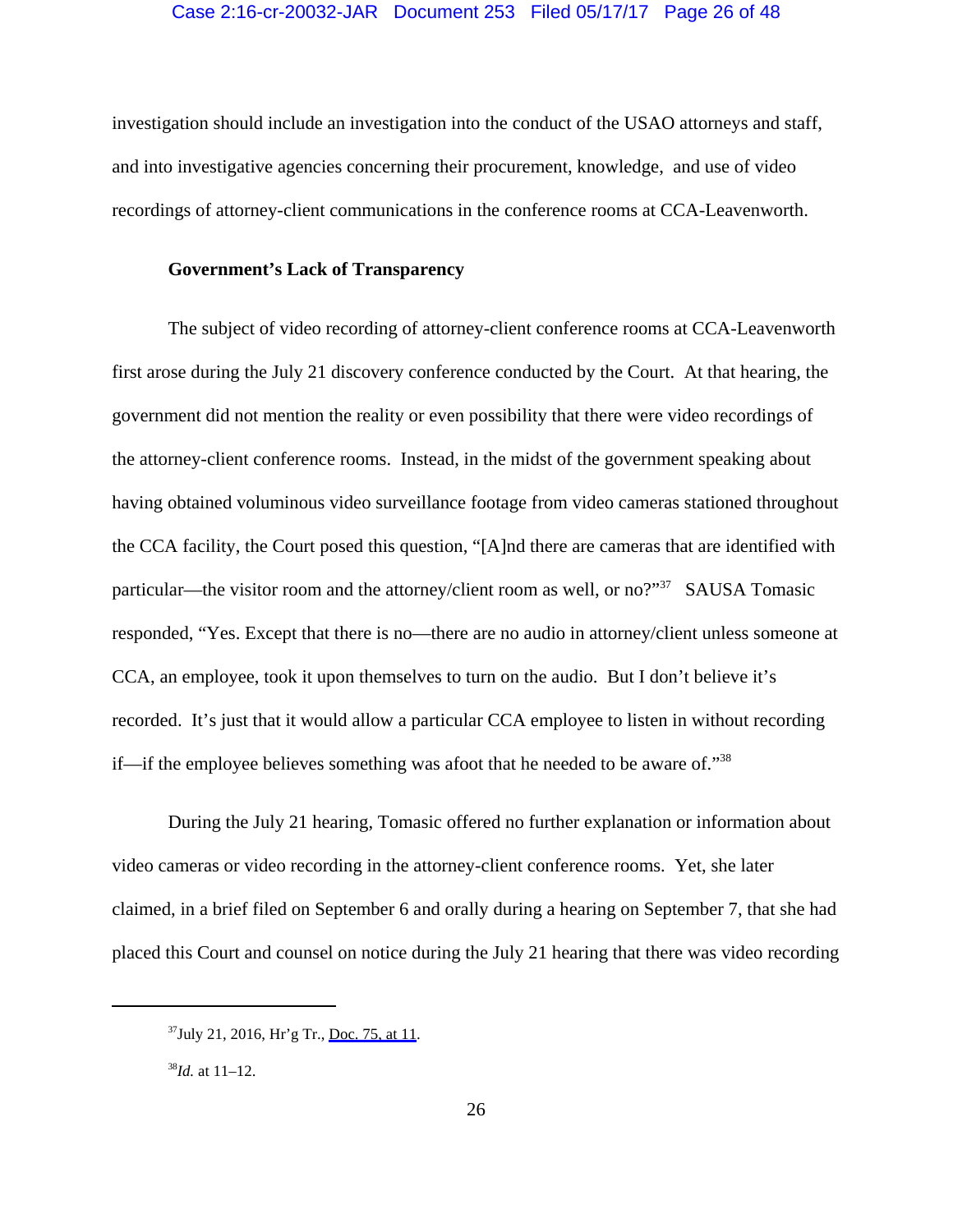#### Case 2:16-cr-20032-JAR Document 253 Filed 05/17/17 Page 27 of 48

of the attorney-client conference rooms.<sup>39</sup> As the above-quoted colloquy demonstrates, Tomasic instead stressed that there was only monitoring, not recording, of the attorney client rooms; she certainly did not clearly express that there was video recording in the rooms.

Moreover, Tomasic did not share with the Court or counsel during the July 21 hearing, other information she had about video recording of attorney-client rooms at CCA. Just four months earlier, in March 2016, Tomasic now acknowledges that she had learned from a cooperating individual detained at CCA that there were video cameras that recorded the attorney-client conference rooms. Tomasic found this information so significant that she explored the possibility of conducting a controlled buy of controlled substances inside one of the attorney client conference rooms.40 Although Tomasic decided not to conduct a controlled buy in an attorney-client conference room, she gave the cooperating individual's information sufficient credence to at least consider conducting a controlled buy in March or April of 2016. But Tomasic did not mention this at the July 21 hearing. Nor did Tomasic mention that on April 12, 2016, within a few weeks after receiving this information from the cooperating individual, she drafted a broad grand jury subpoena for "all video footage or still images

 $39$ [Doc. 133 at 12](https://jenie.ao.dcn/ksd-ecf/d/cmecfservices/rest/file/finddoc?caseYear=2016&caseNum=20032&caseType=cr&caseOffice=2&docNum=133#page=12) ("During the status hearing on July 21st when SAUSA Tomasic publicly stated to the Court that the 18 terabytes of surveillance footage received from CCA contained recordings of attorney-client meeting rooms and visitation rooms . . ."); *Id.* at 13 ("On July 21, 2016, SAUSA Tomasic stated to the Court, the FPD, Ms. Rokusek, and all parties in this case that the government had the recordings."); Sept. 7, 2016, Hr'g Tr., [Doc. 135, at 21](https://jenie.ao.dcn/ksd-ecf/d/cmecfservices/rest/file/finddoc?caseYear=2016&caseNum=20032&caseType=cr&caseOffice=2&docNum=135#page=21)–22 (testimony of SAUSA Tomasic that she "made a clear representation" to the Court at the July 21, 2016, hearing "[t]hat the government–that the CCA video-recordings included attorney-client video-recordings based on what the cooperator had told me").

<sup>&</sup>lt;sup>40</sup>In law enforcement parlance, a controlled buy is a law enforcement sponsored purchase of a controlled substance by a cooperating individual. The buy is controlled in the sense that law enforcement is able to audio and/or video record the transaction, which allows law enforcement to ensure that the putative seller in fact supplied the controlled substance to the cooperating individual; and if law enforcement is able to simultaneously audio and or video monitor the transaction, it allows them to provide some measure of security to the cooperating individual during the transaction as well.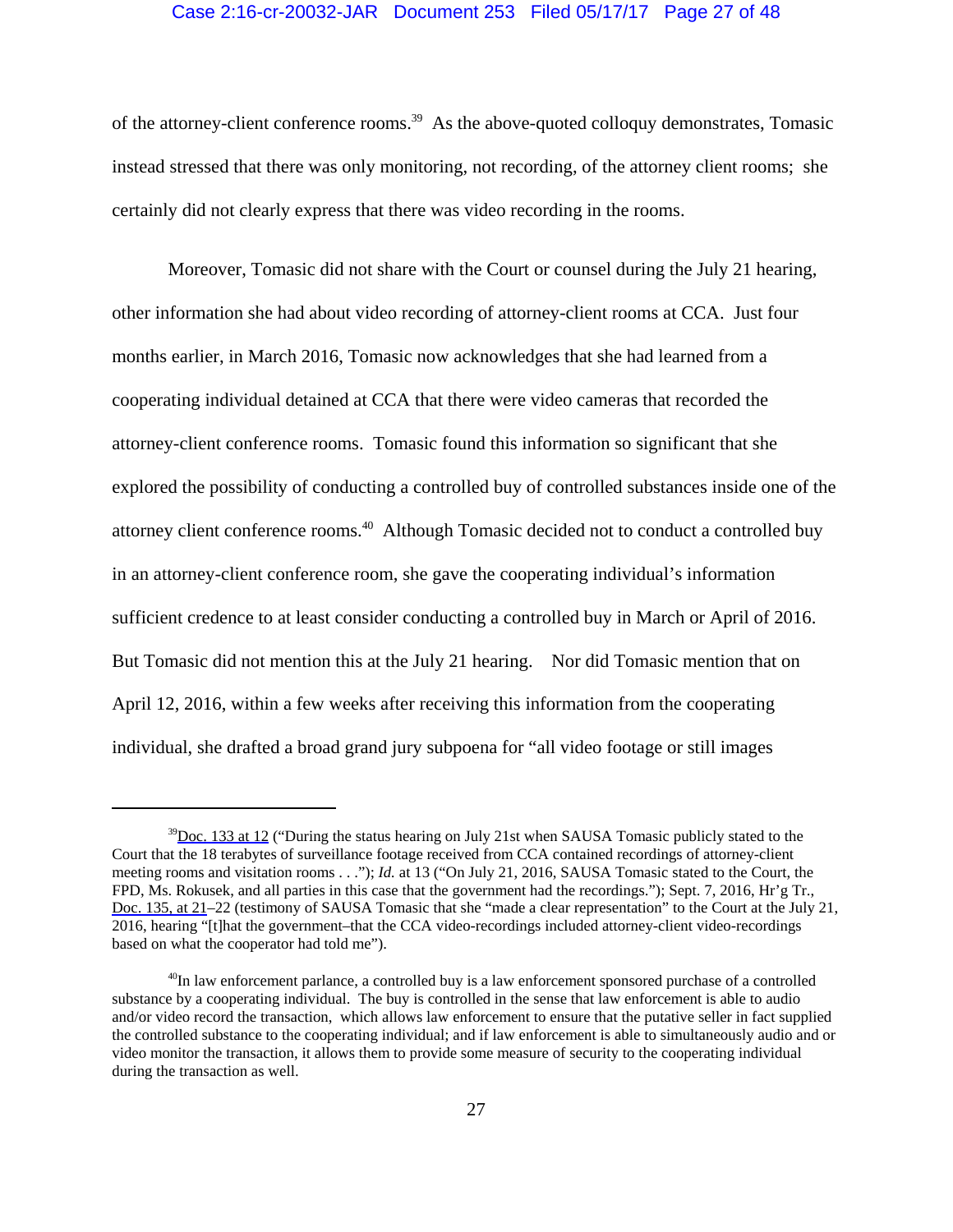## Case 2:16-cr-20032-JAR Document 253 Filed 05/17/17 Page 28 of 48

currently retained by Corrections Corporation of America (CCA) depicting any internal or external surveillance video or still image taken between July 2014 and April 12, 2016 at the CCA facility in Leavenworth, Kansas." This subpoena did not expressly exclude video footage of attorney-client rooms. Tomasic stated that by then she had forgotten about what the cooperating individual said, not recalling it until the Court raised the question during the July 21 hearing.

On the other hand, by the time of the July 21 hearing, Tomasic had access to other information that there were in fact video recordings of attorney client rooms. In response to the April 12 subpoena, on May 17 CCA produced voluminous video recordings from the entire facility, including the attorney-client rooms.<sup>41</sup> CCA produced the recordings on six hard drives, each with a three-terrabyte capacity. Each of the six hard drives was produced in a separate box. Two of the six boxes were clearly labeled, "[m]ay contain attorney/client material." While the United States Secret Service took initial custody of the video recordings on May 17, it provided a copy of six hard drives to the USAO on June 1 and on June 6 advised the USAO what equipment it would need to play the recordings. Further, although the video recordings were voluminous, on June 10, CCA produced an index to the six hard drives<sup> $42$ </sup> which itemized the location situs of each of the six hard drives. This one-page index clearly identified that included on DVR #5 was the "Low Custody Attorney" room and included on DVR #6 were seven attorney rooms. Tomasic did not share any of this information during the July 21 hearing.

<sup>&</sup>lt;sup>41</sup>Even before CCA produced the video recordings, apparently based on information from CCA, Tomasic was emailing defense counsel to advise that they needed to procure sufficient DVR drives to store the 18 terrabytes of information that comprised the video recordings from CCA. Gov. Ex. 8.

 $^{42}$ Def. Ex. 439.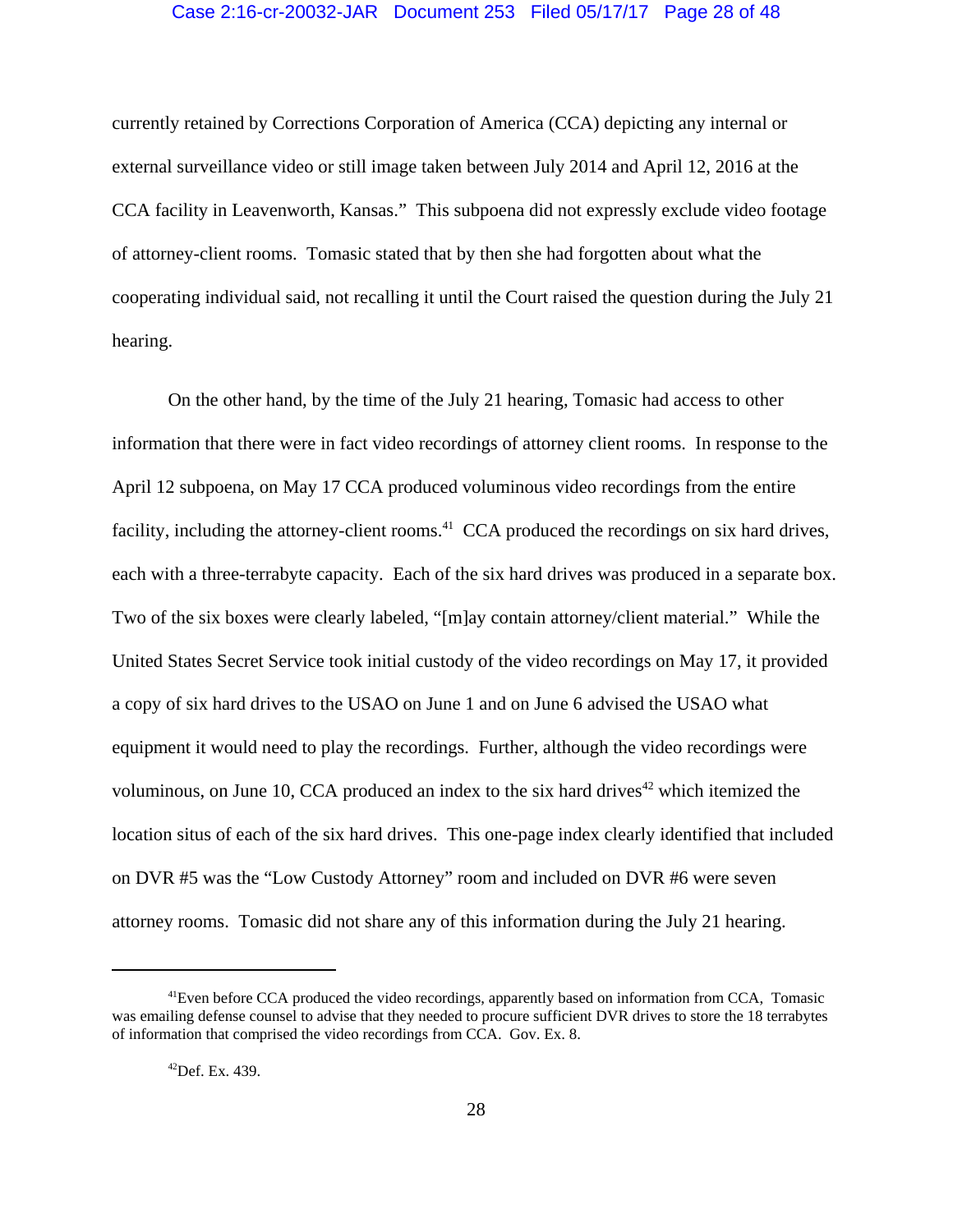#### Case 2:16-cr-20032-JAR Document 253 Filed 05/17/17 Page 29 of 48

During the September 7 hearing, Tomasic described being overwhelmed by the scope and complexity of the CCA investigation. The Court does not doubt that, particularly given that Tomasic was a relatively inexperienced prosecutor, hired for a term as a SAUSA, who seemingly handled the CCA investigation alone, although by the time the charges were filed, other AUSAs were counsel of record. It is possible that Tomasic, who had the foresight to assemble a taint team for review of seized computers and materials seized from inmate cells, did not have the foresight to assemble a taint team to review the video recordings, and particularly the video recordings on DVR #5 and DVR #6, which the index clearly identified as including recordings of attorney-client rooms.<sup>43</sup>

At the same time, lack of foresight or not, Tomasic's actions during and after the July 21 hearing, and the actions of other AUSAs who represented the government in the August 9, August 16, and September 7 hearings, demonstrated a troubling lack of transparency about the government's knowledge, procurement, and use of the video recordings.

The government did not advise the Court that there were video recordings; the FPD and defense counsel Jacqueline Rokusek did. This prompted the Court to conduct an emergency hearing on August 9, followed by a second evidentiary hearing on August 16. The government was not forthcoming with information at either hearing, for SAUSA Tomasic, the lead prosecutor on this case who had the most information about the video recordings,<sup>44</sup> did not appear at either hearing. Instead, the government was represented by USAO Criminal Chief,

<sup>&</sup>lt;sup>43</sup>As previously discussed, Tomasic also failed to use the taint team to review the audio recordings despite the PRAO opinion.

<sup>&</sup>lt;sup>44</sup>Tomasic also had the most information about the audio recordings, which first came to light during the August 9 hearing.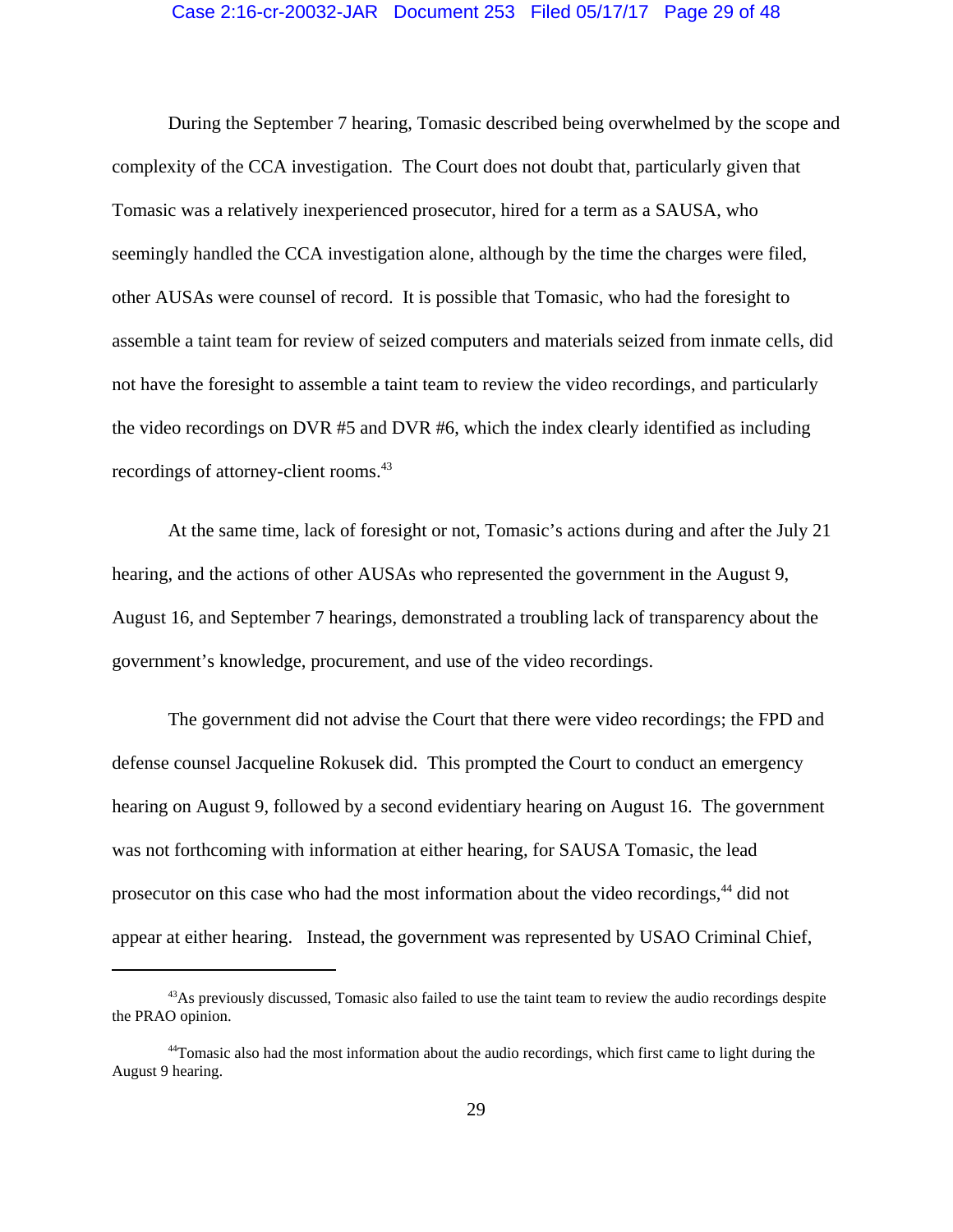## Case 2:16-cr-20032-JAR Document 253 Filed 05/17/17 Page 30 of 48

AUSA Debra Barnett, as well as by other AUSAs who had no personal knowledge of the video and audio recordings and thus had little substantive information to offer at either hearing. Frustrated by the government's failure to answer the Court's questions, the Court scheduled an evidentiary hearing on September 7, specifically ordering that Tomasic and others with personal knowledge appear to answer the Court's questions. The night before the September 7 hearing, Tomasic filed an extensive brief; and the brief as well as Tomasic's colloquy with the Court at the September 7 hearing was the first time the government offered direct answers to the Court's many questions.

This lack of transparency, coupled with the actions of Tomasic, AUSA Kim Flannigan and others in the interim between July 21 and September 6, as more fully detailed below, warrant a Phase III investigation into the government's knowledge, procurement, intent and use concerning the video recordings.

# **Inconsistent, Inaccurate, or Misleading Statements**

In addition to the lack of transparency described above, the government has offered a number of inconsistent, inaccurate, or misleading statements about their knowledge of the existence of the video recordings and whether they viewed or otherwise used any of the video recordings. These statements have clouded the issues, as has the government's lack of transparency, thereby warranting a Phase III investigation.

First, with respect to the government's knowledge of the existence of the video recordings, at the July 21 hearing, SAUSA Tomasic stated that the attorney-client rooms had cameras but stressed that there was no recording, only monitoring. She did not advise the Court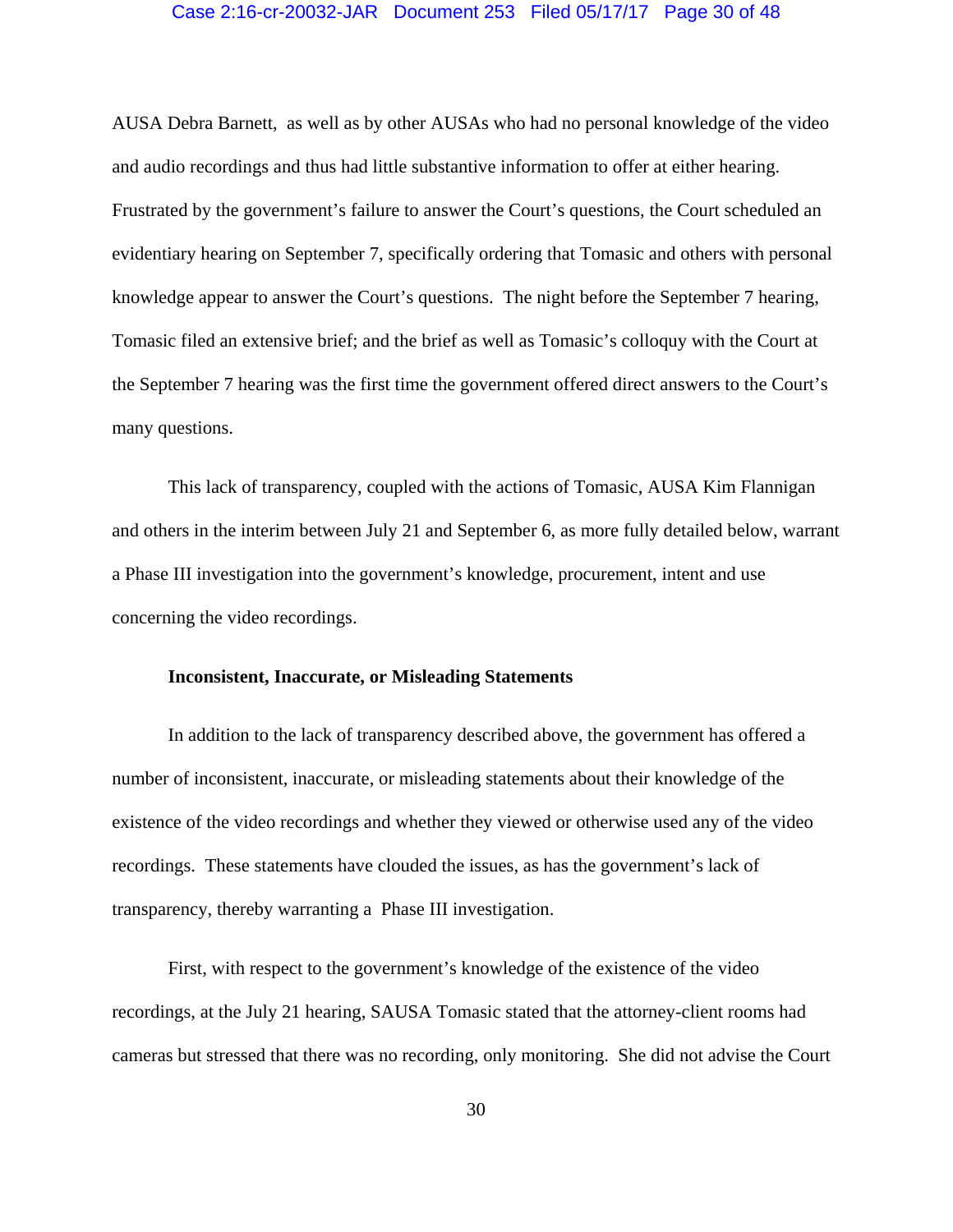# Case 2:16-cr-20032-JAR Document 253 Filed 05/17/17 Page 31 of 48

of the information she had learned from a cooperating individual, nor advise the Court that CCA had produced six hard drives of video recordings in boxes, two of which bore a label "[m]ay contain attorney/client material," as well as a one-page index that clearly showed that there were recordings of attorney-client rooms. Yet Tomasic later characterized her July 21 colloquy with the Court as placing the Court and counsel on notice that there were video recordings.<sup>45</sup>

Regardless of Tomasic's assertion that she placed the Court on notice of the video recordings at the July 21 hearing, by August 5 Tomasic was no longer representing that she had placed the Court and counsel on notice of the existence of the video recordings. Rather, on August 5 Tomasic sent an email to the Court and counsel claiming that she was uncertain whether there were video recordings of the attorney-client rooms. Tomasic's email stated in pertinent part,

Since our status hearing in *US v. Black* (16-20032-JAR) on July 21, 2016, two issues have arisen that need to be addressed with the parties and the Court:

... ... ... ... ...

 2) During the hearing, the Court asked, "And there are cameras that are identified with particular—the visitor room and the attorney/client room as well, or no?" Counsel for the government responded, "Yes. Except that there is no—there are no audio in attorney/client unless someone at CCA, an employee, took it upon themselves to turn on the audio. But I don't believe it's recorded. It's just that it would allow a particular CCA employee to listen in without recording if—if the employee believes something was afoot that he needed to be aware of." At the time of the hearing, counsel for the government believed that CCA's system operated in that manner based on descriptions provided by a cooperating inmate and his attorney during the course of the investigation.

<sup>45</sup>Tomasic further asserted in the September 6 brief, that "[n]o one in the courtroom asked for clarification following this statement by SAUSA Tomasic regarding the video recordings available from CCA," suggesting that she had placed the Court and counsel on notice, and that their lack of clarity was because of their failure to further inquire of Tomasic during the July 21 hearing. [Doc. 133 at 12](https://jenie.ao.dcn/ksd-ecf/d/cmecfservices/rest/file/finddoc?caseYear=2016&caseNum=20032&caseType=cr&caseOffice=2&docNum=133#page=12)–13.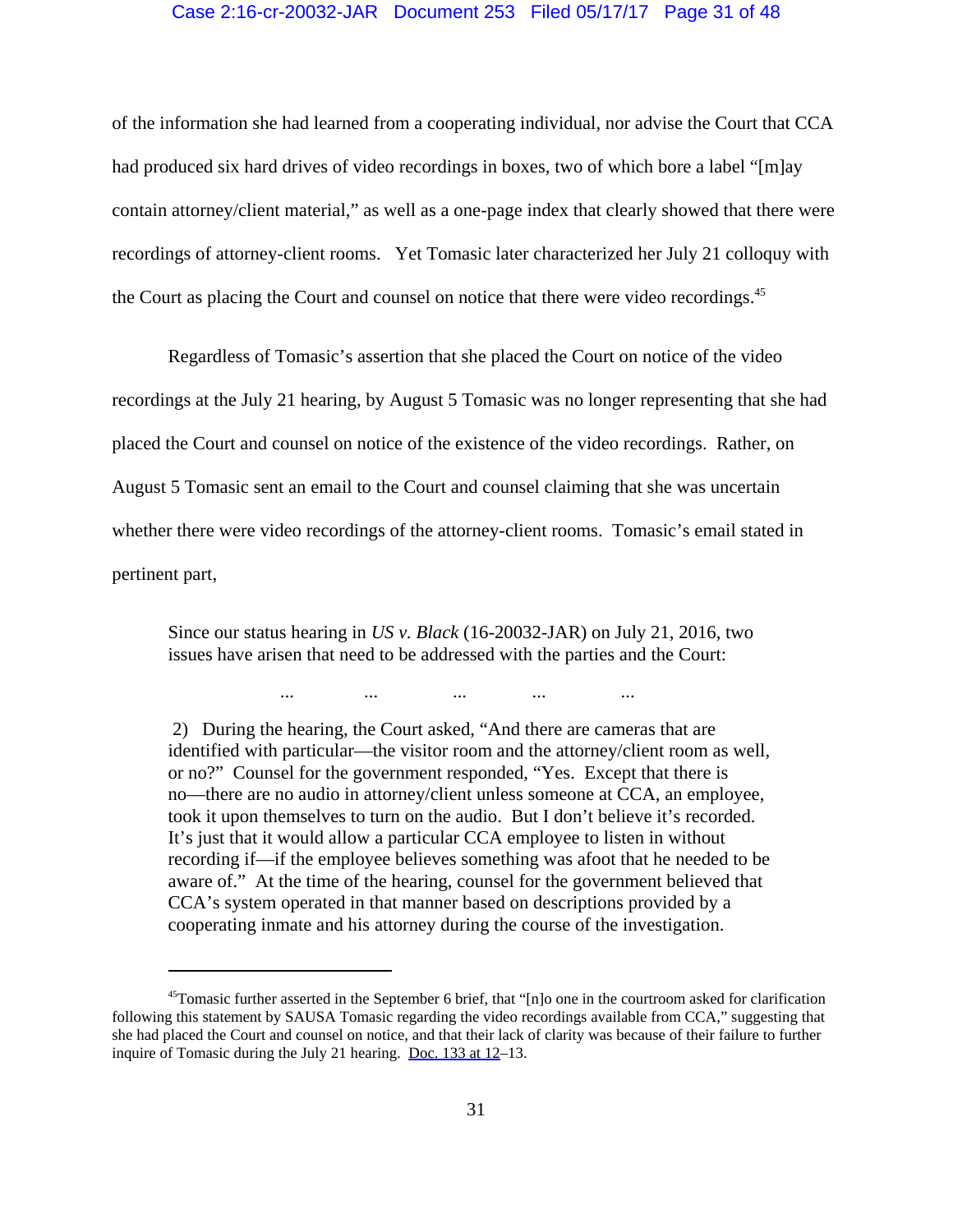Since the hearing, defense counsel has expressed concerns that the government may be in possession of video footage of attorney/client interactions at CCA, and that footage may contain privileged communications. In response to those concerns, USAO supervisors reached out to the Warden of CCA via the US Marshals Service. The Warden provided the following information:

"In visitation rooms, where attorneys meet with their clients, there is a button (I will call it the panic button) that can be pushed in order to contact "control" if there is an issue and the attorney or client needs help from prison personnel. If the panic button is activated, there is a camera in the visitation room that "control" can activate to see what is going on in the room. There is no recording function associated with this camera or the panic button. To be more clear, there is no way to record visual or audio with this camera. So, if someone is assaulted in the visitation room, the contact will not be captured on video."

Defense counsel has concerns that CCA's former surveillance system, which was in place prior to the new Warden's tenure, may have captured video and/or audio recordings in attorney/client rooms. As such, one defense attorney requested in writing that counsel for the government, nor any party acting on the government's behalf, view any attorney/client footage provided by CCA until the issue is resolved. Counsel for the government agreed that no one acting on behalf of the government will view the footage until the matter is resolved. This same defense attorney is beginning review of the CCA surveillance footage today.

Thus, the government is not certain at this point whether any of the surveillance footage turned over by CCA in response to a subpoena by the government issued in *US v. Black* contains video footage of the attorney/client rooms, but, based on the Warden's statements, counsel for the government now believes the information provided by the cooperator was incorrect. Further, because the government has agreed not to review that footage, this matter will not be resolved until defense counsel has completed their review of the surveillance footage.

If, in fact, the government is not in possession of any surveillance footage in the attorney/client rooms, then the government will resume its review of the surveillance footage and any concerns by defense counsel should be alleviated. If, however, the government is in possession of such footage, counsel for the government intends to coordinate with defense counsel to identify whether use of a taint team to review any such footage would alleviate their concerns. I apologize for my misunderstandings, and I hope these matters can be resolved quickly to move this case along in an efficient manner.<sup>46</sup>

 $^{46}$ Def. Ex. 445 at 2–3.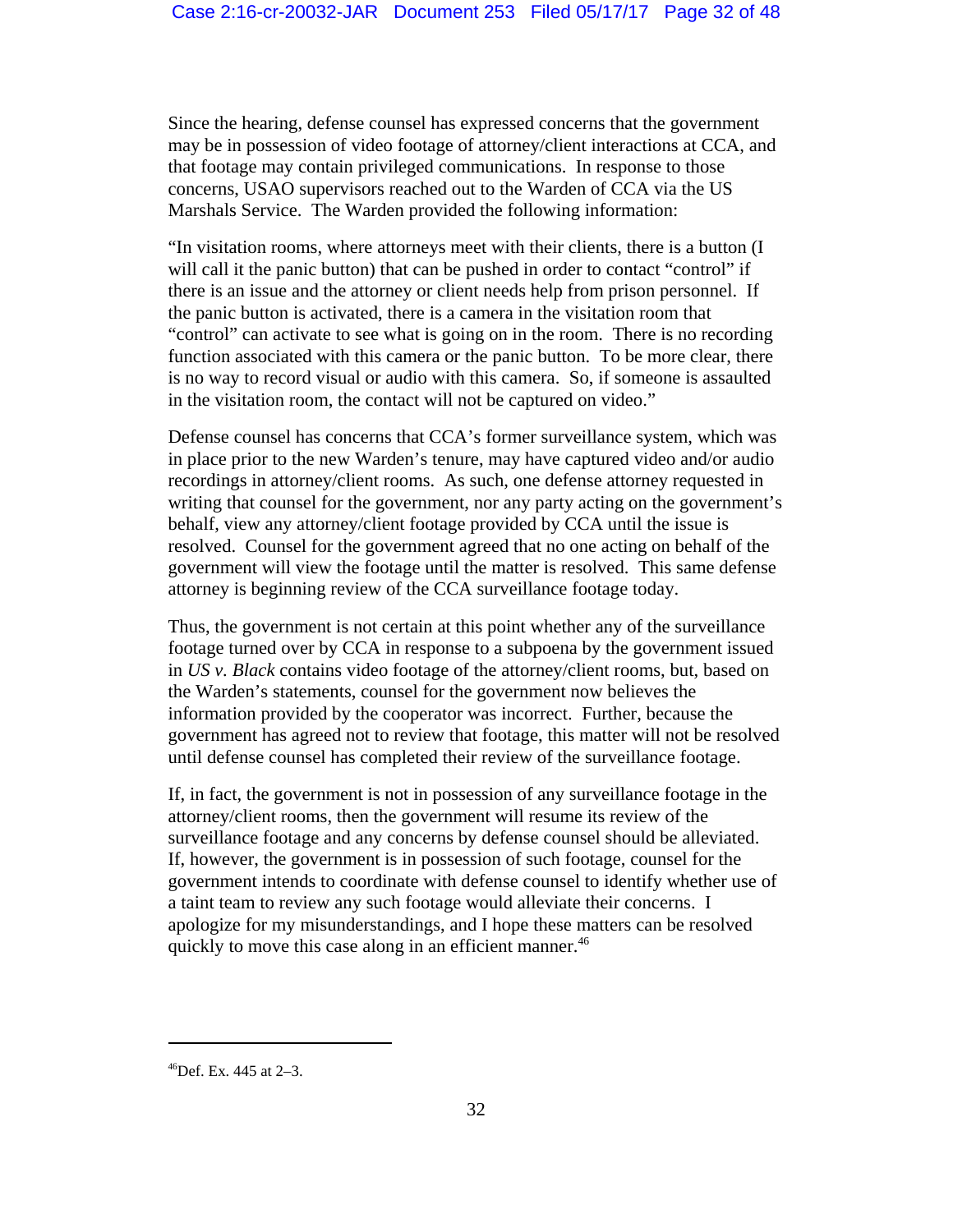## Case 2:16-cr-20032-JAR Document 253 Filed 05/17/17 Page 33 of 48

Similarly, the day before, on August 4, AUSA Deb Barnett, who was not personally involved in the CCA investigation, responded to an email from FPD, advising that a deputy United States Marshal had learned from CCA's warden that the cameras in the attorney-client rooms are activated by a panic button, but there is no audio or video recording of the attorney-client rooms.

Despite Tomasic's expressions of uncertainty in the August 5 email, from late July through August 5, Tomasic and AUSA Kim Flannigan had engaged in multiple conversations with Jacqueline Rokusek in which they discussed the existence of video recordings. Rokusek represented CCA inmate Richard Dertinger in an unrelated case filed in this Court. Beginning in late July, Tomasic and Flannigan, the attorneys of record in the Dertinger case, started calling Rokusek to set up a meeting. They finally reached Rokusek on August 2 and demanded that she present herself to the USAO to discuss a matter they would not discuss with her by phone. So, Rokusek met with Tomasic and Flannigan on August 2 in the USAO.

According to Rokusek's testimony, in the August 2 meeting, Tomasic and Flannigan told her that they were holding the meeting instead of filing a motion for Rokusek to withdraw from representing Dertinger. They represented that based on information they had, they knew Rokusek had a conflict of interest in representing Dertinger. Tomasic told Rokusek that she knew that Rokusek had perceived that some of Tomasic's actions in the past were intended to conflict Rokusek off of the Dertinger case, such as when she alleged Rokusek's attorney fee had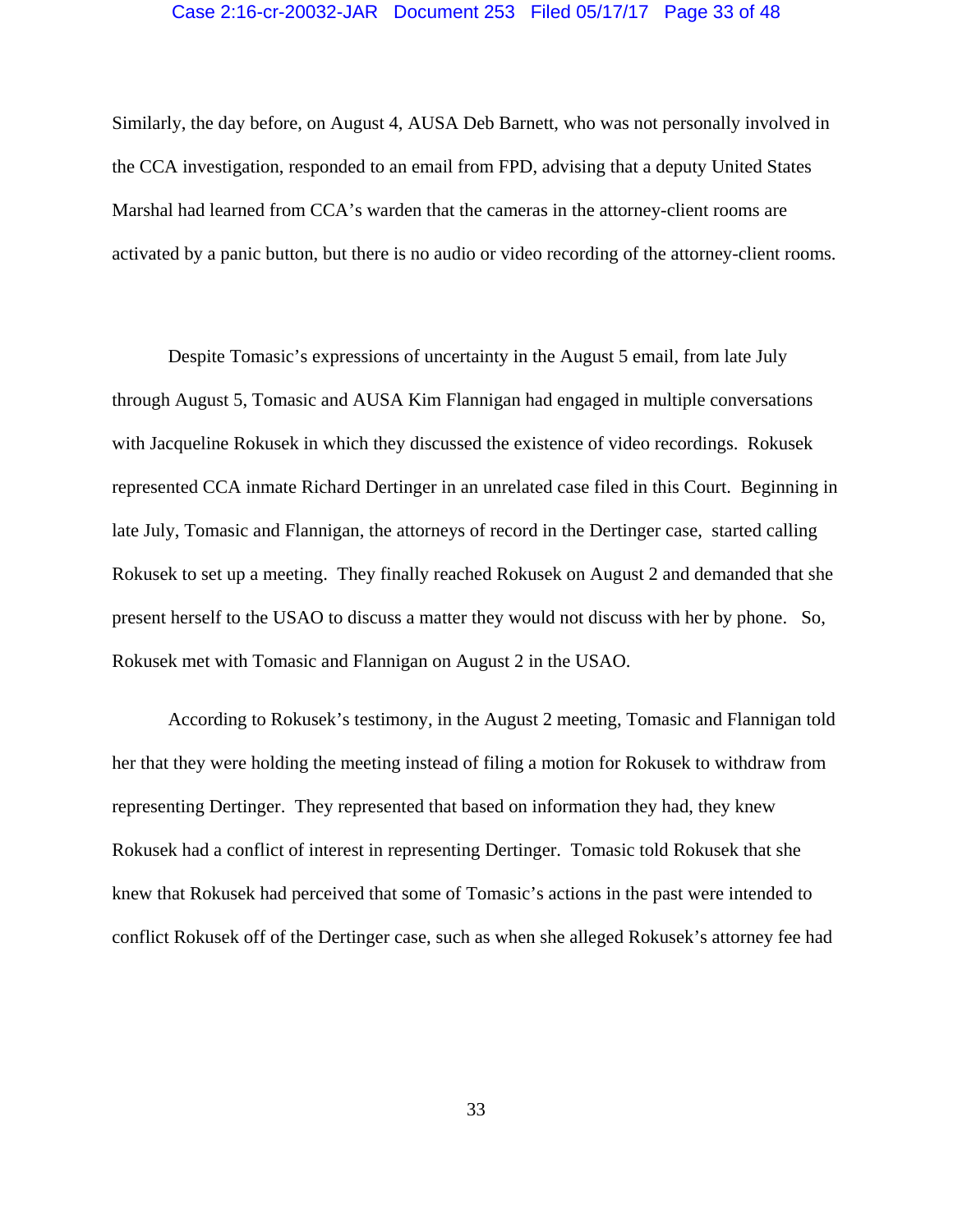# Case 2:16-cr-20032-JAR Document 253 Filed 05/17/17 Page 34 of 48

been improper.<sup>47</sup> Tomasic then accused Rokusek of improperly distributing protected discovery48 to Dertinger and suggested that Rokusek seek an opinion from the Kansas disciplinary administrator. According to Rokusek, Flannigan stated that they had a case agent who was reviewing attorney-client meetings from CCA to determine whether this document had been provided to Dertinger, and so far the agent had seen Rokusek walking down the hall, but he was continuing to review the videos.

Rokusek attempted to view the videos on August 4, but could not view them because USAO Litigation Support Specialist Pauletta Boyd was not available. Rokusek did view the videos on August 5, with the assistance of Pauletta Boyd, who showed Rokusek how to open the videos on Boyd's computer, demonstrating how to input a date and time to find a particular meeting and also demonstrating how the split screen function would allow Rokusek to view multiple attorney-client rooms at once. Rokusek, armed with information about the dates and times of her meetings with Dertinger, attempted to find the video of their meeting, as Tomasic and Flannigan had suggested. In the process, Rokusek inadvertently opened multiple windows at one point that exposed her to video recordings of attorney-client meetings between other attorneys and inmates.

The fact that on August 2, 3, and 4, Tomasic and/or Flannigan discussed Rokusek viewing video recordings and the fact that on August 5 at approximately 2:30 p.m. Rokusek was

<sup>47</sup>Indeed, from the Court's review of the Richard Dertinger docket sheet and filings, Case No. 14-cr-20067- CM-6, Tomasic and Flannigan, who are co-counsel on the Dertinger case, attempted, to no avail, to force Rokusek's withdrawal with an alleged conflict of interest based on Rokusek's husband being a deputy Johnson County sheriff. They next sought, to no avail, to investigate her for the attorney fee Dertinger paid her during the two months she was retained counsel before she was appointed to represent Dertinger.

<sup>48</sup>Aug. 9, 2017, Hr'g Tr., [Doc. 104, at 34–](https://jenie.ao.dcn/ksd-ecf/d/cmecfservices/rest/file/finddoc?caseYear=2016&caseNum=20032&caseType=cr&caseOffice=2&docNum=104#page=34)35.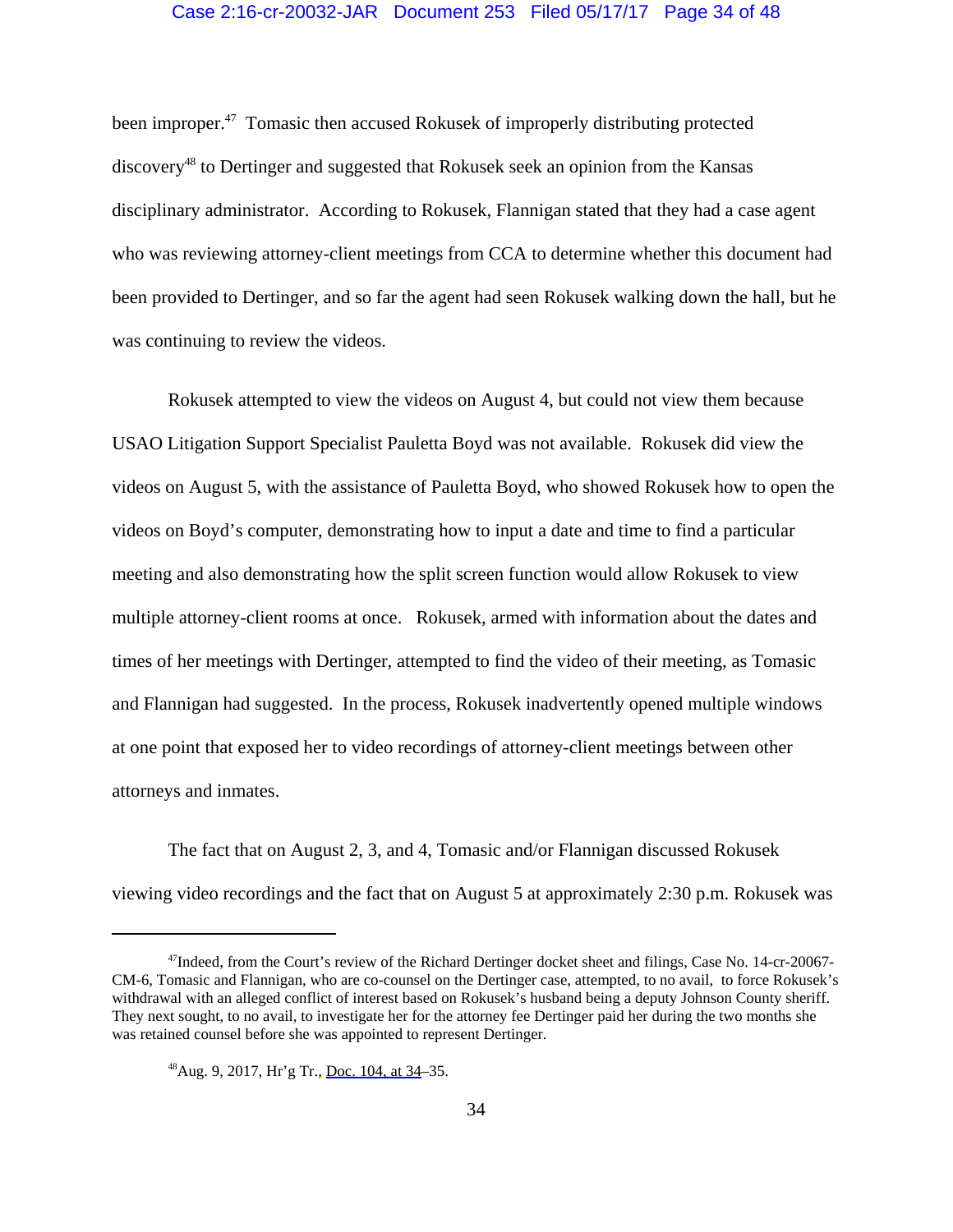# Case 2:16-cr-20032-JAR Document 253 Filed 05/17/17 Page 35 of 48

viewing a video recording of her attorney-client meeting with Dertinger illustrates a number of misrepresentations or inconsistencies in Tomasic's August 5 email to the Court and counsel in this case. In fact, *while* Rokusek, at Tomasic's bidding, was in the USAO's office viewing video recordings, Tomasic transmitted the above-quoted email at 2:57 p.m. on August  $5^{49}$ Notably, Tomasic's email to Court and counsel begins by quoting what Tomasic said during the July 21 hearing, then explains that on July 21 she believed that CCA's system operated in the manner she had described, i.e., without recording video of attorney-client communications. Tomasic went on to say that since the July 21 hearing, "defense counsel" has expressed concerns about video footage of privileged attorney/client interactions, and in response "USAO supervisors reached out to the Warden of CCA" and learned that there is "no recording function" associated with the cameras or panic buttons in the attorney client rooms. Tomasic went on to state that the "government is not certain at this point" whether the CCA surveillance footage contains any footage of attorney-client rooms.<sup>50</sup> Tomasic also notes that the same defense counsel who had expressed concerns about video recording, "is beginning review of the CCA surveillance footage today," and that the government had agreed not to review the footage until the defense counsel had completed their review and the matter was resolved.

Tomasic's email represents that she is uncertain whether video recordings exist, and suggests that it was an (unnamed) defense counsel who first raised the issue of the existence of video recordings. Tomasic's email leaves the impression that the defense counsel was investigating to see whether video recordings existed, at the initiation of the defense counsel.

 $^{49}$ Def. Ex. 445.

<sup>50</sup>Def. Ex. 445 at 3.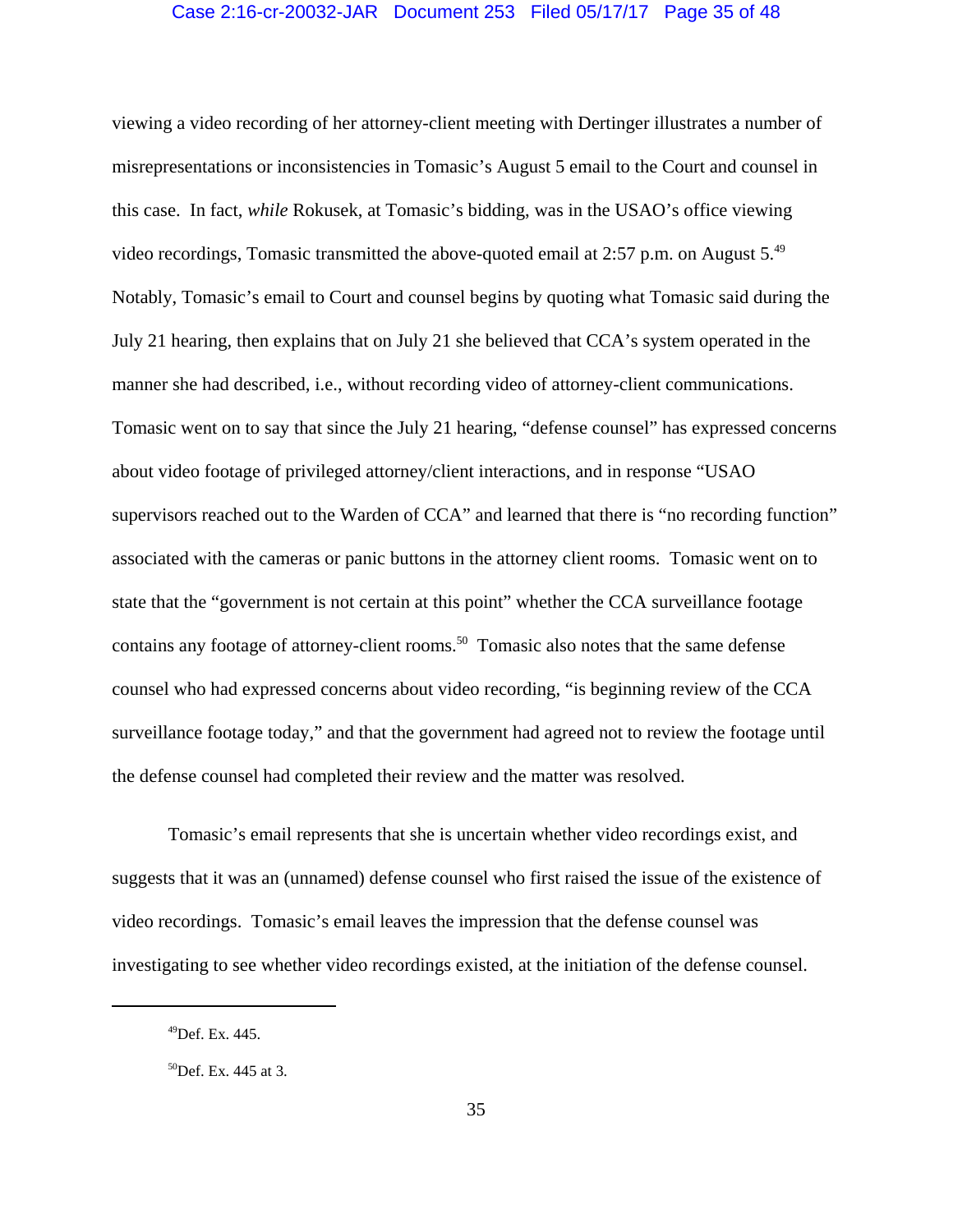# Case 2:16-cr-20032-JAR Document 253 Filed 05/17/17 Page 36 of 48

Tomasic's email omits that she and AUSA Flannigan demanded that this defense counsel come view the videos as evidence that the defense counsel had improperly shared discovery with her client.

The Court recognizes that the government's version of the conversations between Rokusek, Tomasic and Flannigan is quite inconsistent with Rokusek's version.<sup>51</sup> Rokusek's version is that Tomasic and/or Flannigan told her that the agent was reviewing videos of attorney-client meetings to find the meeting where Rokusek allegedly provided discovery to her client. The government's version, which Tomasic offered in her September 6 brief, is that she and Flannigan merely told Rokusek that the agent was viewing the videos to see what Dertinger's actions were *outside of the attorney-client rooms* and in his residential pod, after his meeting with Rokusek. Tomasic's brief further asserts that she and Flannigan neglected to tell Rokusek that the agent would not view the videos but would immediately turn them over to a taint team.

These highly disputed versions of the critical events warrant a Phase III investigation. For if Rokusek's version is correct, then it is clear that government counsel have made misrepresentations to the Court, have acted with a lack of transparency and candor, and have, at least through their investigative agent, viewed a recording of Rokusek and Dertinger. If the government's version is correct, the government has not engaged in misconduct and has not viewed any video recording of Rokusek and Dertinger. Resolving these controverted facts is

 $<sup>51</sup>$ Consistent with its avoidance and lack of transparency on this issue, the Court did not learn the</sup> government's version until Tomasic's September 6 brief, and her explanatory statements during the September 7 hearing. In contrast, Rokusek's version was offered by sworn affidavit as well as testimony.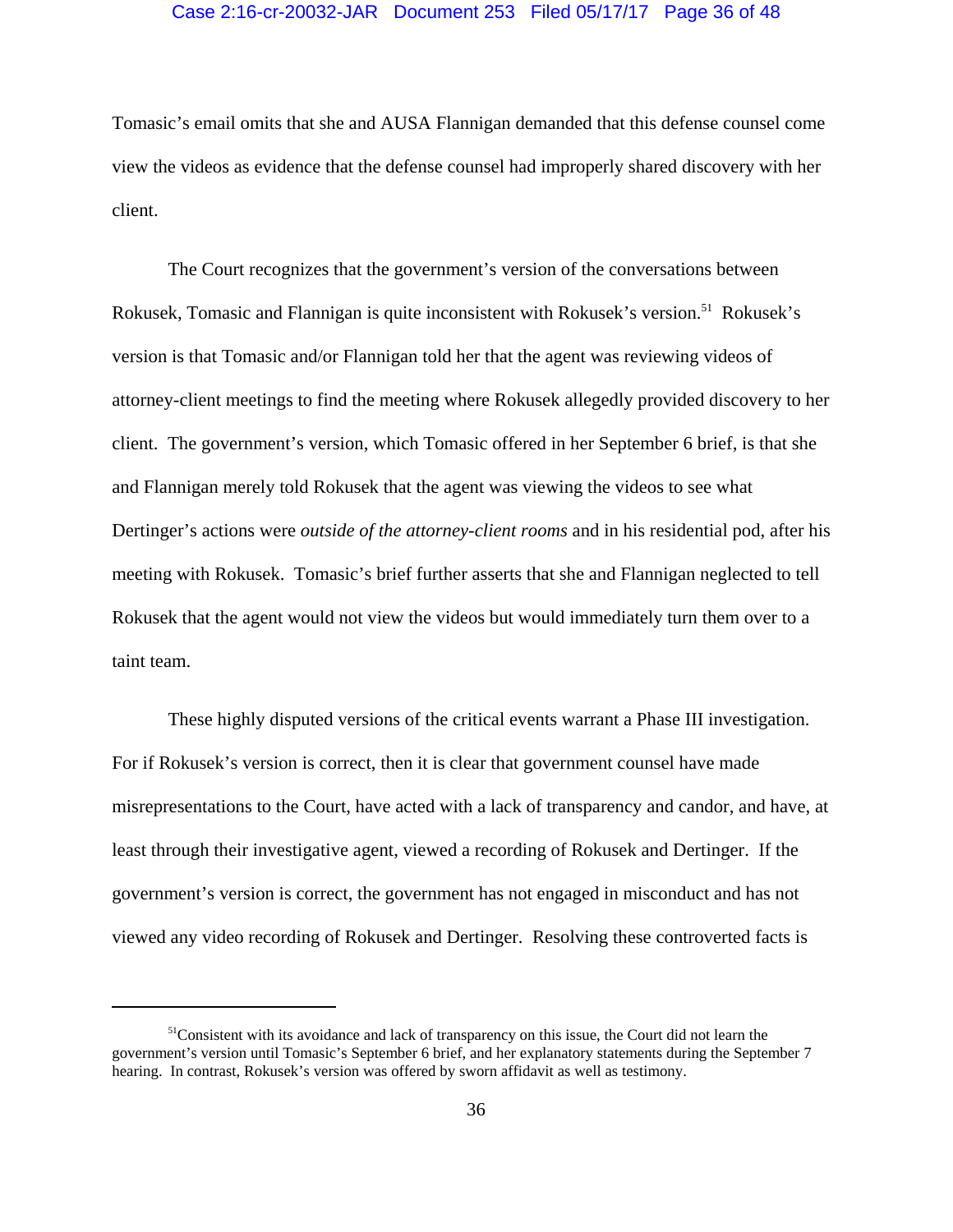## Case 2:16-cr-20032-JAR Document 253 Filed 05/17/17 Page 37 of 48

critical not only to the question of whether the government intruded on Rokusek and Dertinger's attorney-client communication by watching a recording of the same, but may be relevant to the concerns of the defendants in this case and in other cases in the District of Kansas that there has been a similar intrusion on their attorney-client communications.

The Court directs the Special Master to investigate the credibility of these two versions of the events, particularly in the light of other credible evidence. Among the many questions to be explored are these. If Tomasic and Flannigan did not know about the existence of video recordings, why would they demand that Rokusek view video recordings as proof that she handed certain documents to Dertinger? Why did Flannigan suggest to Rokusek that there was urgency in Rokusek viewing the videos? If the agent was not going to view the videos but was going to turn them over to a taint team, why was that not already accomplished, given that: Tomasic had information from a cooperator that there were video cameras in the attorney-client rooms; the videos were in boxes, two of which were labeled "[m]ay contain attorney/client material;" the USAO had received a one-page index showing attorney-client rooms were included on two of the six hard drives; and on August 5, the USAO litigation support specialist, Pauletta Boyd, directed Rokusek to the recordings of the attorney-client rooms?

Further, if Tomasic and Flannigan's version of the events is accurate, why on August 3 did Rokusek tell the FPD that there were video recordings of the attorney-client rooms, prompting the FPD to contact USAO management in an email at 10:36 p.m. on August 3? Moreover, if Tomasic and Flannigan's version of the events is accurate, what explains their response to Rokusek's August 3 email to them?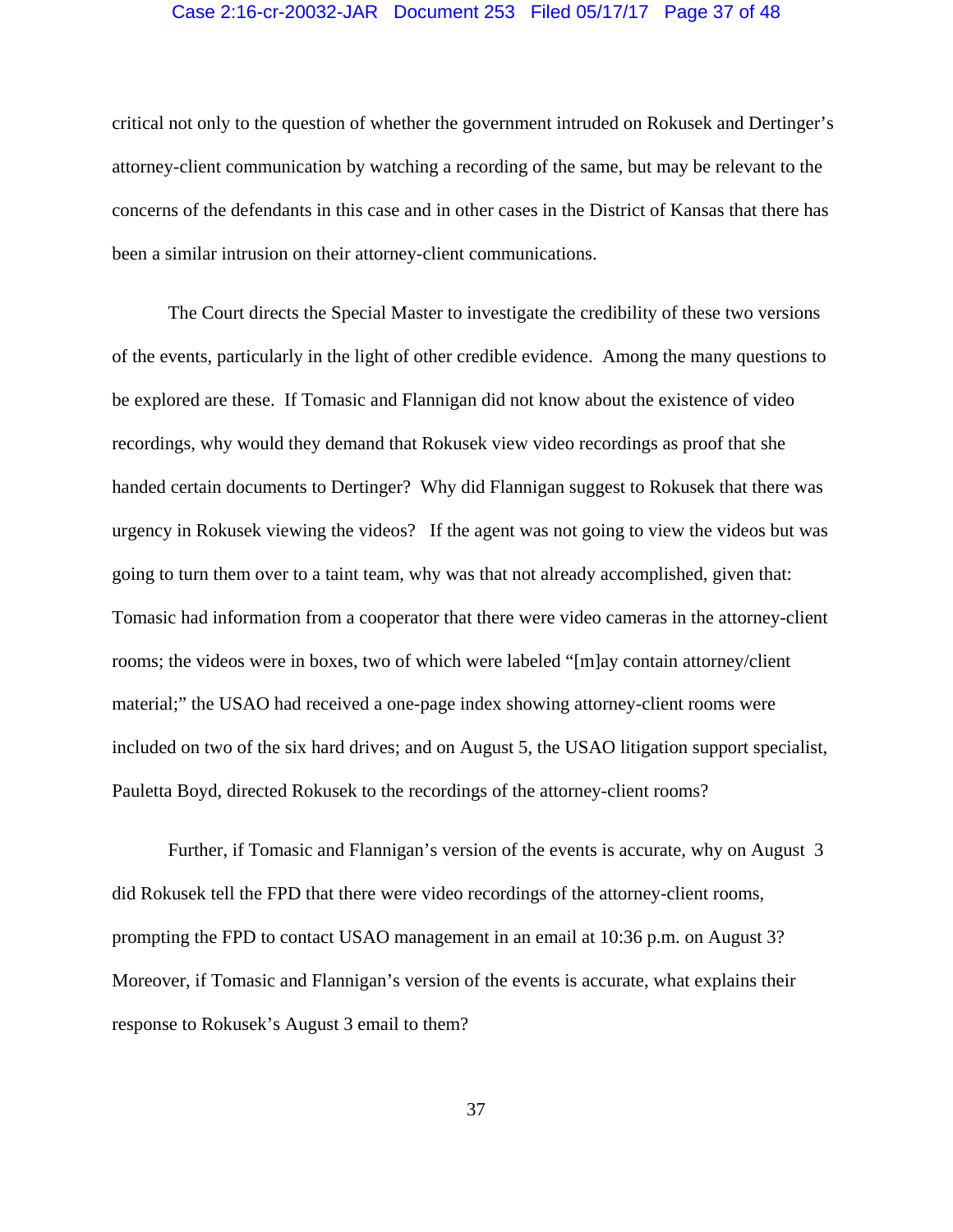## Case 2:16-cr-20032-JAR Document 253 Filed 05/17/17 Page 38 of 48

On August 3, Rokusek emailed Tomasic and Flannigan and asked to view the video before making a decision on how to proceed with the case. Rokusek's email stated, "[y]ou mentioned that you were reviewing video of my visits with [my client] at CCA. I would like an opportunity to review the same video footage . . . ."52 Neither Tomasic nor Flannigan challenged Rokusek's statement that they told her they were reviewing video of her visits with her client. Instead, Tomasic replied that the videos were available for Rokusek's viewing, and that "the agent looking through the video for your visits said he has locate the time/date of your visits but has not paired those dates up to the video yet. That agent is on vacation this week and is preparing for a hearing next week. If you want him to pull the video for you, it might take a while, but we are willing to do so."<sup>53</sup> In a separate email Flannigan responded, urging Rokusek to come soon to "try to find the video" before a deadline in some other case.<sup>54</sup> In Tomasic and Flannigan's responses to Rokusek's August 3 email, there was no mention of a taint team, and no denial that the government was going to view the video of Rokusek's meeting with her client.

# **Spoliation of Evidence**

Did the government view video recordings of any attorney-client communications at CCA? This is one of the critical questions raised by defendants in this case and by movants in other cases. As detailed above, the Phase III investigation will focus on this and related questions, as the evidence suggests that there is a good-faith basis for suspicion and concern that

<sup>53</sup>*Id.*

<sup>54</sup>*Id.*

 $52$  Def. Ex. 441.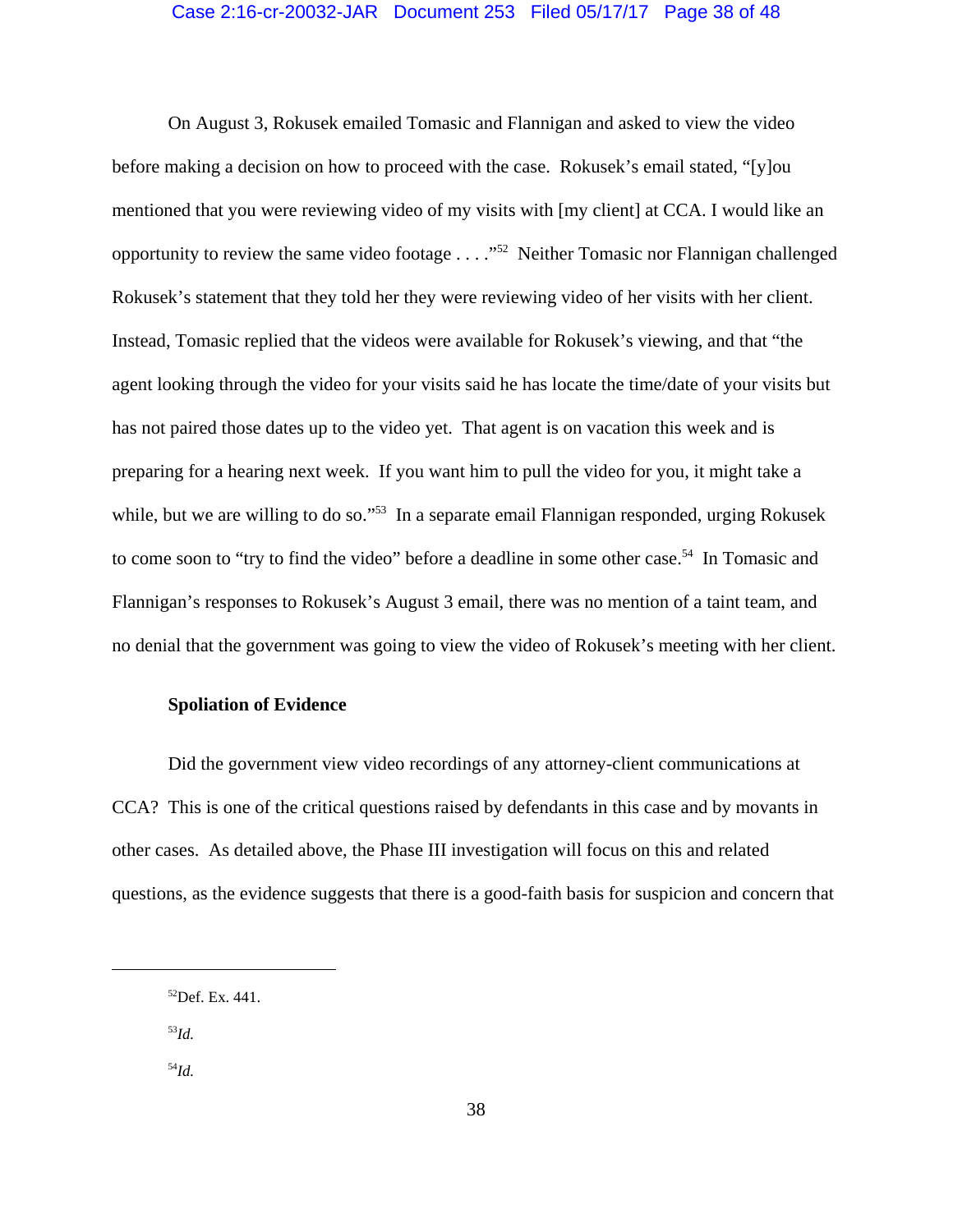## Case 2:16-cr-20032-JAR Document 253 Filed 05/17/17 Page 39 of 48

the government has viewed and/or used video recordings, not only of Richard Dertinger, but of others.

But there is yet another reason justifying a Phase III investigation into the government's conduct. As detailed above, when CCA produced six hard drives of video recordings of its entire facility, the Secret Service quickly advised the USAO of the software it would need to play the videos. The USAO procured the necessary software, and its litigation support specialist, Pauletta Boyd, possessed the computer and the knowledge to run the software necessary to play the videos. This is evidenced by the fact that Rokusek was not able to view the videos on August 4 because Pauletta Boyd was out of the office. And on August 5, when Rokusek viewed the videos, it was Pauletta Boyd who showed her how to use the computer and software and who directed her to the hard drive(s) that included video recordings of the attorney-client rooms. Boyd showed Rokusek how to input a date and time to pinpoint recordings made at the time Rokusek believed she was visiting with Dertinger.

On August 10, the Court issued a cease and desist order to CCA, ordering CCA to not video record the attorney-client rooms and further ordering CCA to produce originals and all copies of video recordings within the scope of the grand jury subpoena. The Court followed with an order on August 18 that directed CCA to produce all video recordings made after the time period of the grand jury subpoena, that is from May 1, 2016 to August 18, 2016. The USAO took possession of the recordings and delivered them to the Court on or about August 25; the Court then impounded the recordings.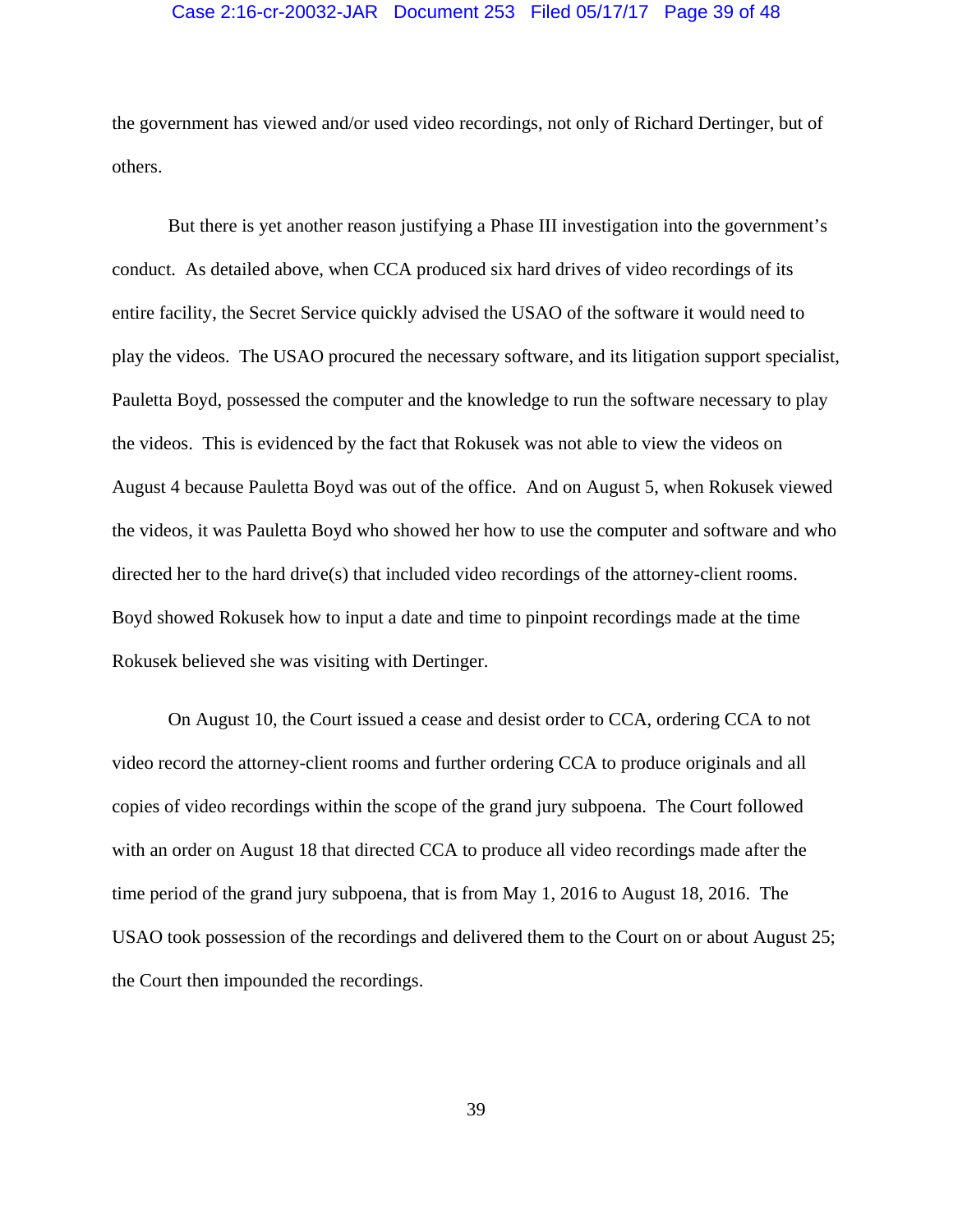## Case 2:16-cr-20032-JAR Document 253 Filed 05/17/17 Page 40 of 48

At the September 7 hearing, the government advised that it was going to commence a cyclical replacement of all hard drives for personal and laptop computers for its attorneys and staff throughout the District of Kansas. The Court orally ordered the government to produce all hard drives, for personal and laptop computers assigned to attorneys and staff in the Kansas City, Kansas division of the USAO. The government advised at the hearing that all hard drives had been removed, labeled and secured. The Court ordered the government to retain and preserve all of the hard drives as well as all of the hardware necessary to access the information on the hard drives. Although the Court was not explicit, its order necessarily included the computer that was regularly used by Pauletta Boyd and was dedicated to playing the video recordings that Rokusek accessed on August 5.

After his appointment, the Special Master directed the USAO to produce all of the hard drives and necessary hardware for his inspection and analysis. The USAO responded that it was able to produce all of the hardware except for one computer, that is, the very computer used by Pauletta Boyd to play the video recordings. That computer had not been preserved. Instead, its hard drive had been wiped clean. Needless to say, this precluded the Special Master from examining and analyzing the one computer that could have provided meta data and information revelatory of when video recordings were played, perhaps by whom, and perhaps what video recordings were played. This critical evidence has been destroyed despite the Court's order on September 7. While the Court has no evidence that this happened intentionally or inadvertently, the fact that it happened serves as one more basis for a Phase III investigation into the government's conduct.

# **VI. Culture of Distrust**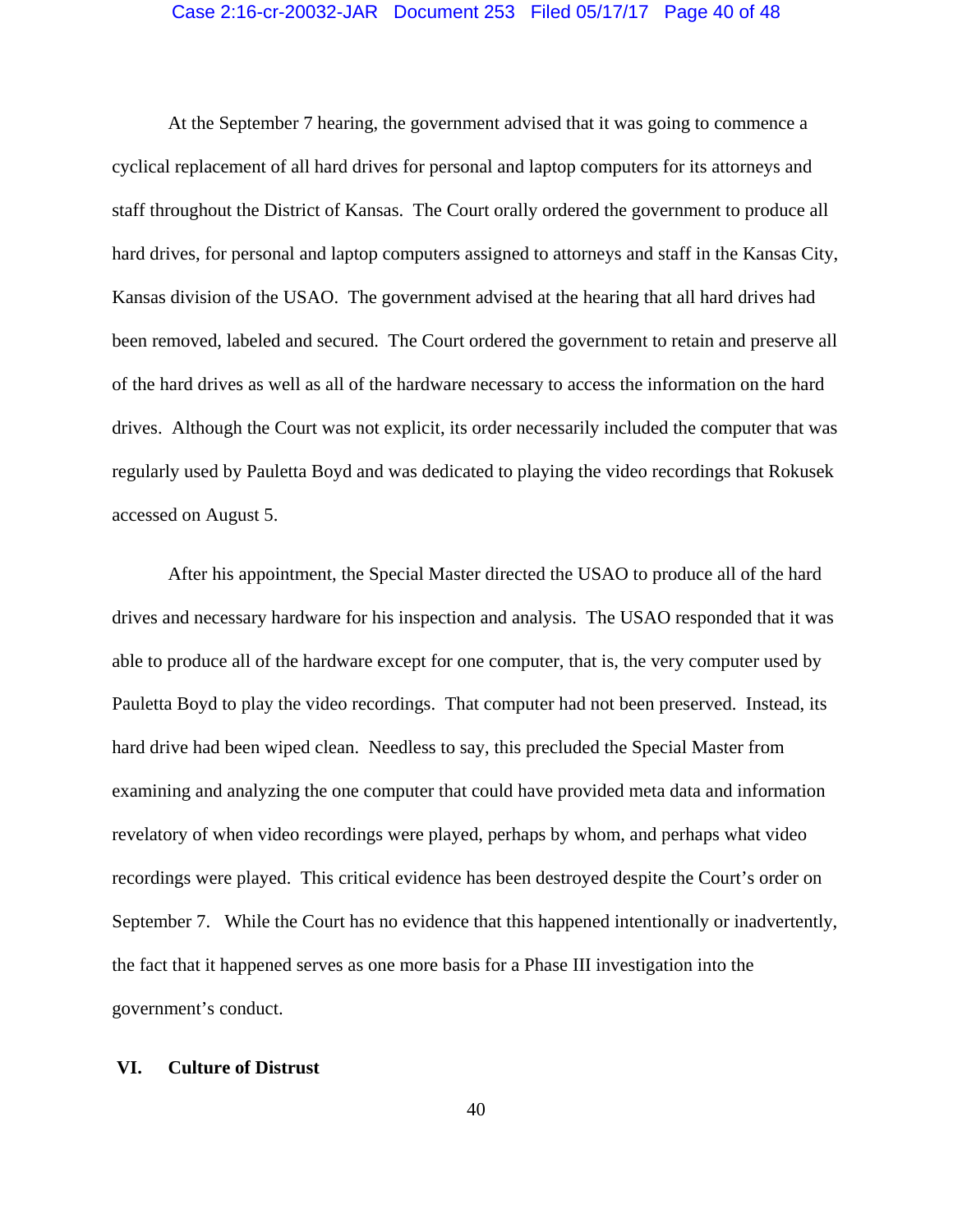# Case 2:16-cr-20032-JAR Document 253 Filed 05/17/17 Page 41 of 48

The Special Master's report voiced how the revelation that the government had obtained video and audio recordings of attorney-client communications was a "spark [that] lit a flame" of contentiousness between the USAO and the defense bar and demands by the defense bar for investigation.55 Indeed, from this Court's observations and experiences, and the observations and experiences of the other judges on this Court, there has been a long-simmering culture of distrust occasioned by the prosecutorial practices of several prosecutors in the Kansas City, Kansas division of the USAO. The FPD objects to the Special Master's characterization that the discord and mistrust is borne out of mutual conduct, and argues that it is borne out of the unilateral conduct of some prosecutors in the USAO.

While this Court is certainly not privy to all of the behaviors the defense bar complained to the Special Master about, it is essential that prosecutors comport themselves with the civility and professionalism that all attorneys are expected to adhere to. In fact, prosecutors are expected to adhere to even higher standards. As the Supreme Court long ago recognized in *Berger v. United States*, 56

The United States Attorney is the representative not of an ordinary party to a controversy, but of a sovereignty whose obligation to govern impartially is as compelling as its obligation to govern at all; and whose interest, therefore, in a criminal prosecution is not that it shall win a case, but that justice shall be done. As such, he is in a peculiar and very definite sense the servant of the law, the twofold aim of which is that guilt shall not escape or innocence suffer. He may prosecute with earnestness and vigor–indeed, he should do so. But, while he may strike hard blows, he is not at liberty to strike foul ones. It is as much his duty to

 $55$ [Doc. 214 at 25.](https://jenie.ao.dcn/ksd-ecf/d/cmecfservices/rest/file/finddoc?caseYear=2016&caseNum=20032&caseType=cr&caseOffice=2&docNum=214#page=25)

<sup>&</sup>lt;sup>56</sup>[295 U.S. 78](https://www.westlaw.com/Link/Document/FullText?rs=USCLink&vr=3.0&findType=Y&cite=295+u.s.+78&refPos=78&refPosType=s&clientid=USCourts) (1935).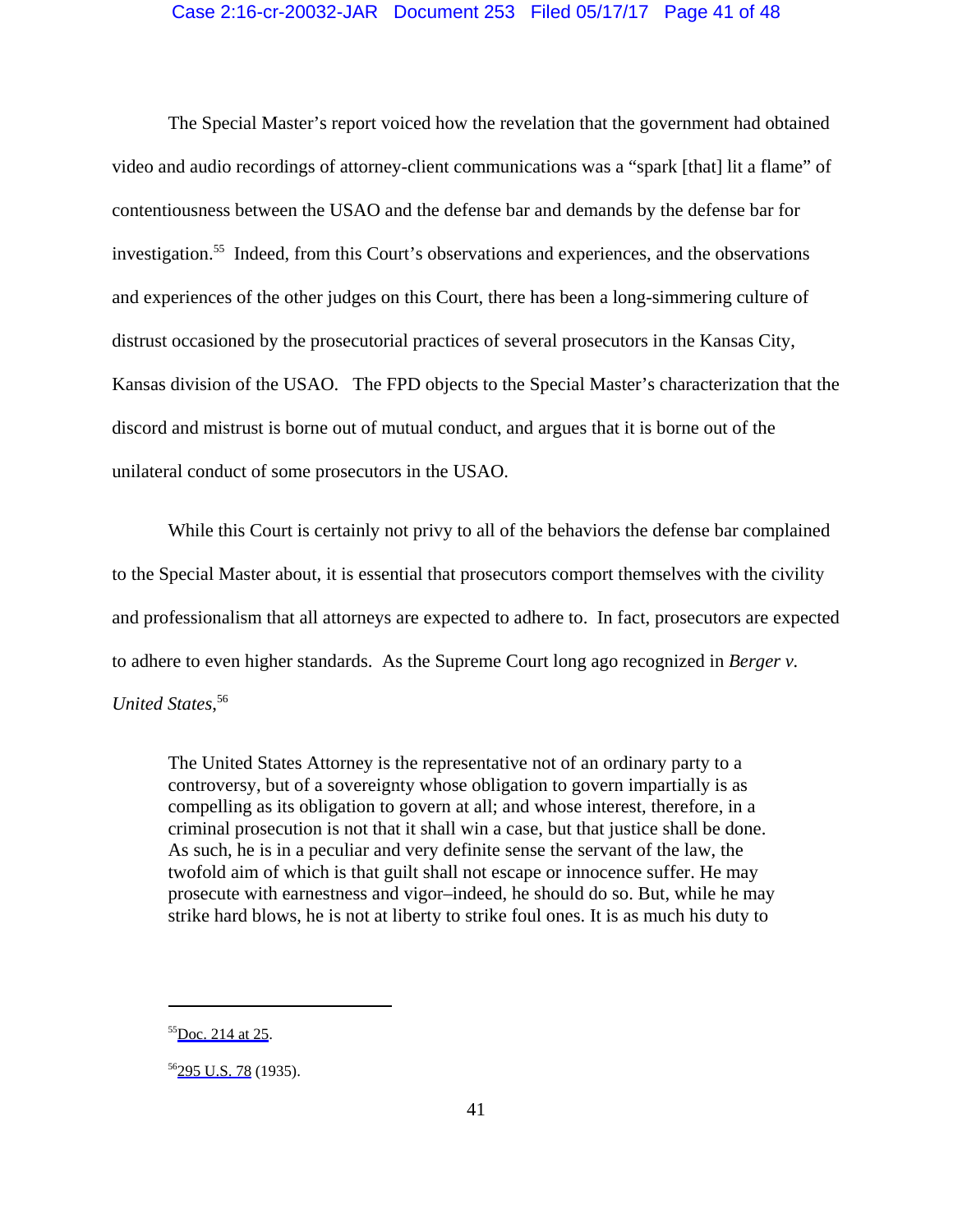refrain from improper methods calculated to produce a wrongful conviction as it is to use every legitimate means to bring about a just one.<sup>57</sup>

Indeed, the power and grave responsibilities society places on those who investigate and prosecute others is quite high, and must be tempered with the highest standards of professionalism and civility. In the Court's view, the defense bar's negative perceptions are not unfounded with respect to the practices of some, and probably a minority, of prosecutors. For example, the Court recently adopted a new criminal pretrial order, designed to encourage reasonably early and reasonably complete discovery. The new criminal pretrial order was the product of a lengthy, collaborative bench-bar project to address repeated complaints from the defense bar about late disclosure of *Brady* and *Giglio* materials, complaints about "protected discovery" practices,<sup>58</sup> and prosecutors' practice of encouraging defendants to plead early, with more favorable plea agreements, before the defendant has the benefit of a strong bargaining position informed by having access to discovery materials. Notably, the long-standing prosecutorial discovery practices addressed by the PTO are the genesis of much of the discord

<sup>57</sup>*Id.* at 88.

<sup>58</sup>Protected discovery refers to a number of discovery practices followed by some of the prosectors in the USAO. Some discovery documents can only be viewed by defense counsel within the confines of the USAO. This means defendants who are detained never see these documents. Defense counsel are not allowed to make copies, but can only take notes in order to share information about the content of these documents with their clients. Defense counsel may be allowed to possess some discovery documents, but may never leave those documents with their detained clients. Still other documents may be possessed by defendants and/or defense counsel, but only in redacted form, such that the defense cannot identify the witness who has made inculpatory statements about the defendant. These protected discovery practices are most often used to "protect" proffer statements from cooperating individuals. Needless to say, these proffer statements are sometimes the most inculpatory evidence against the defendant. Yet the custodial defendant is expected to trust and rely on their defense counsel to deliver a summary of the proffer statement to them, from the counsel's memory or notes. Often the identity of the cooperator is redacted until shortly before trial as well, so that a defendant does not know until shortly before trial *who* is making these inculpatory statements about him. If the defendant pleads, the defendant may *never* know who inculpated him. This is a practice about which this Court has expressed great reservation. So has the Tenth Circuit. *See United States v. Woods*, -- F. App'x --, No. 15-3304, [2016 WL 3457754](https://www.westlaw.com/Link/Document/FullText?rs=USCLink&vr=3.0&findType=Y&cite=2016++wl++3457754&refPos=3457754&refPosType=s&clientid=USCourts), at \*3 (10th Cir. June 23, 2016) (Holmes, J., concurring).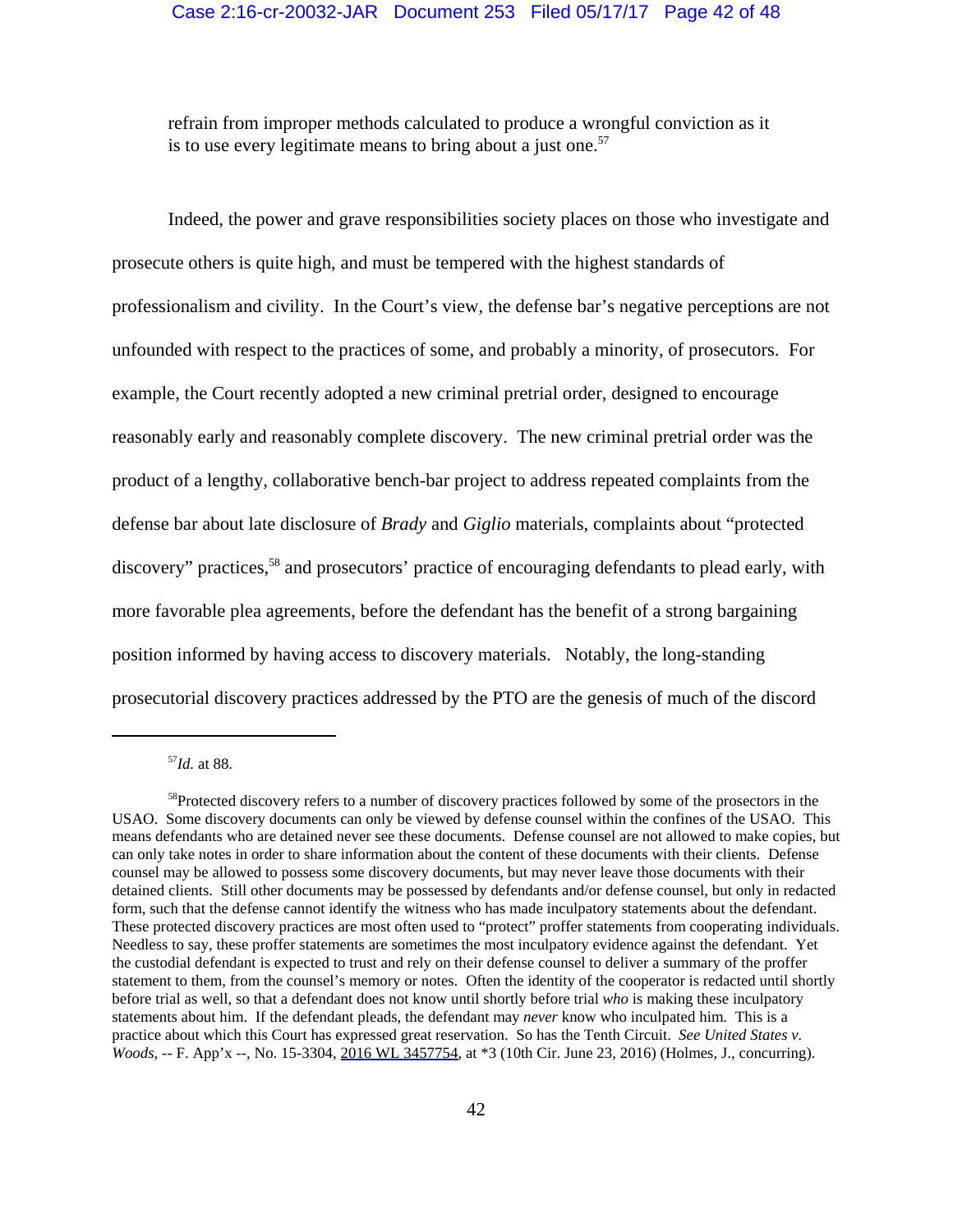# Case 2:16-cr-20032-JAR Document 253 Filed 05/17/17 Page 43 of 48

and mistrust the Special Master recognized after interviewing many defense counsel who practice in the Kansas City division of this Court.

# **VII. Conclusion**

The focus of this Court's attention at this time is to direct the Special Master to turn his investigation in a different direction. The Special Master's investigation has focused on the conduct, process and procedures of CCA and Securus, in an effort to determine how audio and video recordings were made and then accessed by the government. The investigation has also focused on culling privileged from non-privileged evidence for purposes of the CCA investigation. The investigation has further focused on how the Court might fashion an order that prospectively cures any problems, that is, precludes the audio and/or video recording of attorney-client conversations in the future. To be clear, there remains a problem that is as yet not addressed by CCA and Securus. CCA needs to establish a better procedure to provide detainees and their attorneys with clear, easily-received notice of how to ensure their calls are not recorded. And CCA needs to work with Securus to ensure the system *always* blocks recording of calls to numbers marked private, and gives clear notice to attorneys and detainees whether their call is or is not being recorded, and identifies detainees' calls to attorneys that were recorded.

As the FPD posits, the Special Master's investigation has not focused on the government's conduct. This Order directs a Phase III investigation of the government's knowledge and intent, the government's procurement of the recordings, and whether the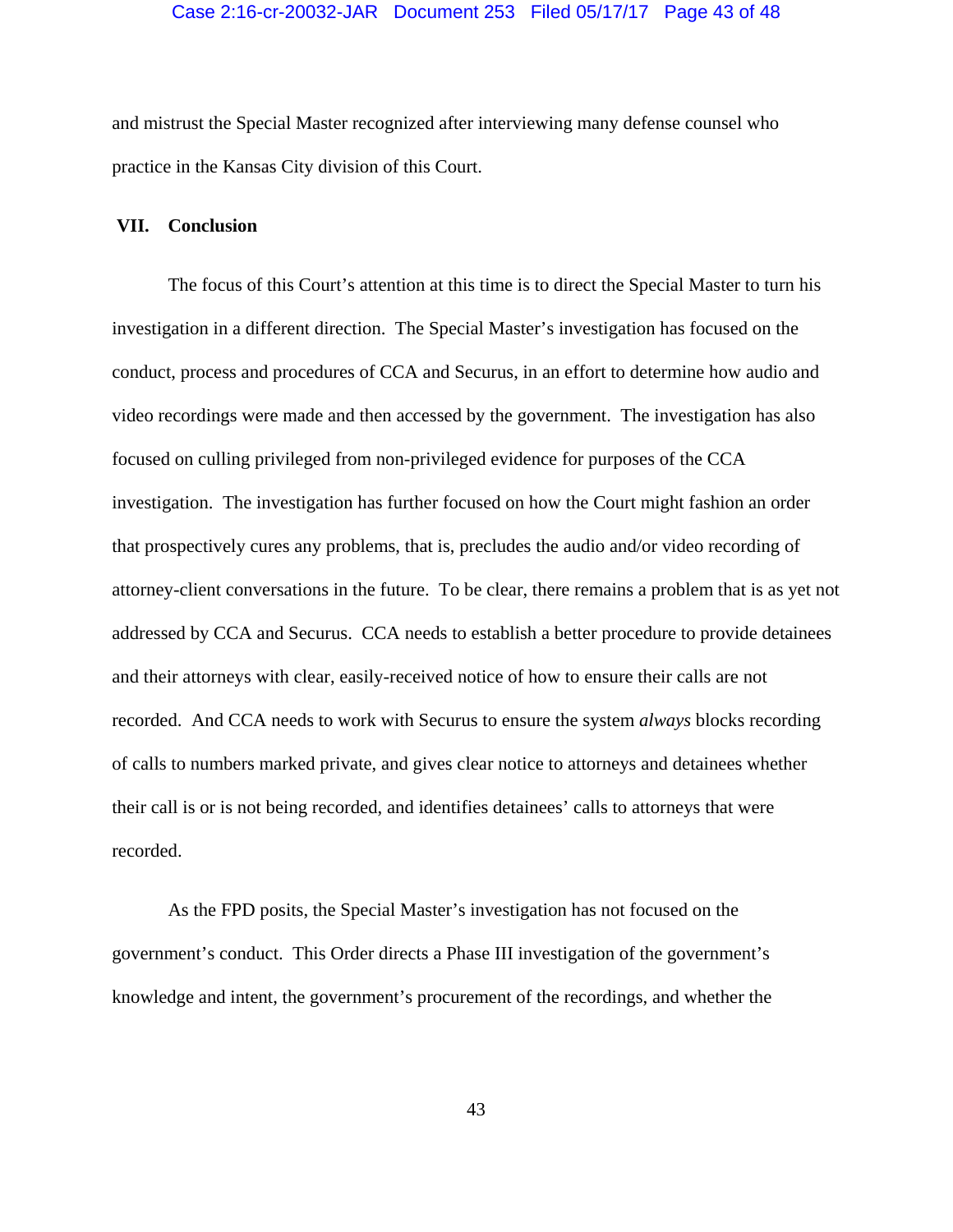# Case 2:16-cr-20032-JAR Document 253 Filed 05/17/17 Page 44 of 48

government listened to, watched, or otherwise used the audio and video recordings of attorneyclient communications.

The Court recognizes that no matter the outcome of this investigation, and no matter the outcome of this Court's de novo review of the Special Master's future reports and this Court's own findings and conclusions, the long-simmering culture of distrust may not cool upon the filing of this Court's final order. If the Court ultimately finds that the government has engaged in misconduct, or has wilfully violated detainees' Sixth Amendment rights, the Court will issue a remedial order. But curative action will have to occur in the USAO and may need to go beyond the bounds of what this Court may properly order. If the Court ultimately finds that the government has not engaged in misconduct, or if the Court finds that the investigation is inconclusive, there may still be a need for remedial and curative action.

The Court is aware that United States Attorney Tom Beall has advised the Special Master that he has already made some procedural changes that address some of the issues raised in this investigation. The Court or the Special Master will detail any internal changes the USAO has or will make in a later order. The Court trusts that Mr. Beall and his upper management have been and will continue to demonstrate their commitment to curing problems that preceded the CCA investigation and problems that arose during it as well.

Furthermore, no matter the outcome of the investigation, the Court has in mind certain steps it will take that will hopefully encourage a cultural change, and hopefully restore, particularly in the Kansas City division, an environment of mutually earned respect, understanding, trust and even appreciation, of the critical and admirable roles that defense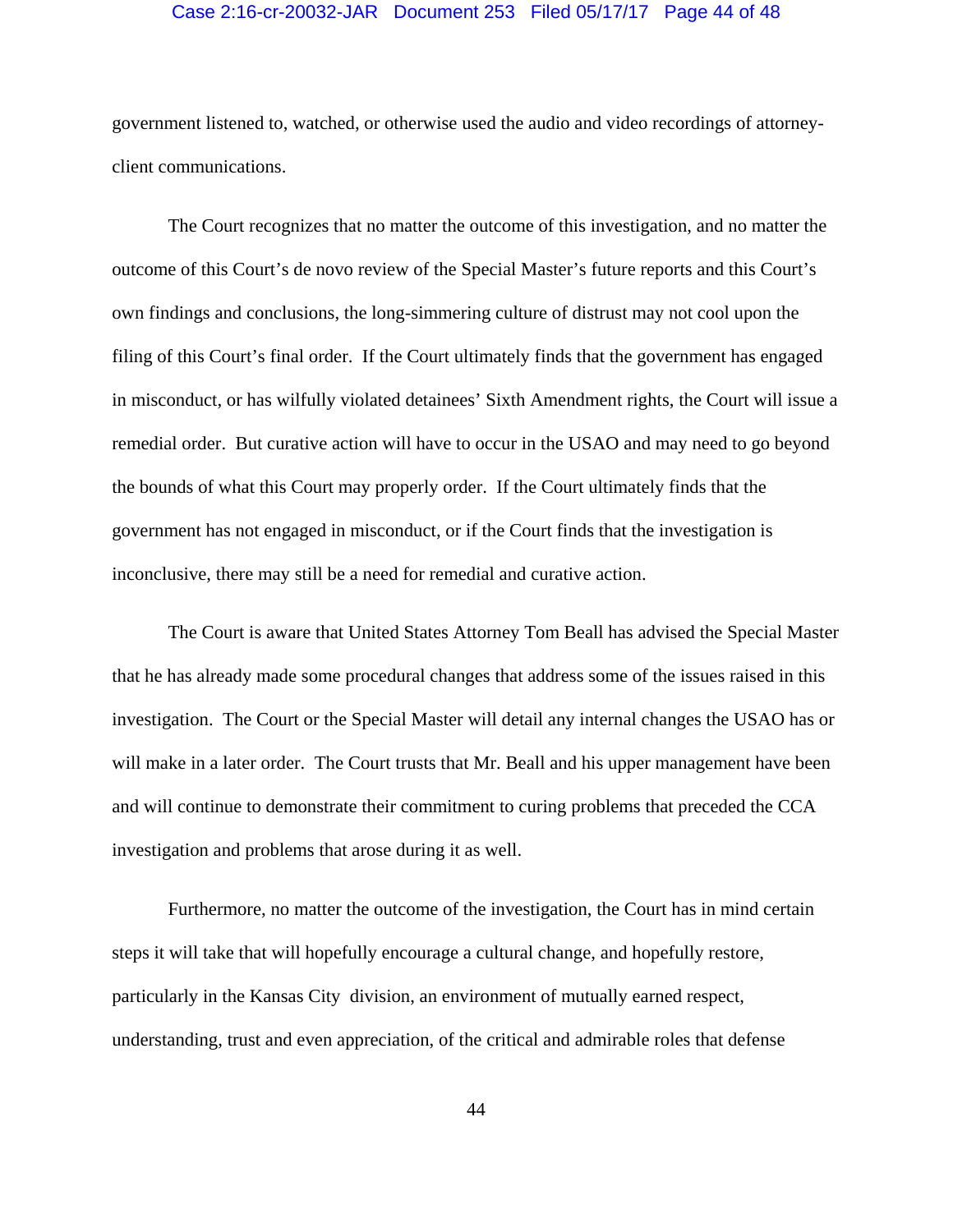counsel and prosecutors both play in our exemplary and well-respected system of criminal justice.

# **VIII. Order: Scope of Phase III Investigation and Compensation**

The Court ORDERS the Special Master to conduct a Phase III investigation, including:

- (1) Determine how and when the USAO and investigative agencies (and which individual prosecutors, USAO staff and/or investigative agents) came into possession of audio and video recordings of attorney-client communications of defendants in this case, inmate targets and subjects of the CCA investigation, and defendants with pending motions for relief in the District of Kansas based on allegations of such;
- (2) Determine whether the USAO and investigative agencies (and which individual prosecutors, USAO staff and/or investigative agents) watched video recordings of attorney-client communications at CCA-Leavenworth or any other detention facilities housing the defendants in this case, targets and subjects of the CCA investigation, and defendants with pending motions for relief in the District of Kansas based allegations of such;
- (3) Determine whether the USAO and investigative agencies (including individual prosecutors, USAO staff and/or investigative agents) purposefully, intentionally, unintentionally or inadvertently, procured, obtained, relied upon, used in any manner, and/or disseminated to anyone, video and/or audio recordings of attorney client communications as described above, or attempted to do so;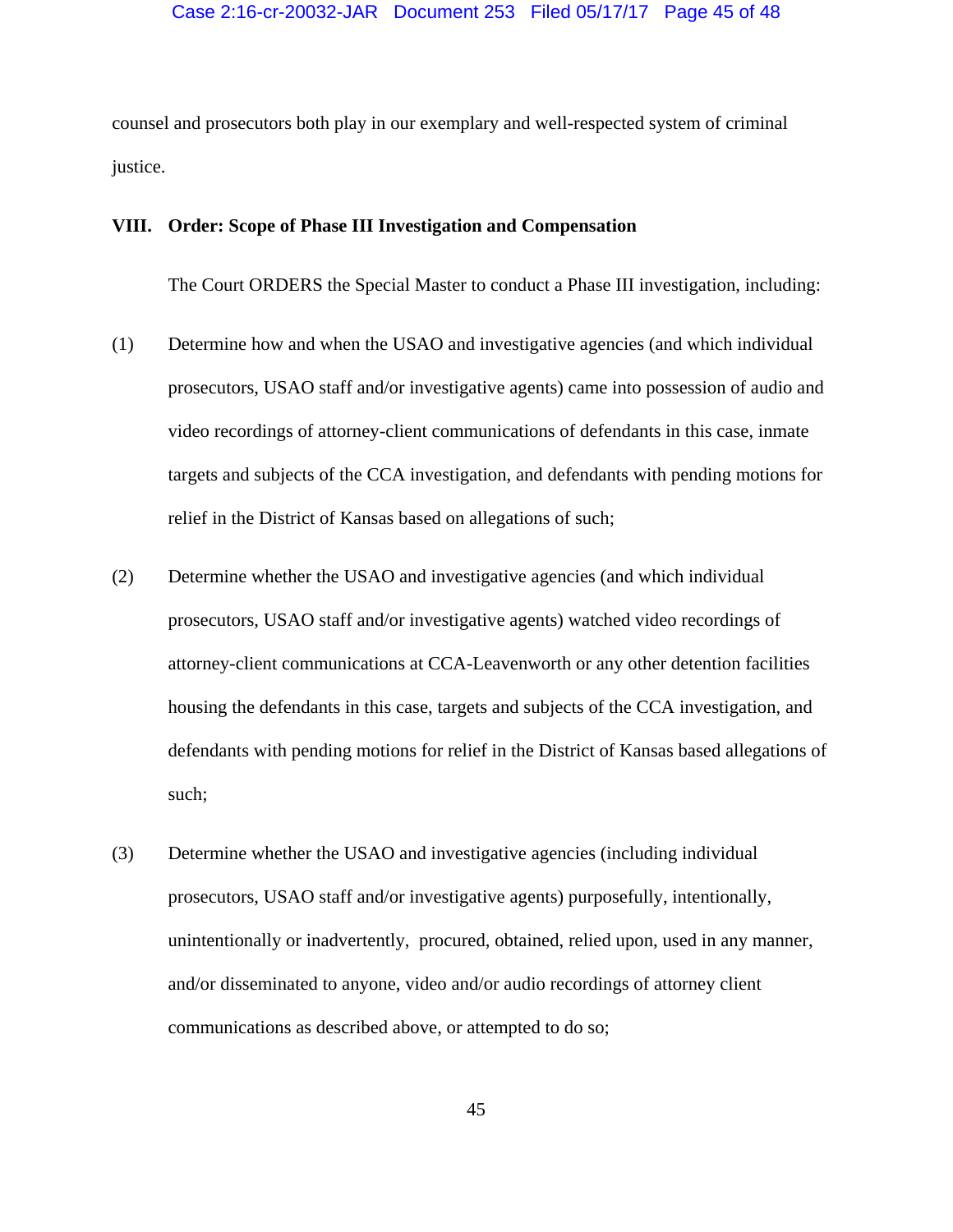- (4) Determine whether and how the USAO and investigative agencies (including individual prosecutors, USAO staff and/or investigative agents) used or attempted to use the substance of attorney-client communications in any investigation, grand jury proceeding, or litigation, regardless of whether the use or attempted use was disclosed to the Court or to the parties;
- (5) Determine whether the USAO and investigative agencies (including individual prosecutors, USAO staff and/or investigative agents) interfered or attempted to interfere with a defendant's attorney-client relationship, such as investigating or seeking forfeiture of attorney fees or alleging conflicts of interest.
- (6) Identify, by using visitation logs and other facility records, the attorneys and clients who met during the time span covered by the audio and/or video recordings that are the subject of the Special Master's investigation;
- (7) Identify, by using Securus and CCA records, and other evidence, the attorneys and clients who communicated by phone during the time span covered by the audio and/or video recordings that are the subject of the Special Master's investigation;
- (8) Direct Securus and/or CCA to cease any routine purging of inmate calls until further order of the Court;
- (9) Inspect and copy files, documents, communication, and electronic data of any pretrial holding facility, the USMS, and the government as necessary to complete the above duties;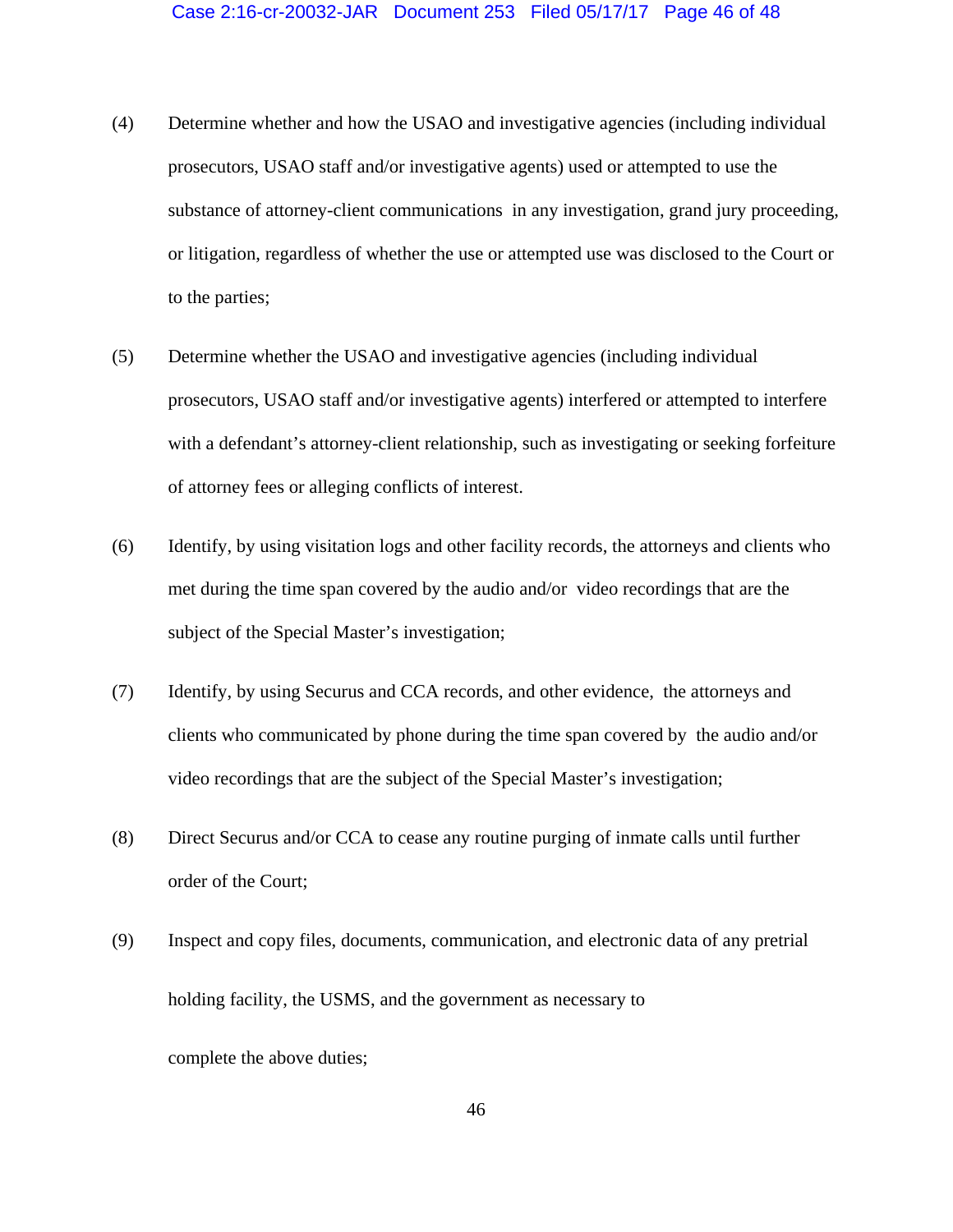- (10) Report to the Court the identity of parties affected by any breaches of privilege, confidence, constitutional rights, statutory rights, or ethical obligations, and recommend available remedies, in this case or others, if appropriate; and
- (11) Determine what remedial measures, if any, have been taken and/or planned by the USAO in the District of Kansas and/or investigative agencies to address the inadvertent, unintentional, purposeful, and/or intentional procurement, dissemination and/or use in any manner of video and/or audio recordings of attorney-client communications in any investigations and/or cases now and prospectively

IT IS FURTHER ORDERED, that while this Order expands and directs the Special Master's duties in going forward with a Phase III investigation, this Order does not otherwise modify the Court's Appointment Order,<sup>59</sup> including those portions of the Appointment Order that: (1) set forth the Rule 53(b)(2) authority for the appointment; (2) detail the Special Master's "Complementary Duties;" (3) direct the parameters of the Special Master's "Communications with the Parties and the Court;" (4) pertain to the "Special Master's Record;" (5) pertain to the Court's "Review of the Special Master's Rulings;" (6) require that "All Relevant Parties" provide full cooperation to the Special Master; and (7) require "All Relevant Parties" to provide the Special Master with "Access to Information."

IT IS FURTHER ORDERED that with respect to the Special Master's compensation, this Order does not modify the "Compensation" section of the Court's Appointment Order *except*

<sup>59</sup>[Doc. 146.](https://jenie.ao.dcn/ksd-ecf/d/cmecfservices/rest/file/finddoc?caseYear=2016&caseNum=20032&caseType=cr&caseOffice=2&docNum=146)